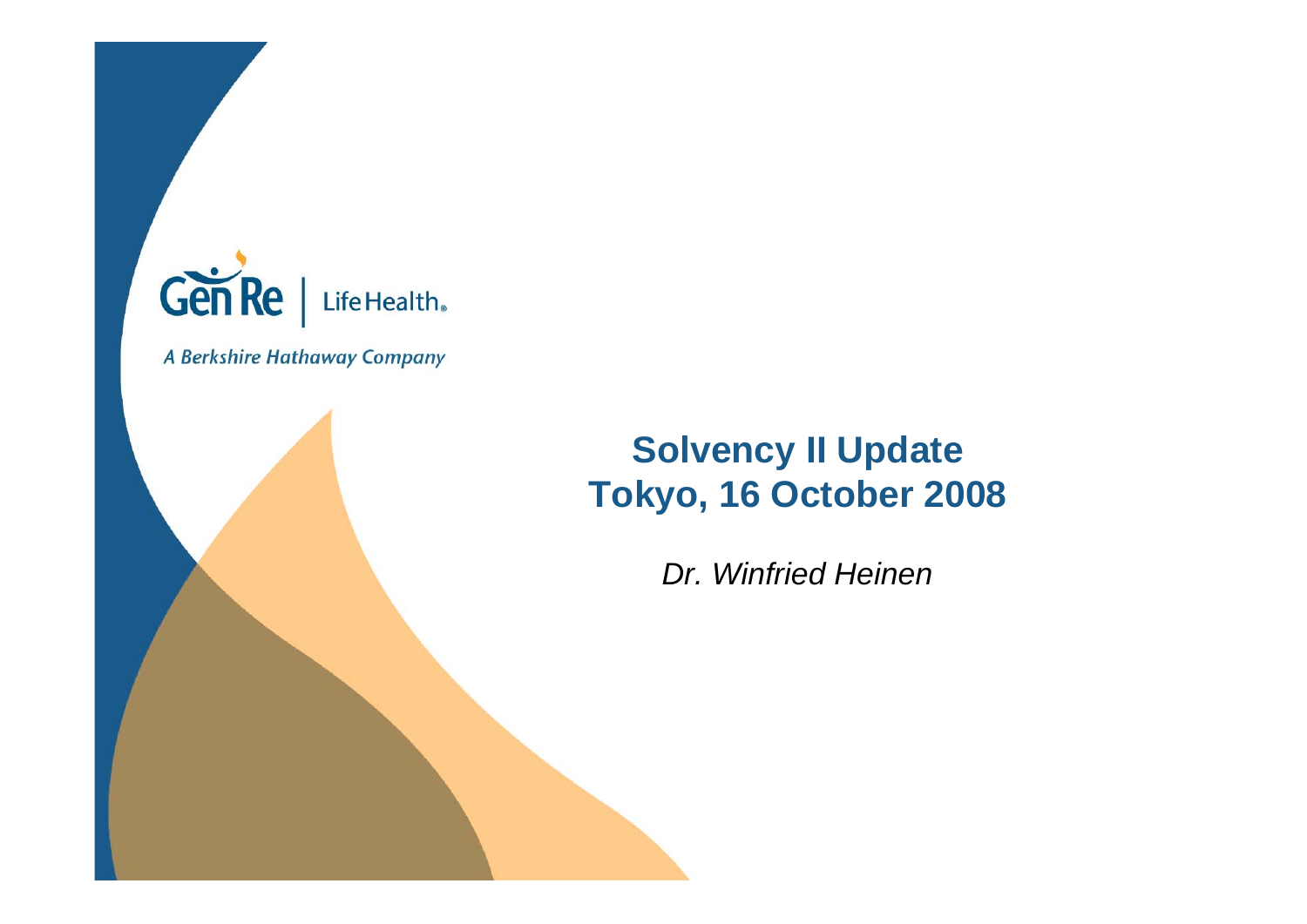### **Agenda**

•The Solvency II Project: Reminder & Current State

- $\bullet$ A Look at the Framework Directive
- •• Pillar 1
	- Central Idea SCR
	- –QIS4 Technical Specifications
	- Some results from QIS3
	- Life underwriting risk
	- R/I Counterparty default risk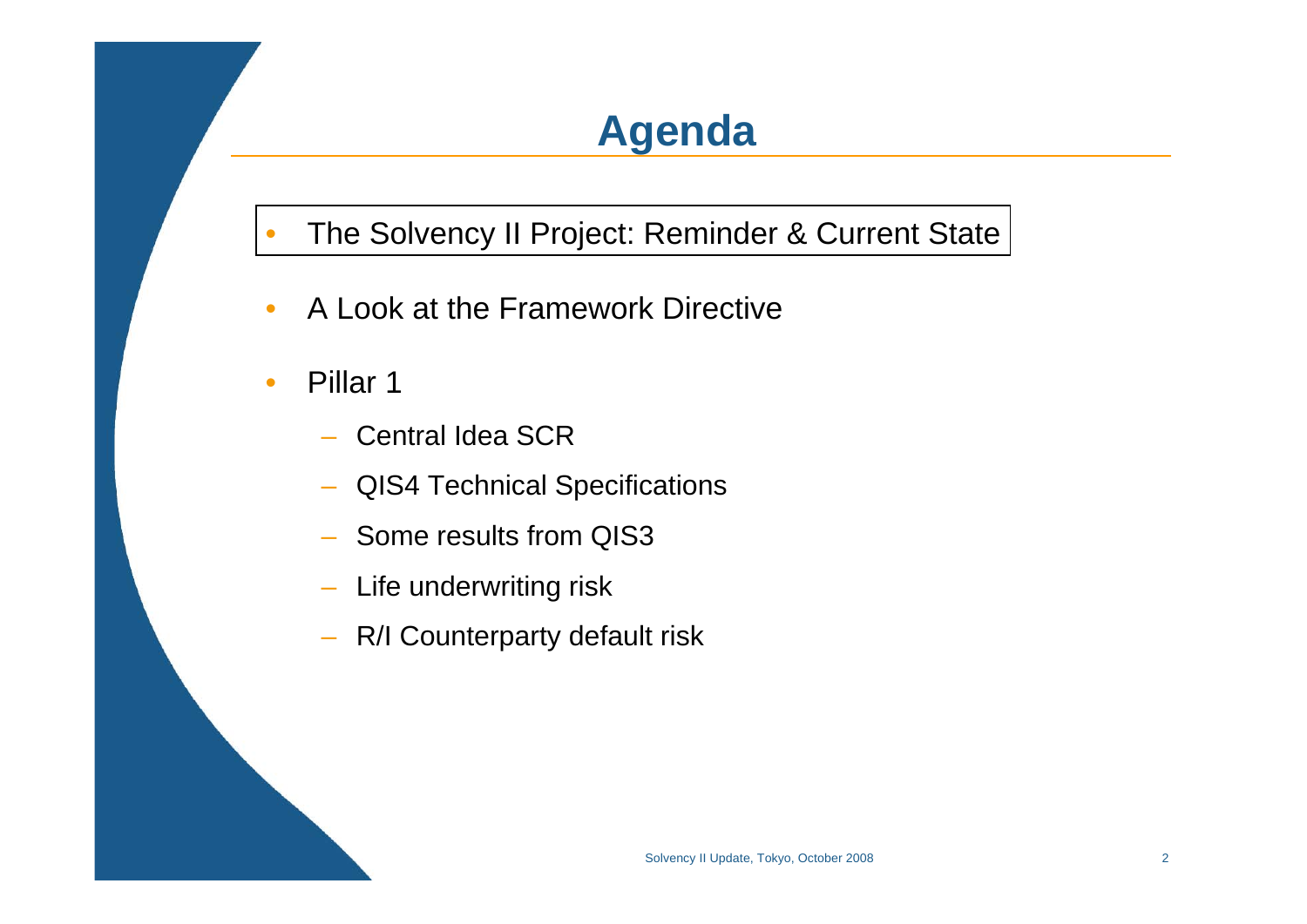### **What is Solvency II?**

- • Project of the European Commission to harmonize insurance regulation (incl. Solvency requirements) within the EU
- •Replacement of rules-based solvency capital requirements to principle-based risk management requirements including as a subpart the quantification of the solvency capital requirement
- $\bullet$  Undertaken by recasting thirteen existing directives regarding insurance into one new directive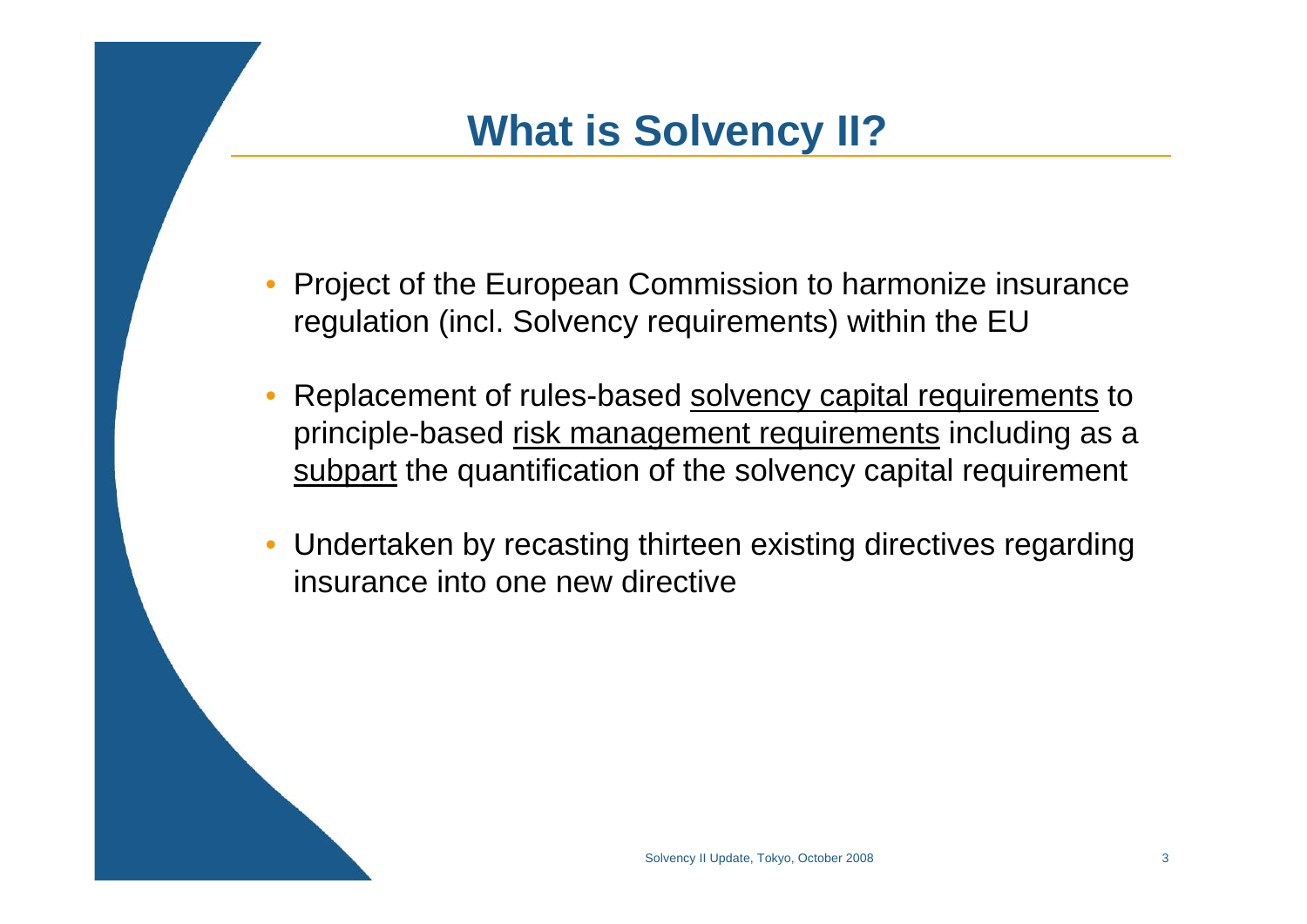### **Solvency II: The Three Pillars**

# Solvency II

#### **Quantitative**

**Regulations** on capital **requirements** 

**Technical Provisions** 

Investment

#### **Qualitative**

**Corporate** Governance/ Risk Mgmt.

**Supervisory Authorities** 

#### **Transparency**

**Disclosure requirements** 

Public **Information**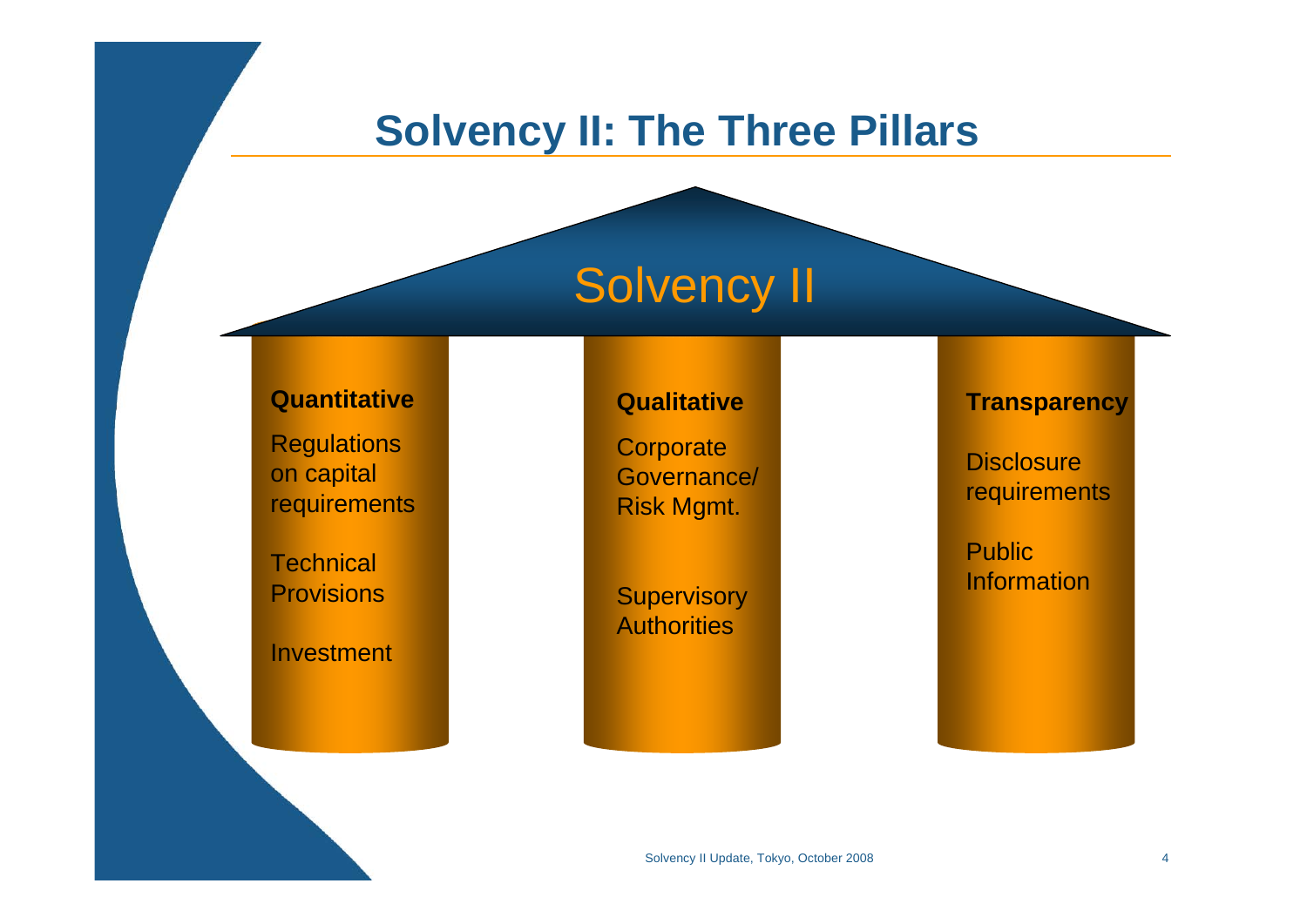### **Solvency II: QIS**

- •QIS1 Technical Provisions
- $\bullet$ QIS2 +European standard model
- $\bullet$ QIS3 +Comparison to internal models, Own funds, groups
- $\bullet$  QIS4 +Alignment of Technical Specifications with Framework Directive, Preparation of Implementing Measures, **Simplifications**
- •QISx ?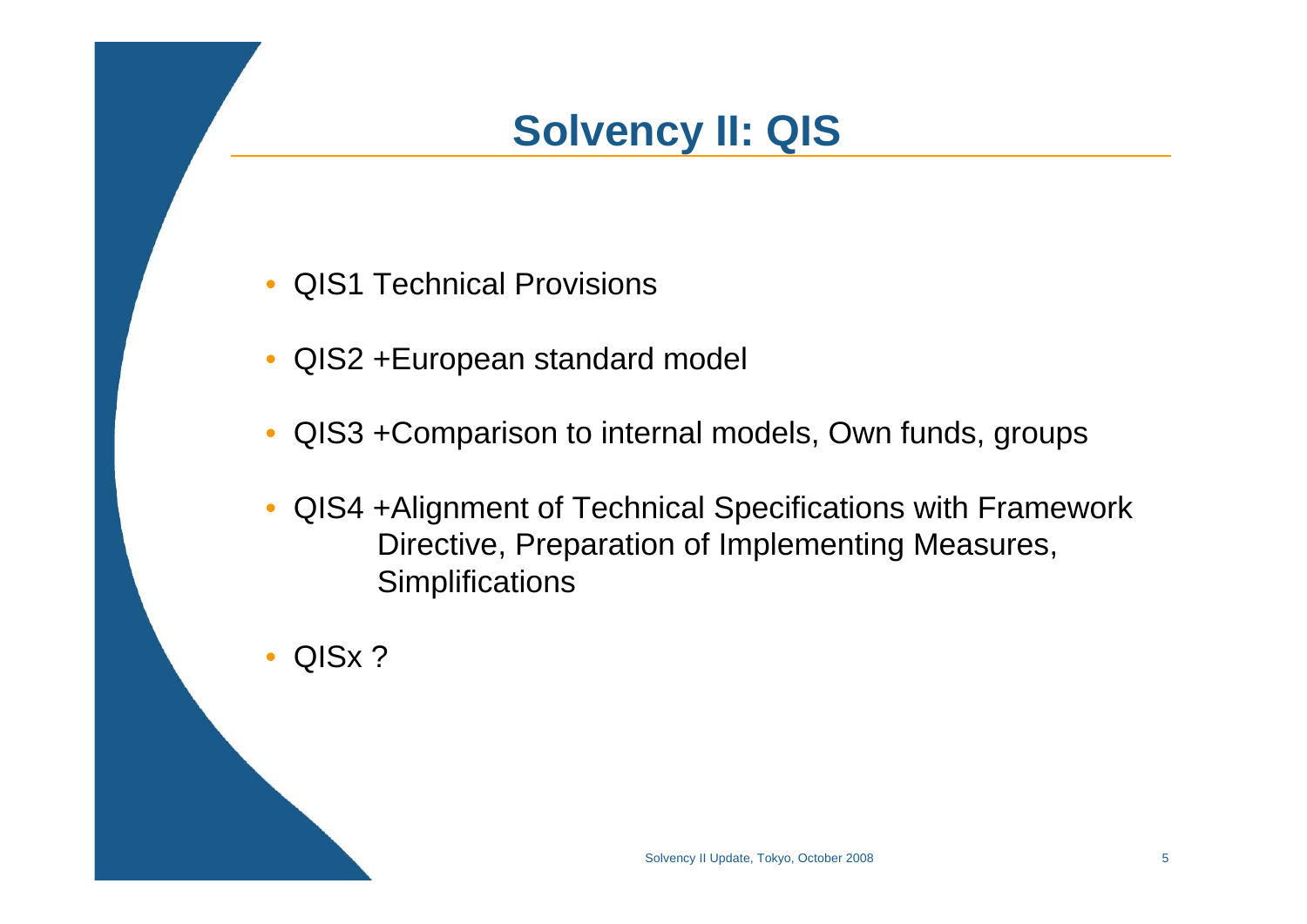### **Agenda**

- •The Solvency II Project: Reminder & Current State
- •• A Look at the Framework Directive
- •• Pillar 1
	- Central Idea SCR
	- –QIS4 Technical Specifications
	- Some results from QIS3
	- Life underwriting risk
	- R/I Counterparty default risk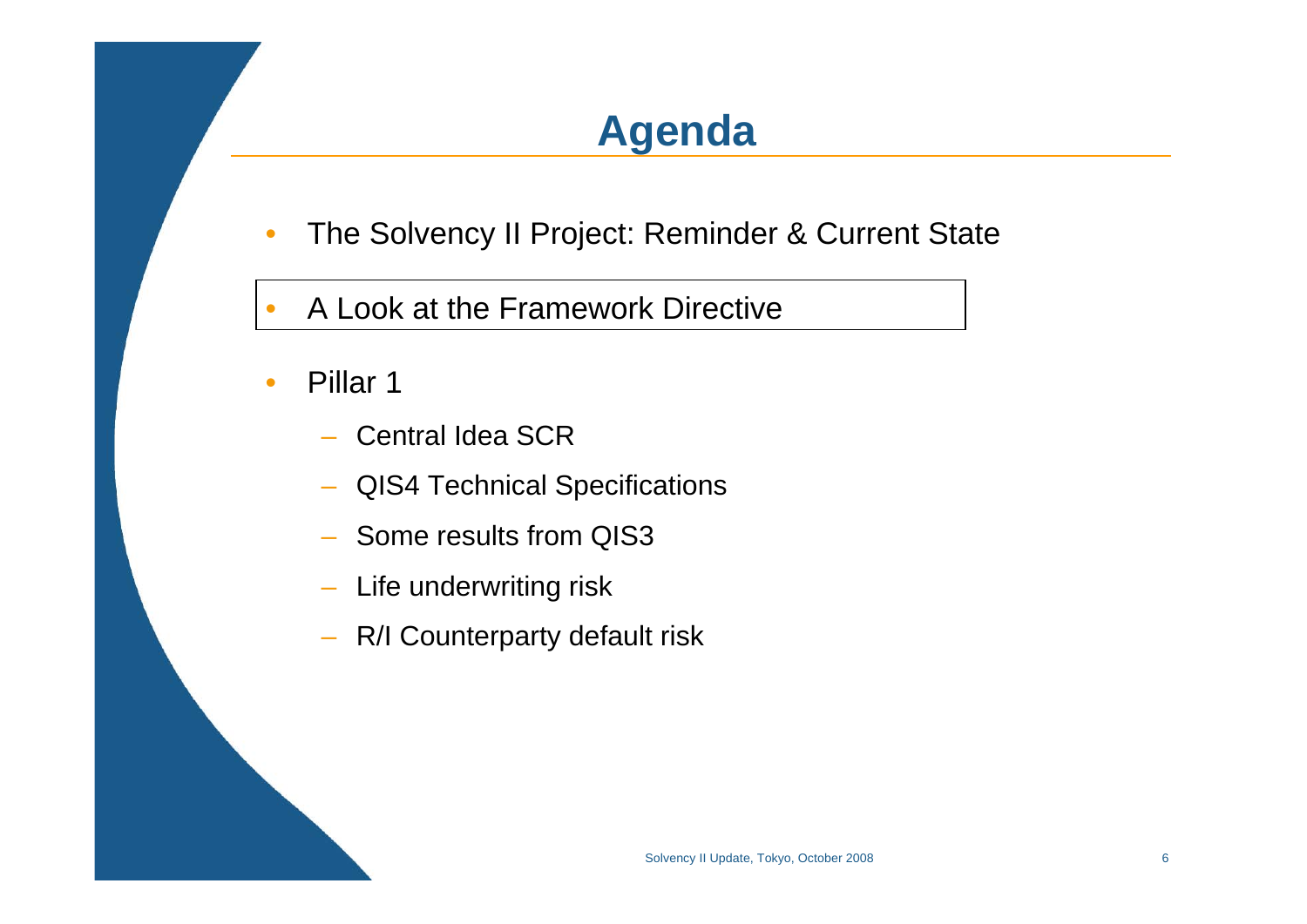### **Framework Directive – Qualitative Pillars**

| <b>Article(s)</b> | <b>Scope</b>                                            | <b>Pillar</b>  |
|-------------------|---------------------------------------------------------|----------------|
| 27-39             | <b>Supervisory Authorities and General Rules</b>        | $\overline{2}$ |
| 40                | Responsibility of the administrative or management body | 2              |
| 41-49             | Governance System and general requirements              | $\overline{2}$ |
| 35                | Information to be provided for supervisory purposes     | 3              |
| $50 - 55$         | <b>Public Disclosure</b>                                | 3              |
| 70                | Promotion of supervisory convergence                    | 3              |
| 210-268           | <b>Group Supervision</b>                                | All            |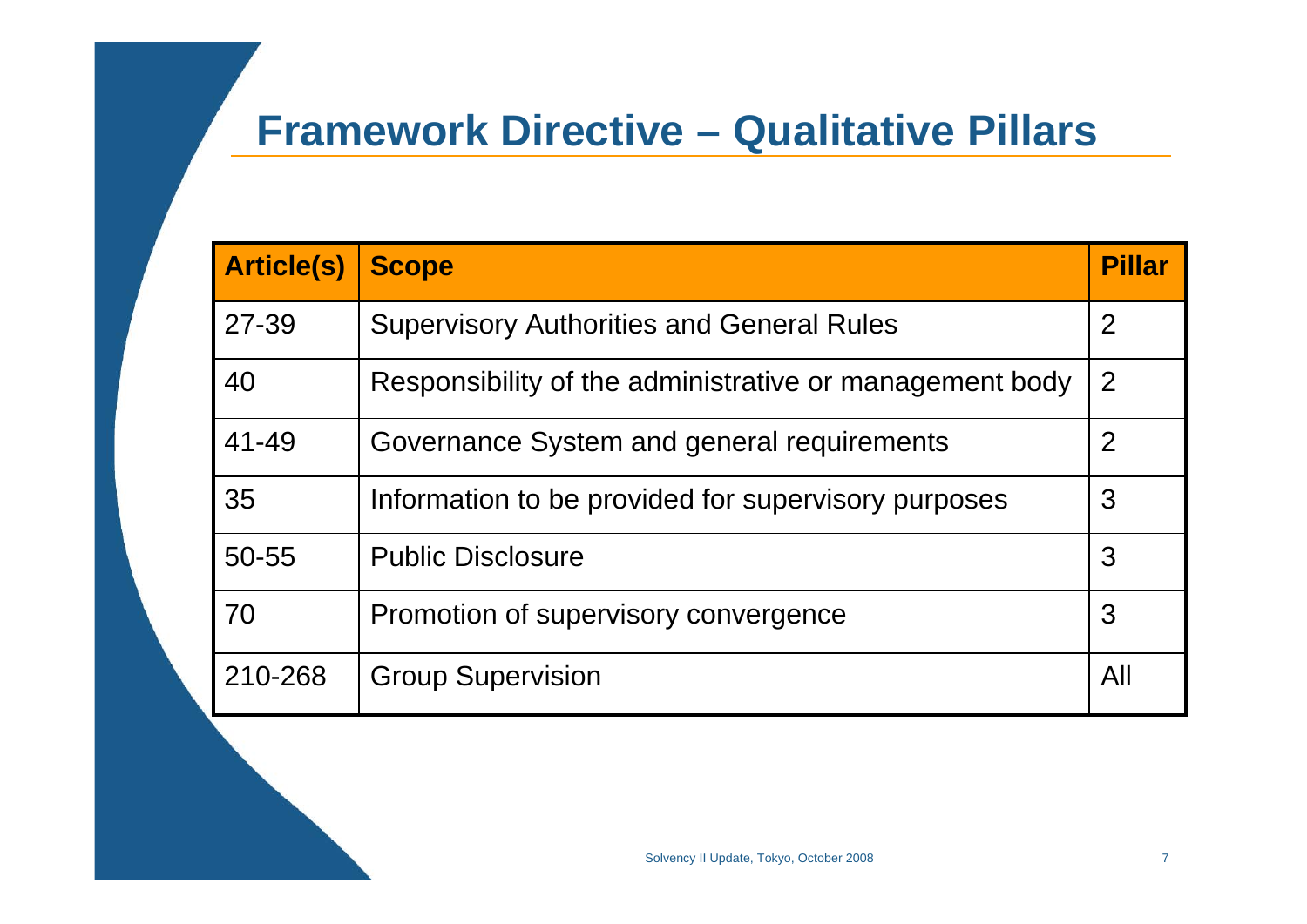### **Key terms in Pillar 2 & 3**

- Key Principles:
	- Prospective, risk-oriented
	- Economic approach
- SRP

•

- $\bullet$  System of Governance
	- Risk Management function
	- ORSA
	- Internal Control
	- Internal Audit
	- Actuarial function
	- Principle of Proportionality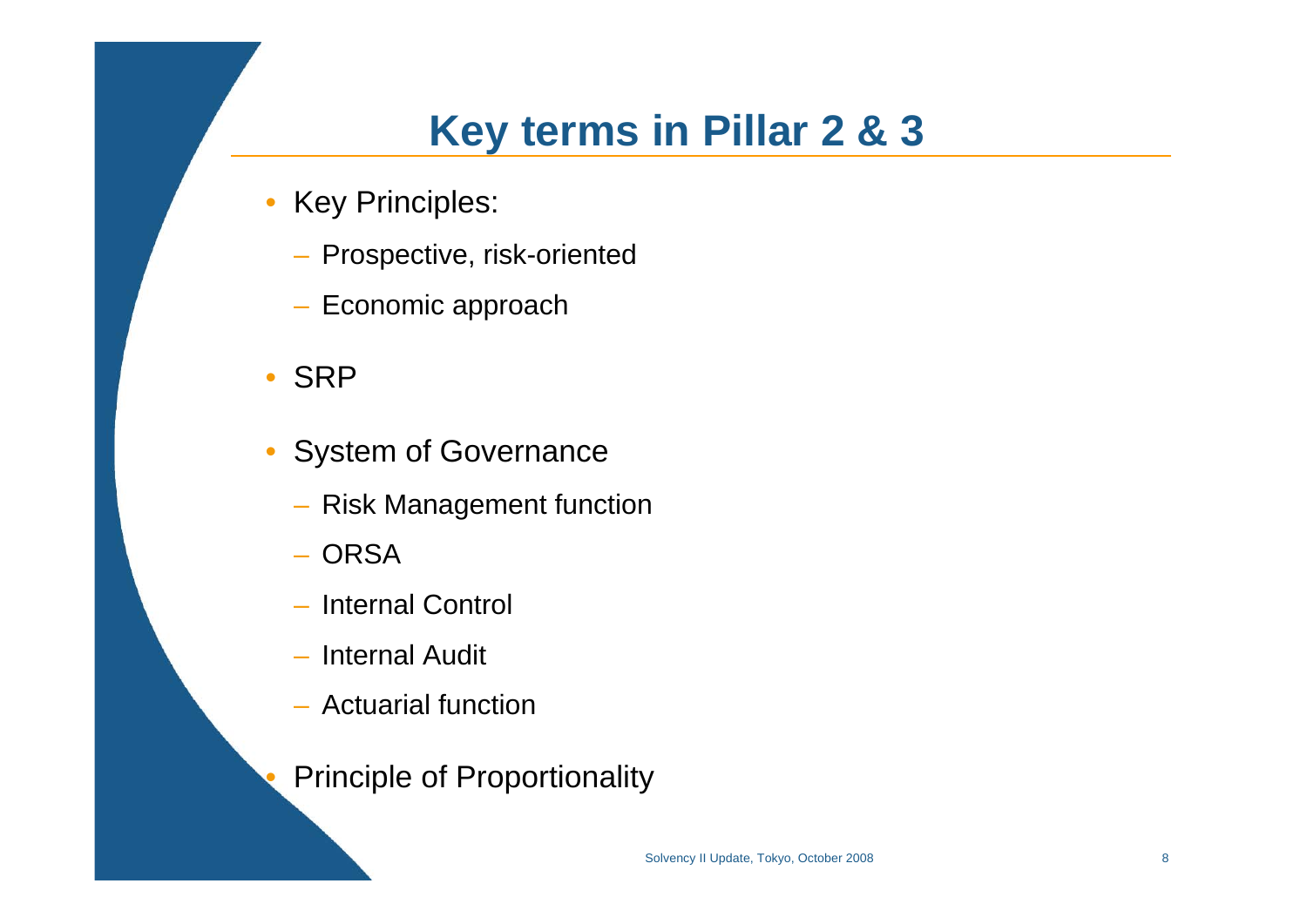### **Framework Directive – Quantitative Pillar**

| <b>Article(s)</b> | <b>Scope</b>                              | <b>Pillar</b> |
|-------------------|-------------------------------------------|---------------|
| 74                | Valuation of assets and liabilities       |               |
| 75-85             | <b>Technical provisions</b>               |               |
| 86-99             | Own funds                                 |               |
| 100-125           | <b>Solvency Capital Requirement (SCR)</b> |               |
| 126-129           | Minimum Capital Requirement (MCR)         |               |
| 130-133           | Investments                               |               |
| 210-268           | <b>Group Supervision</b>                  | All           |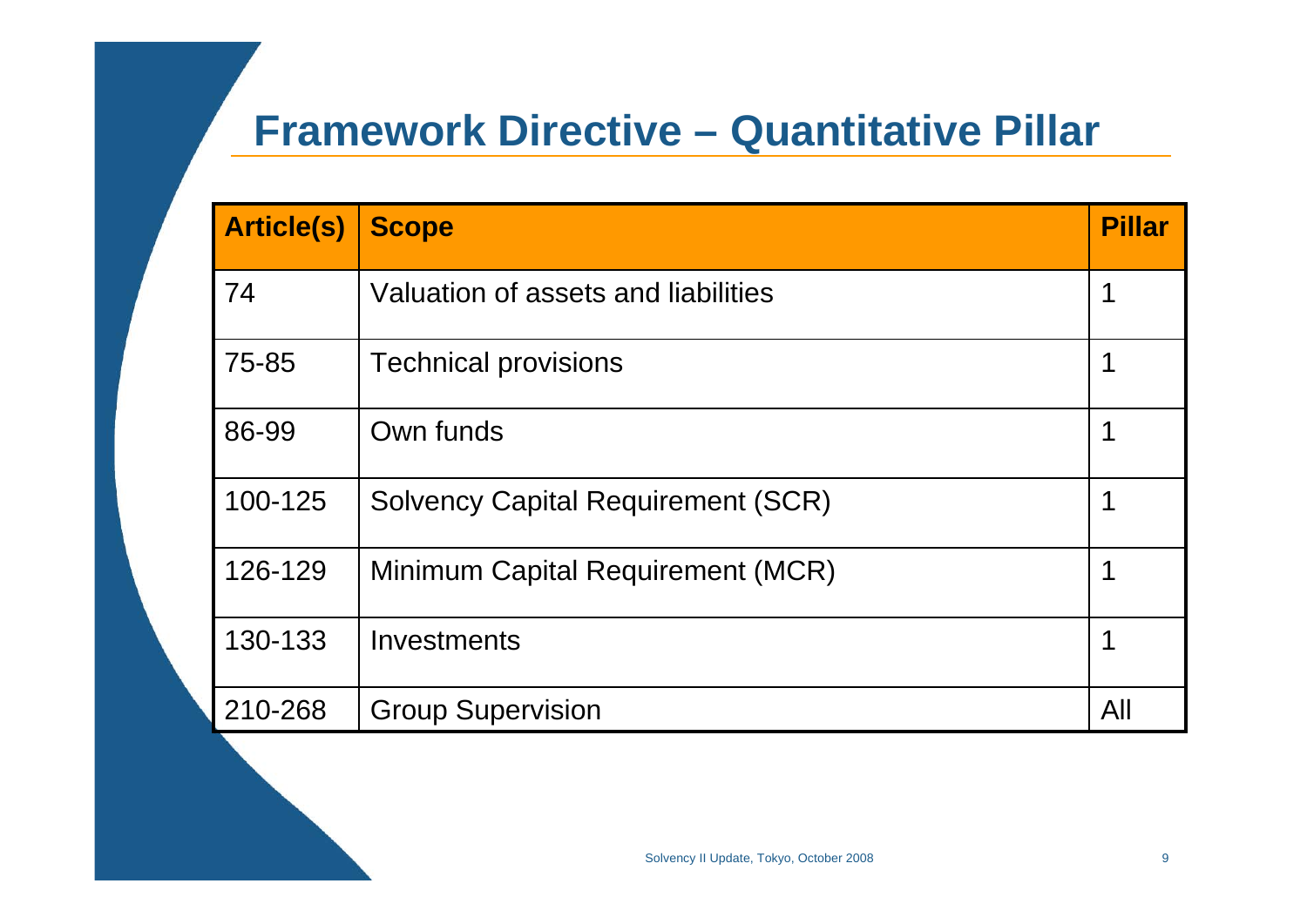### **Agenda**

- •The Solvency II Project: Reminder & Current State
- $\bullet$ A Look at the Framework Directive
- $\bullet$ • Pillar 1
	- Central Idea SCR
	- QIS4 Technical Specifications
	- Some results from QIS3
	- Life underwriting risk
	- R/I Counterparty default risk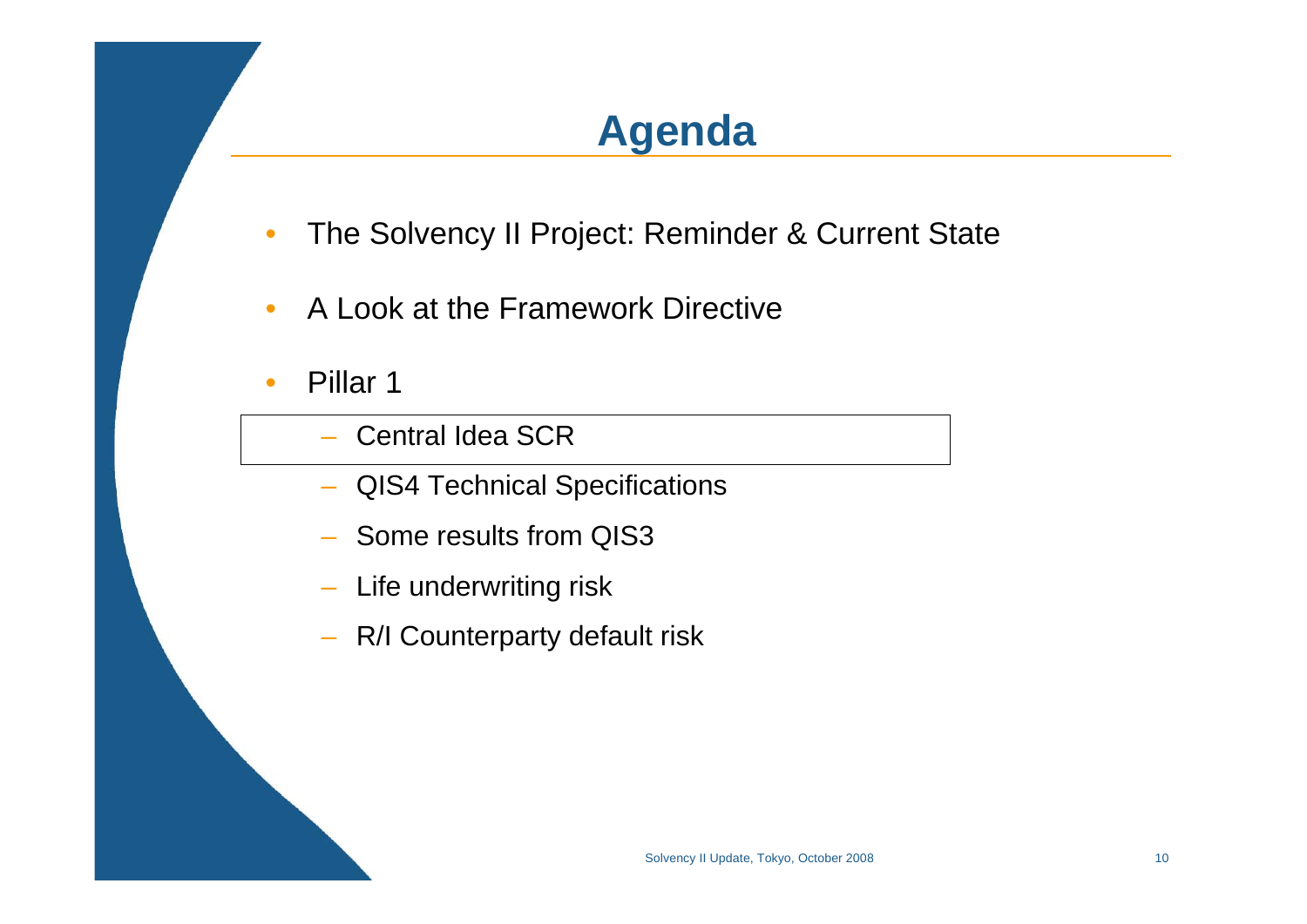# **Pillar 1: Central Idea SCR**

SCR: Find the economic capital that is necessary to fulfill all obligations in the next year with a probability of 99.5% (default once in 200 years)

 $MVA = NAV + BEL$ 

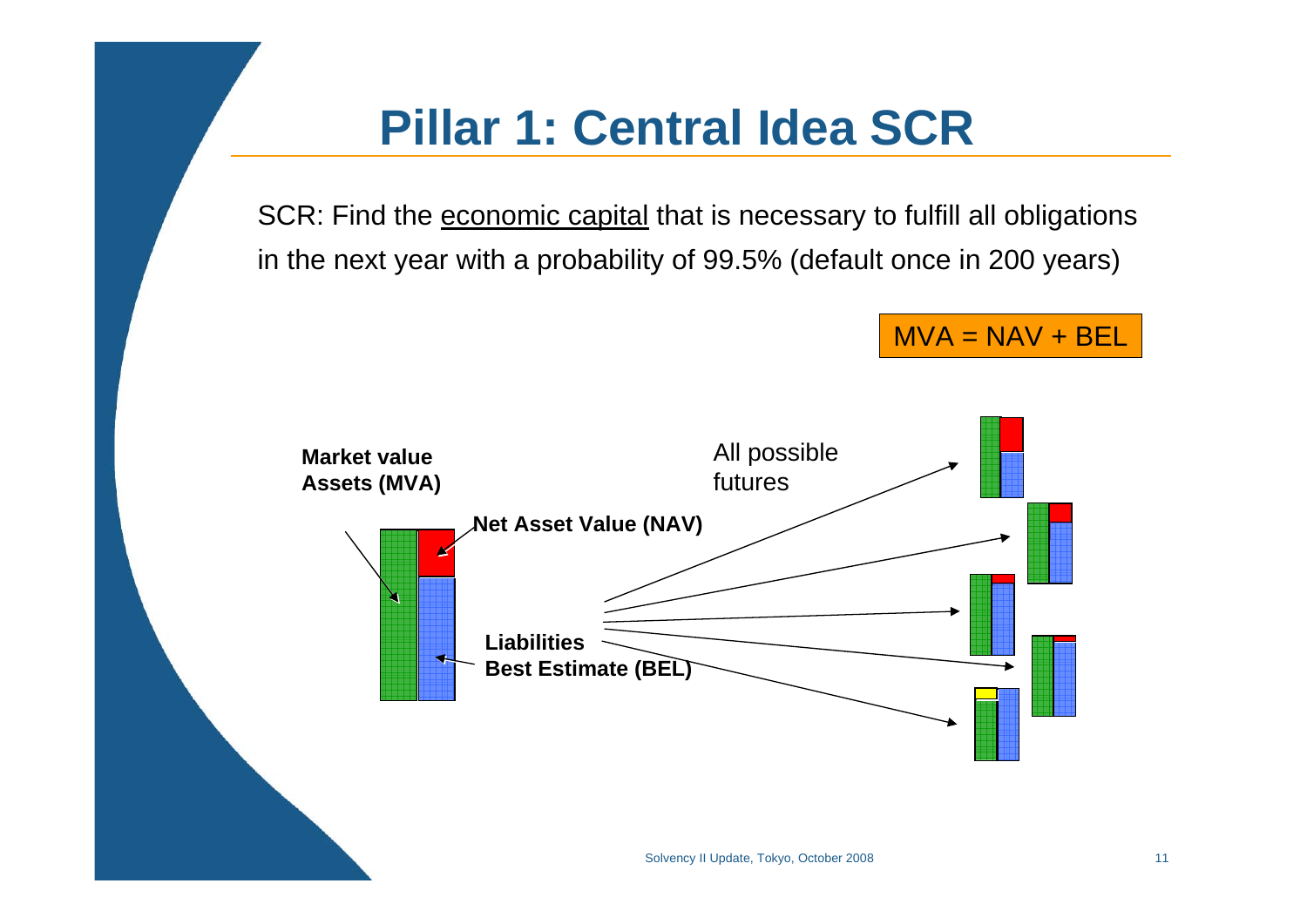# **Pillar 1: Central Idea SCR**

SCR: Find the economic capital that is necessary to fulfill all obligations in the next year with a probability of 99.5% (default once in 200 years)

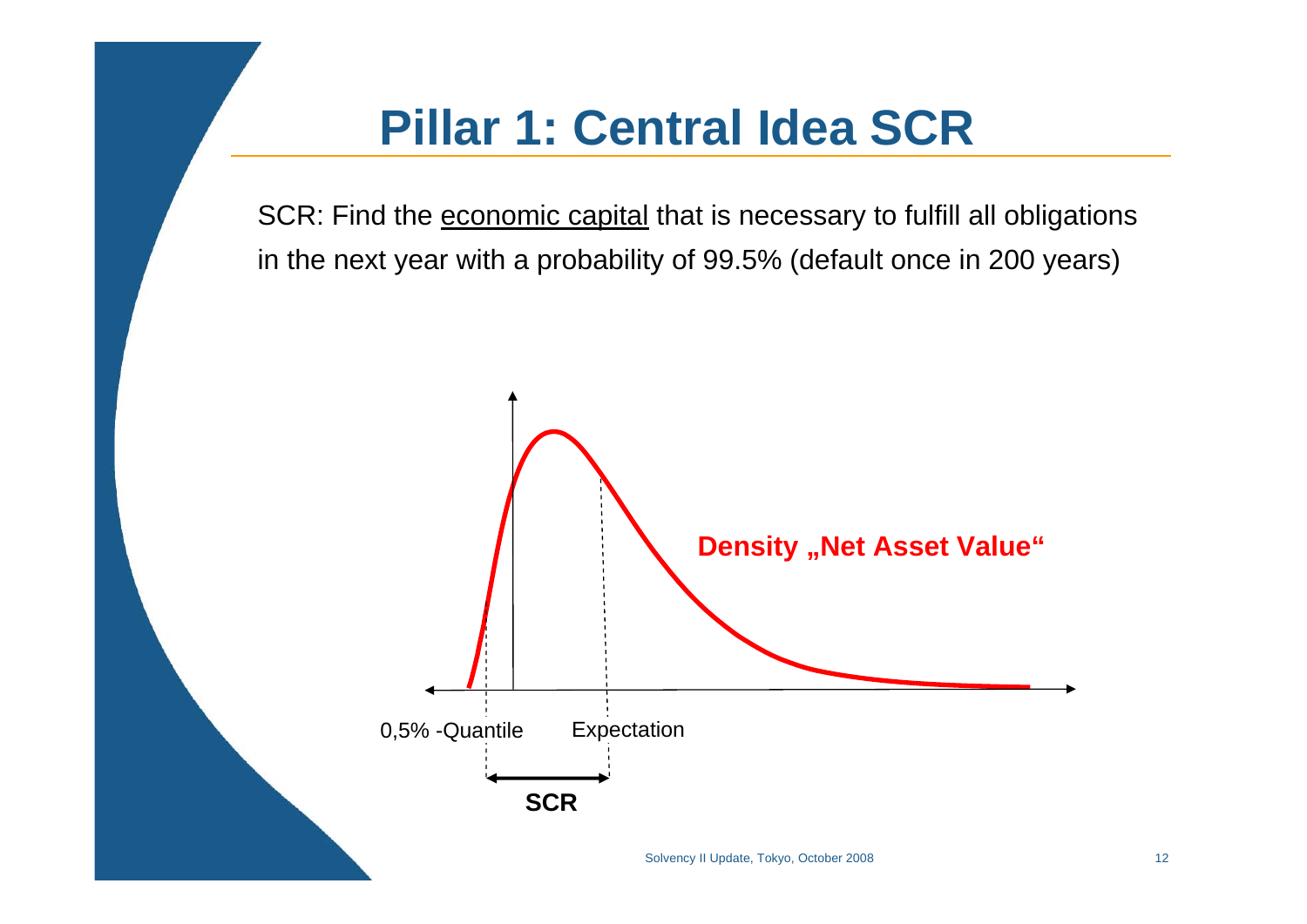# **Pillar 1: Central idea MCR**

MCR: Find the economic capital that is necessary to fulfill all obligations in the next year with a probability of 90% (default once in 10 years)

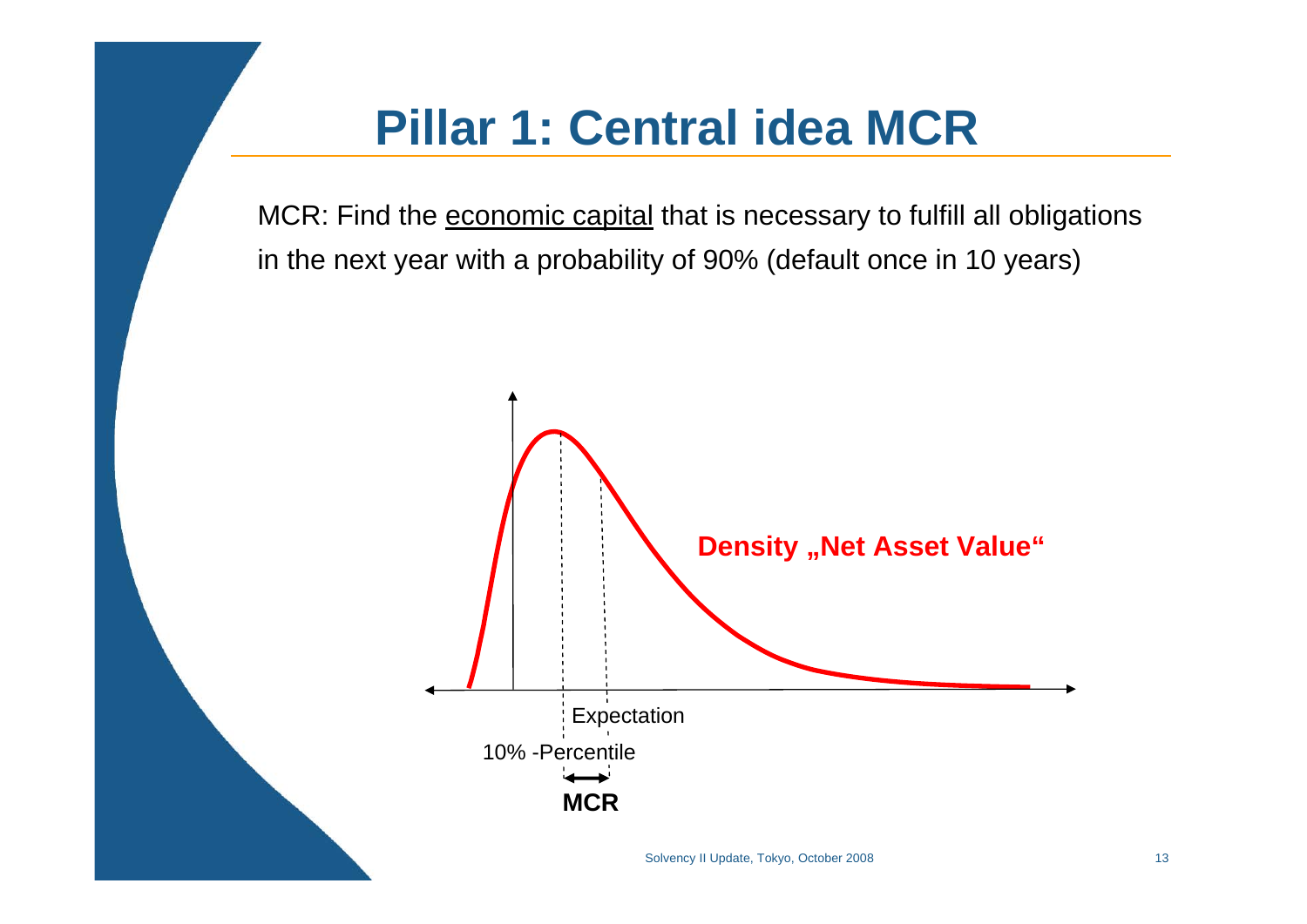# **Pillar 1: Central Idea ASM**

The Available Solvency Margin (ASM) is the Net asset value (NAV) less the Risk Margin (RM). The Risk Margin can only be computed after the SCR, since it is the financing cost of future SCR (avoidance of recursive definition).

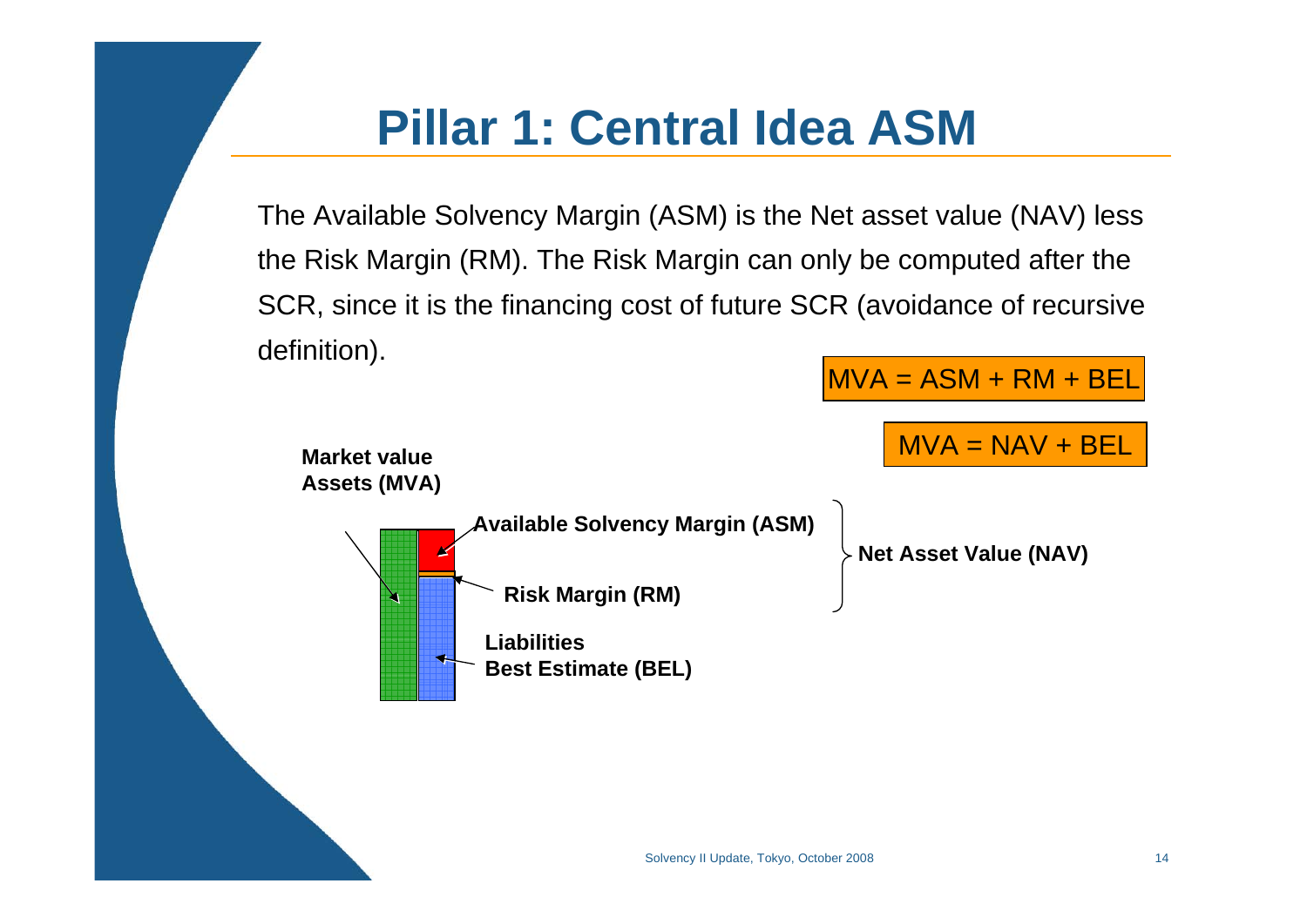### **Pillar 1: From theory to practice**

 $\bullet$ All possible futures is a nice concept in theory

#### $\bullet$ In practice:

- identify a set of scenarios for different risk categories
- aggregate the loss in net asset value from each scenario
- $\bullet$ Each scenario represents the 200 year event for that risk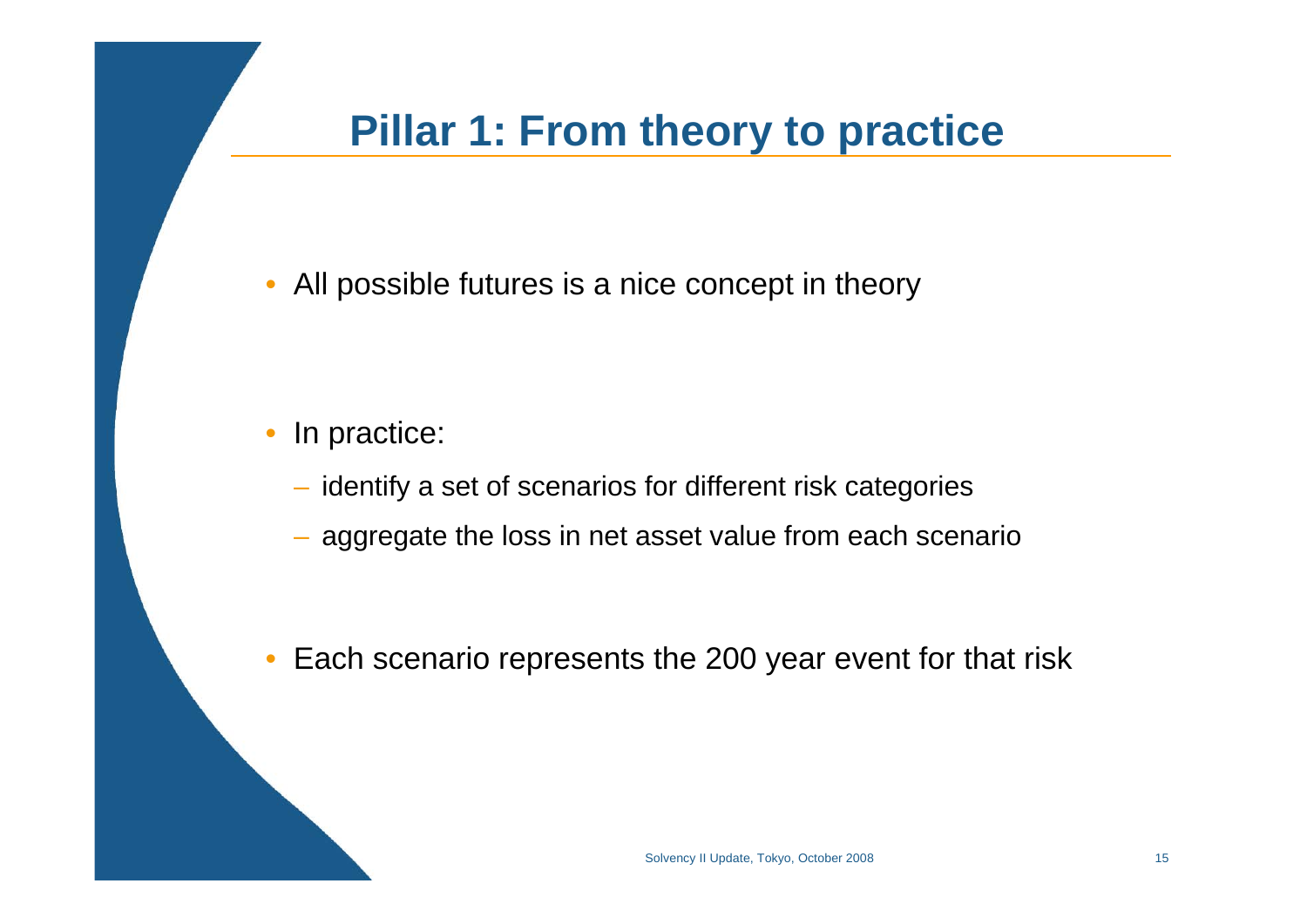# **Pillar 1: Modular Approach**

SCR: Find the economic capital that is necessary to fulfil all obligations in the next year with a probability of 99.5% (default once in 200 years)

$$
\frac{\text{MVA}_b = \text{NAV}_b + \text{BEL}_b}{\text{MVA}_s = \text{NAV}_s + \text{BEL}_s}
$$

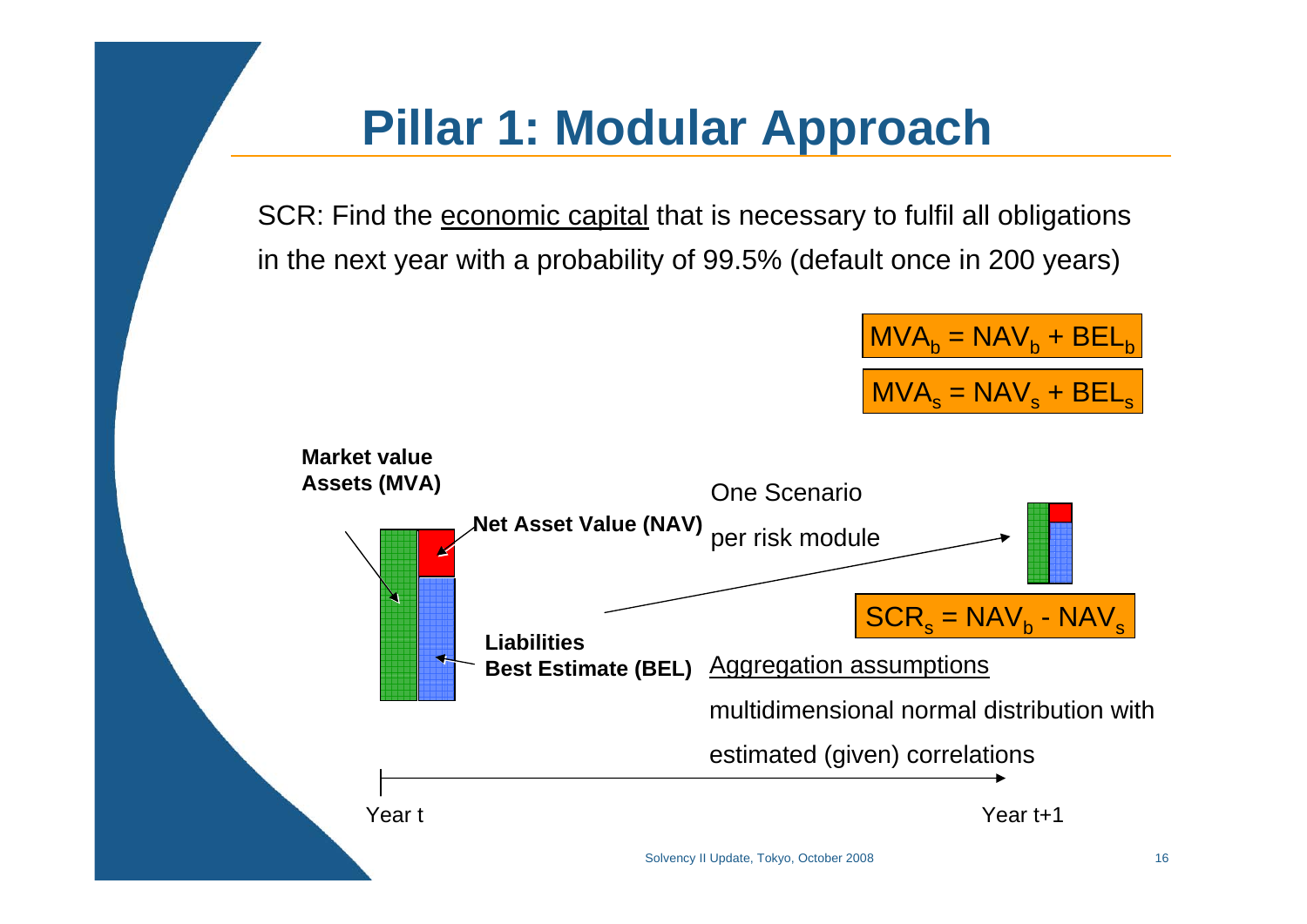### **Agenda**

- •The Solvency II Project: Reminder & Current State
- $\bullet$ A Look at the Framework Directive
- •• Pillar 1
	- Central Idea SCR
	- QIS4 Technical Specifications
	- Some results from QIS3
	- Life underwriting risk
	- R/I Counterparty default risk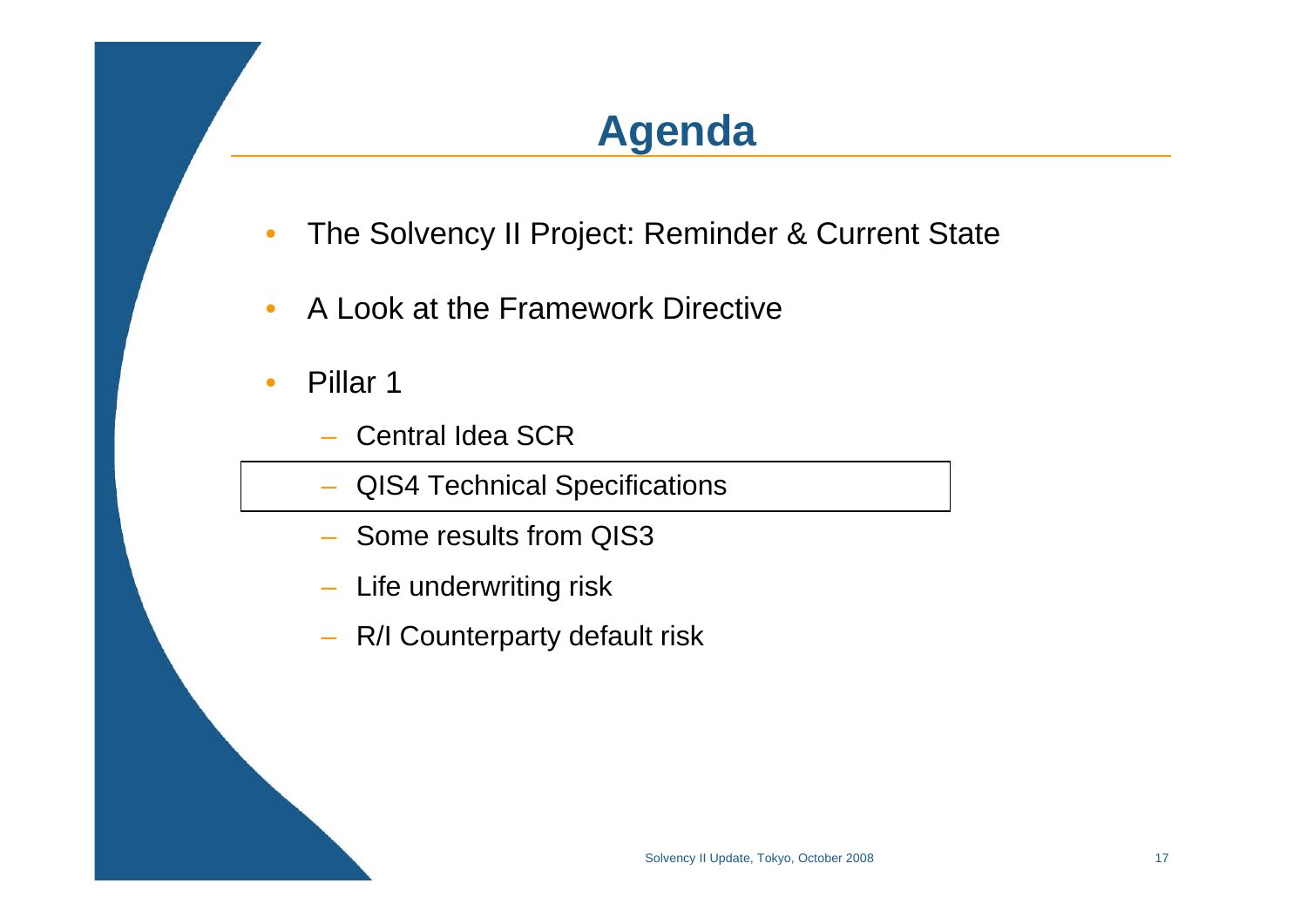### **QIS 4: Technical Specifications**

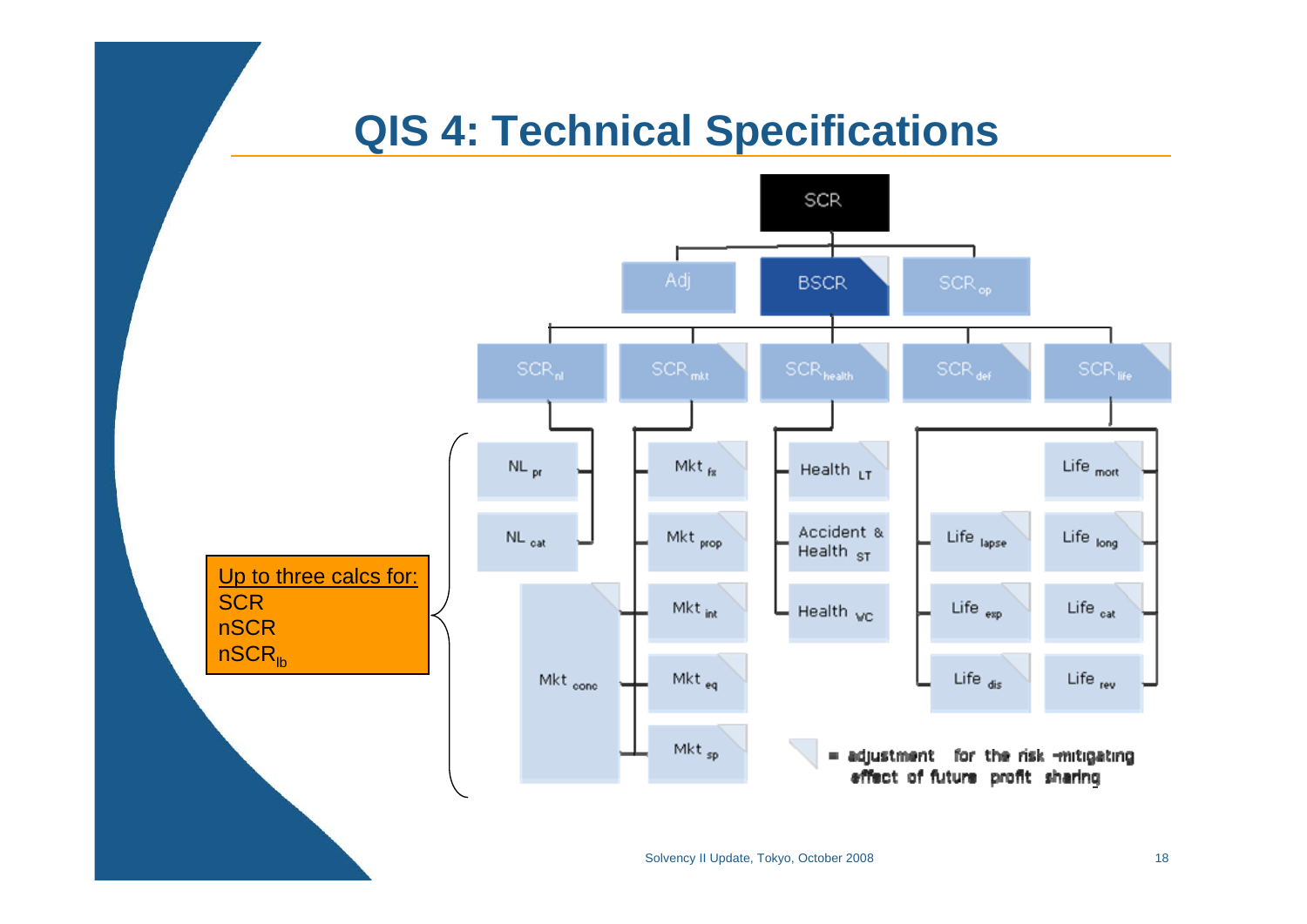### **Basic SCR**



TS.VIII.A.7 For the aggregation of the individual risk modules to an overall SCR, linear correlation techniques are applied. The setting of the correlation coefficients is intended to reflect potential dependencies in the tail of the distributions, as well as the stability of any correlation assumptions under stress conditions.

| $CorrSCR =$             | $SCR$ <sub>mkt</sub> | $SCR_{def}$ | $SCR_{life}$ | $SCR_{health}$                                                       | $SCR_{nl}$ |  |
|-------------------------|----------------------|-------------|--------------|----------------------------------------------------------------------|------------|--|
| $SCR$ <sub>mkt</sub>    |                      |             |              | $BSCR = \sqrt{\sum_{rxc} CorrSCR_{r,c} \cdot SCR_{r} \cdot SCR_{c}}$ |            |  |
| $SCR_{def}$             | 0.25                 |             |              | QIS4 Technical Specifications TS.VIII.C.4                            |            |  |
| $SCR_{life}$            | 0.25                 | 0.25        |              |                                                                      |            |  |
| $SCR_{\textit{health}}$ | 0.25                 | 0.25        | 0.25         |                                                                      |            |  |
| $SCR_{nl}$              | 0.25                 | 0.5         | $\theta$     | 0.25                                                                 |            |  |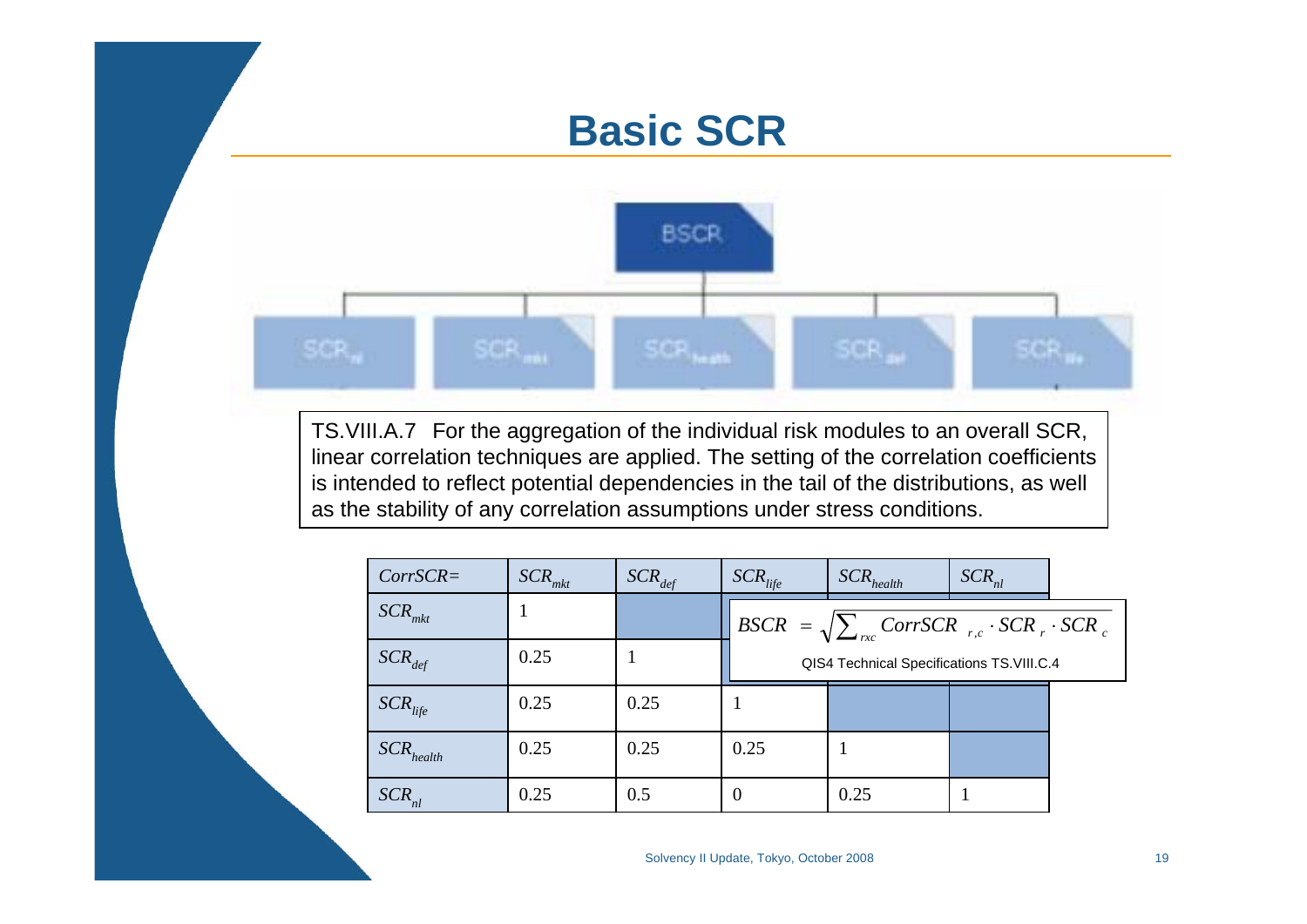### **Agenda**

- •The Solvency II Project: Reminder & Current State
- $\bullet$ A Look at the Framework Directive
- •• Pillar 1
	- –– Central Idea SCR
	- QIS4 Technical Specifications
	- Some results from QIS3
	- Life underwriting risk
	- R/I Counterparty default risk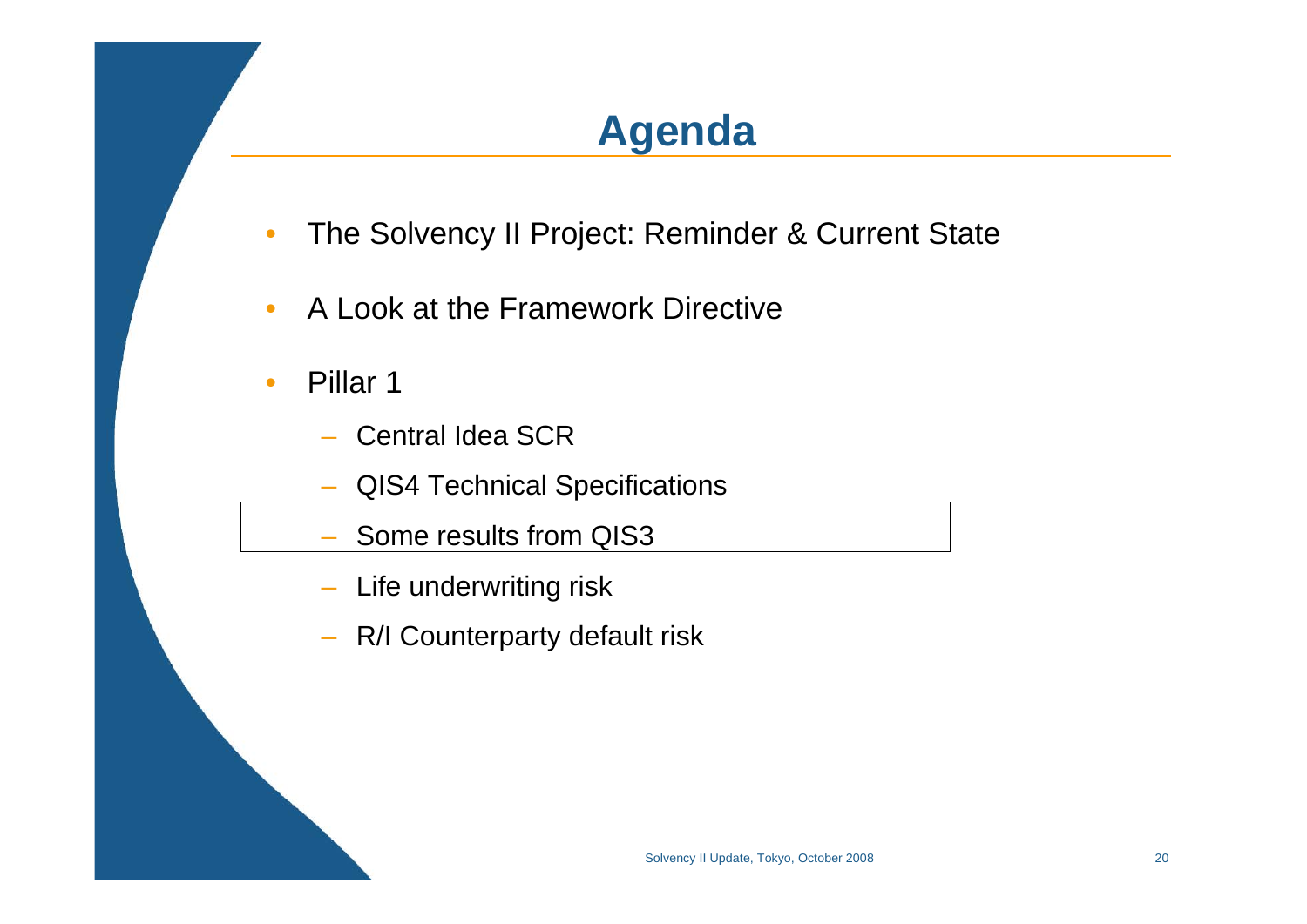### **Mainly market risk, but there is hope …**

Solvency II - QIS3 Report

#### Figure 37: Composition of BSCR (life)



Solvency II Update, Tokyo, October 2008 21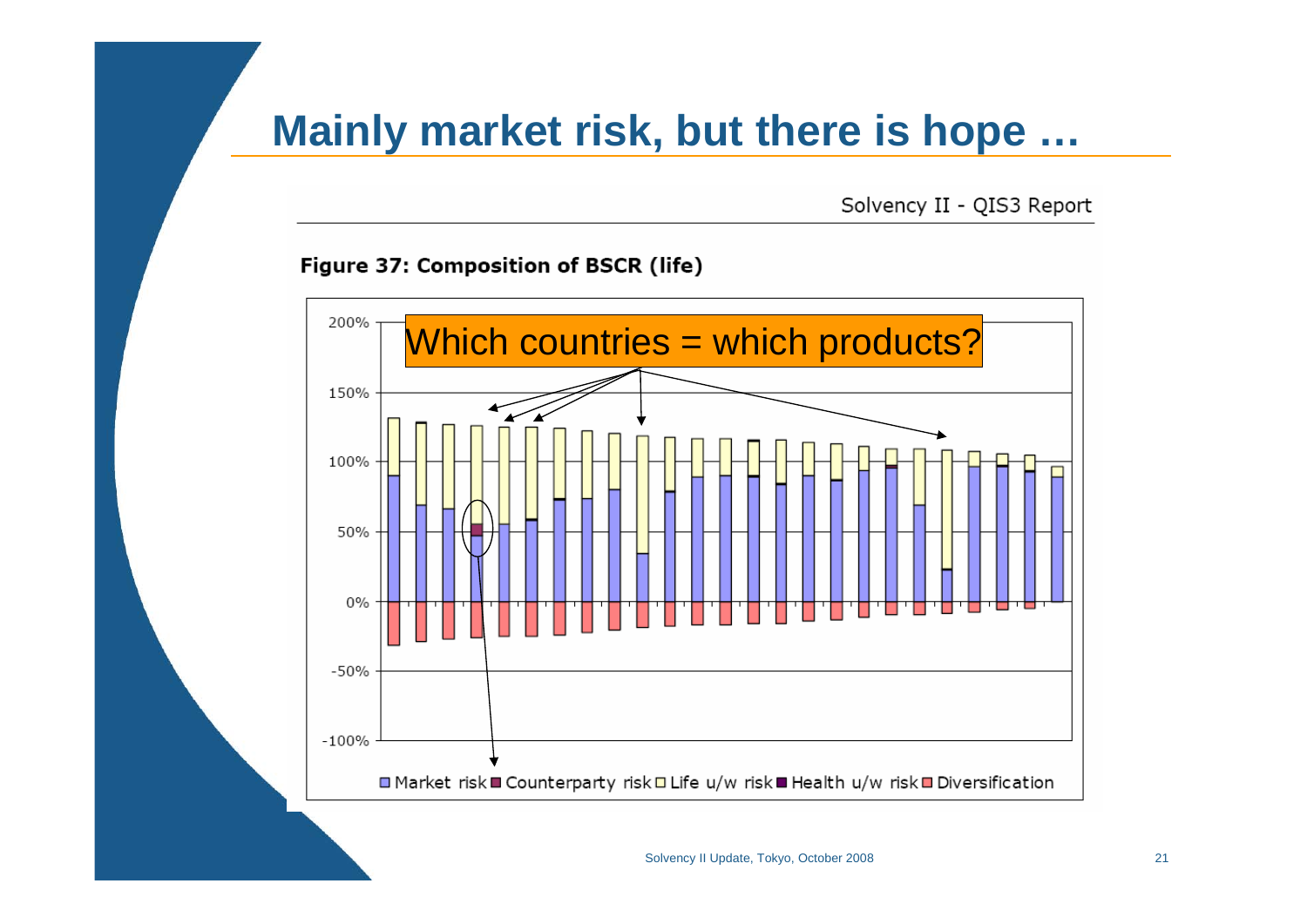### **Within market risk: Interest & Equity**

Solvency II - QIS3 Report

#### Figure 40: Composition market risks (life)



Solvency II Update, Tokyo, October 2008 22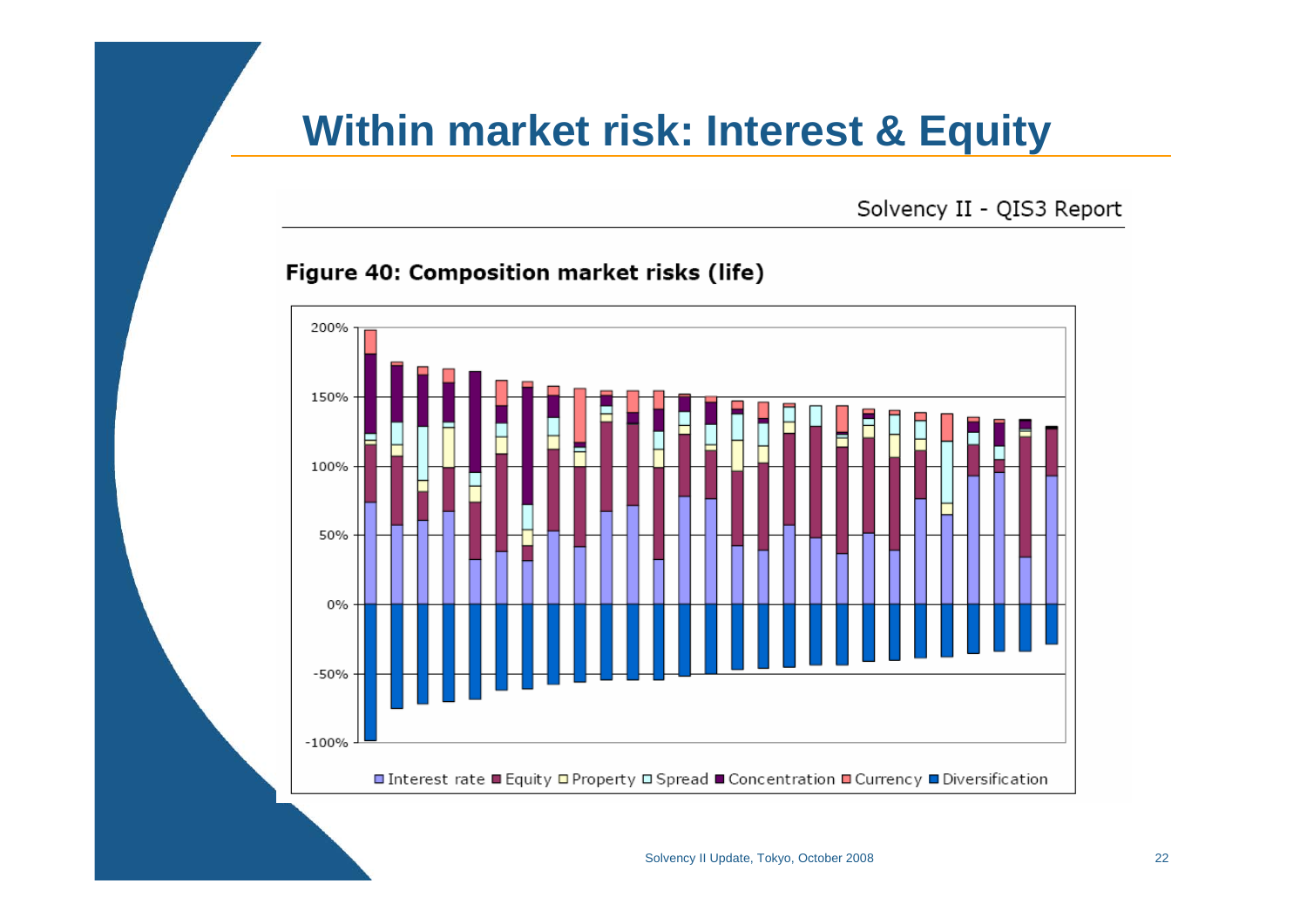### **Composition life underwriting risk**

Solvency II - QIS3 Report

#### Figure 56: Composition life underwriting risks (life)

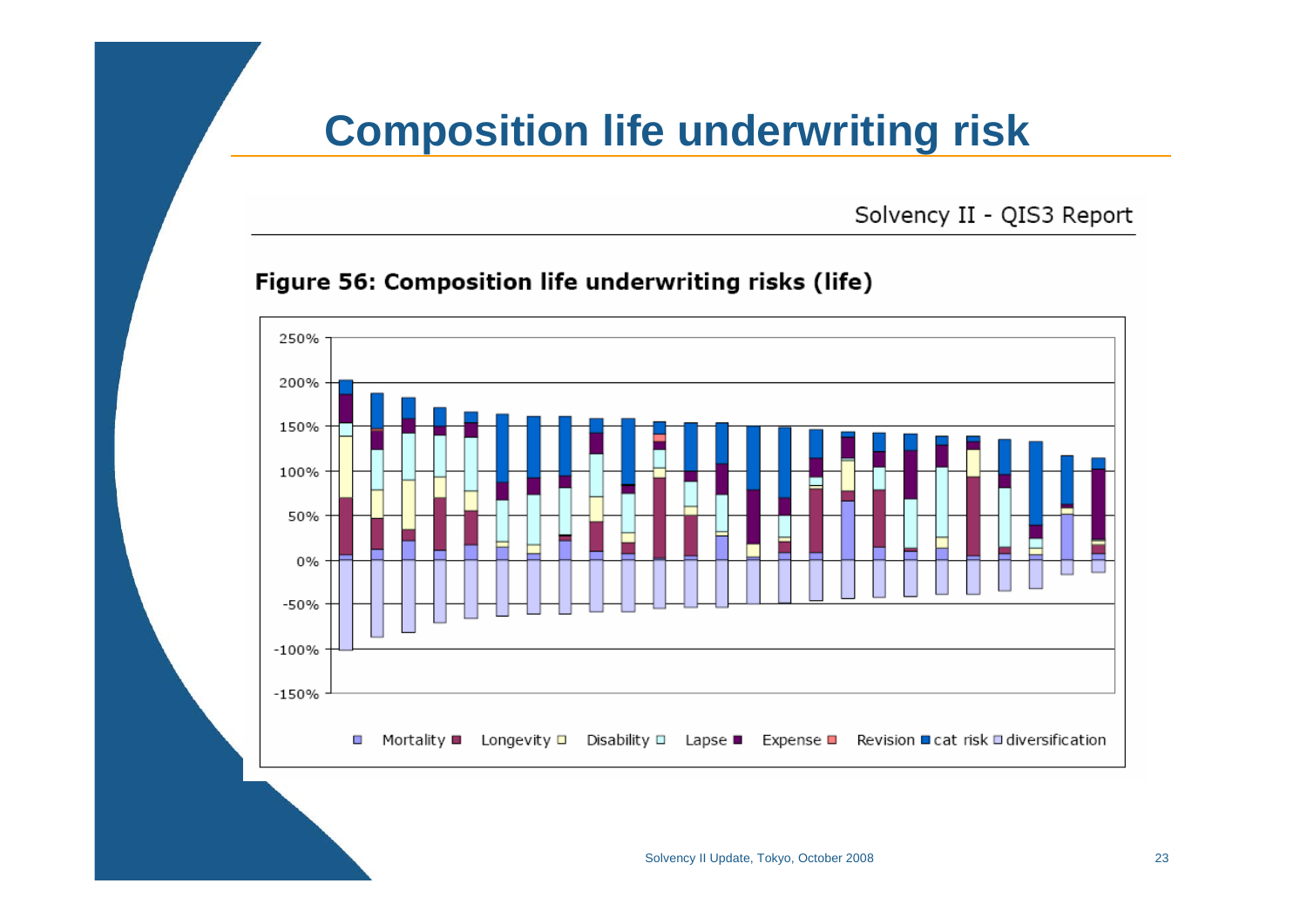### **Life underwriting risk can be main risk driver!**

#### Figure 52: Ratio of SCR<sub>life</sub> to BSCR (life)

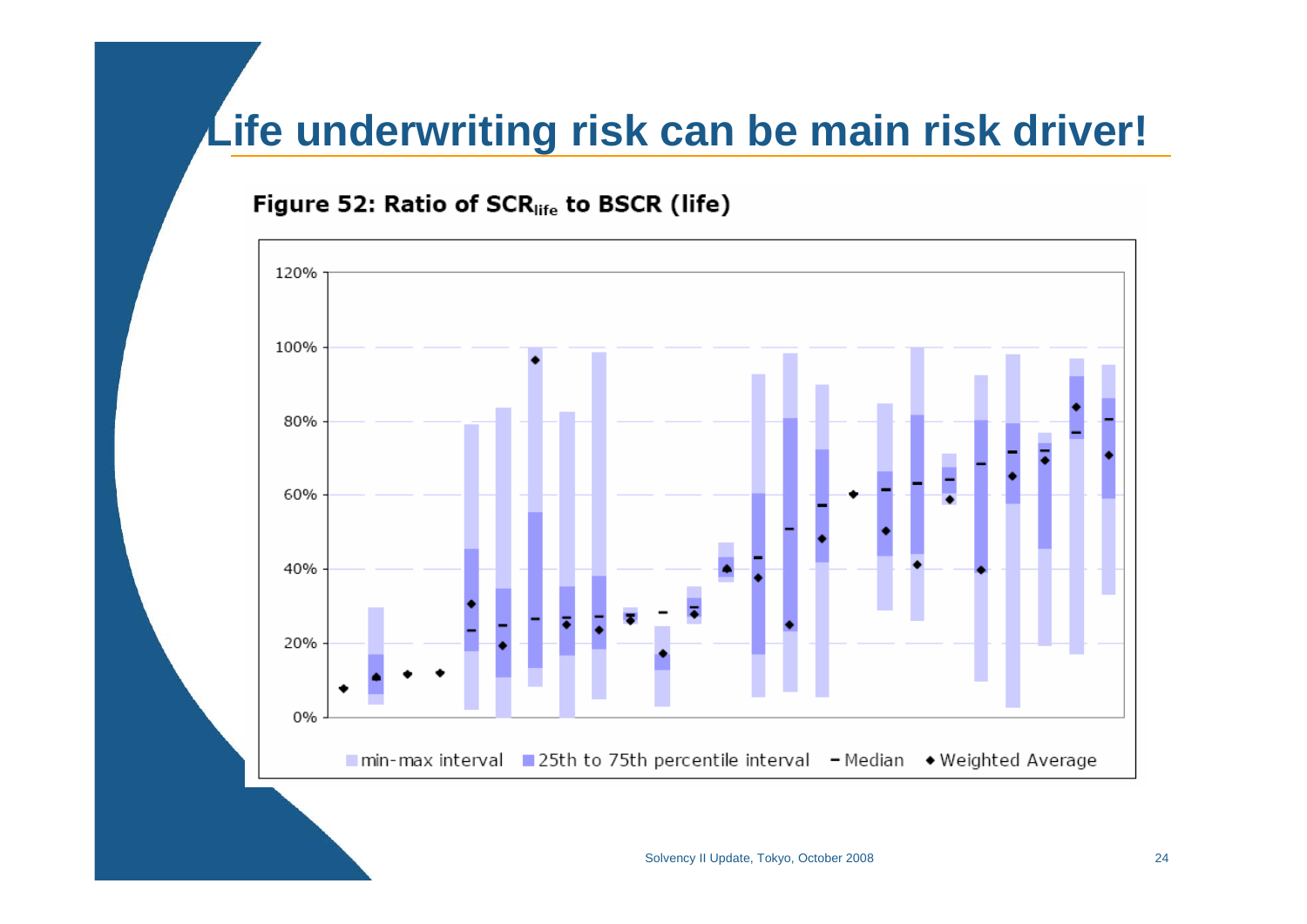### **Shared profit margins have tremendous effects …**

### 183% 100% 90% 80% 70% 60% 50% 40% 30% 20% 10%  $0%$ ■ min- max interval ■ 25th to 75th percentile interval - Median ◆ Weighted Average

#### Figure 35: BSCR reduction to aggregated SCR (life)

Solvency II Update, Tokyo, October 2008 25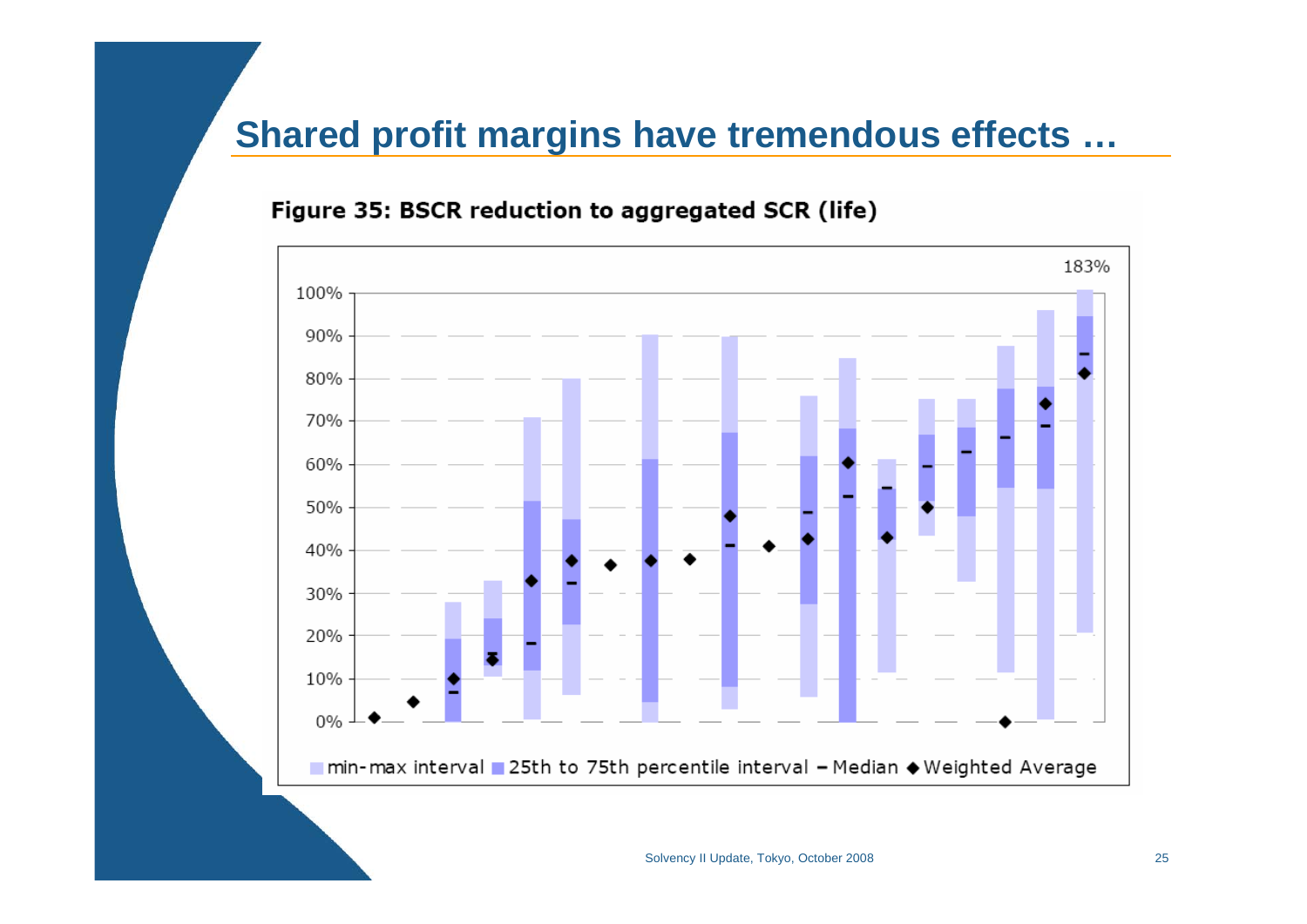### **… so SII can require less capital than SI**

Figure 9: Ratio of SCR to the effective Solvency I capital requirement (life)



Solvency II Update, Tokyo, October 2008 26 26 2008 26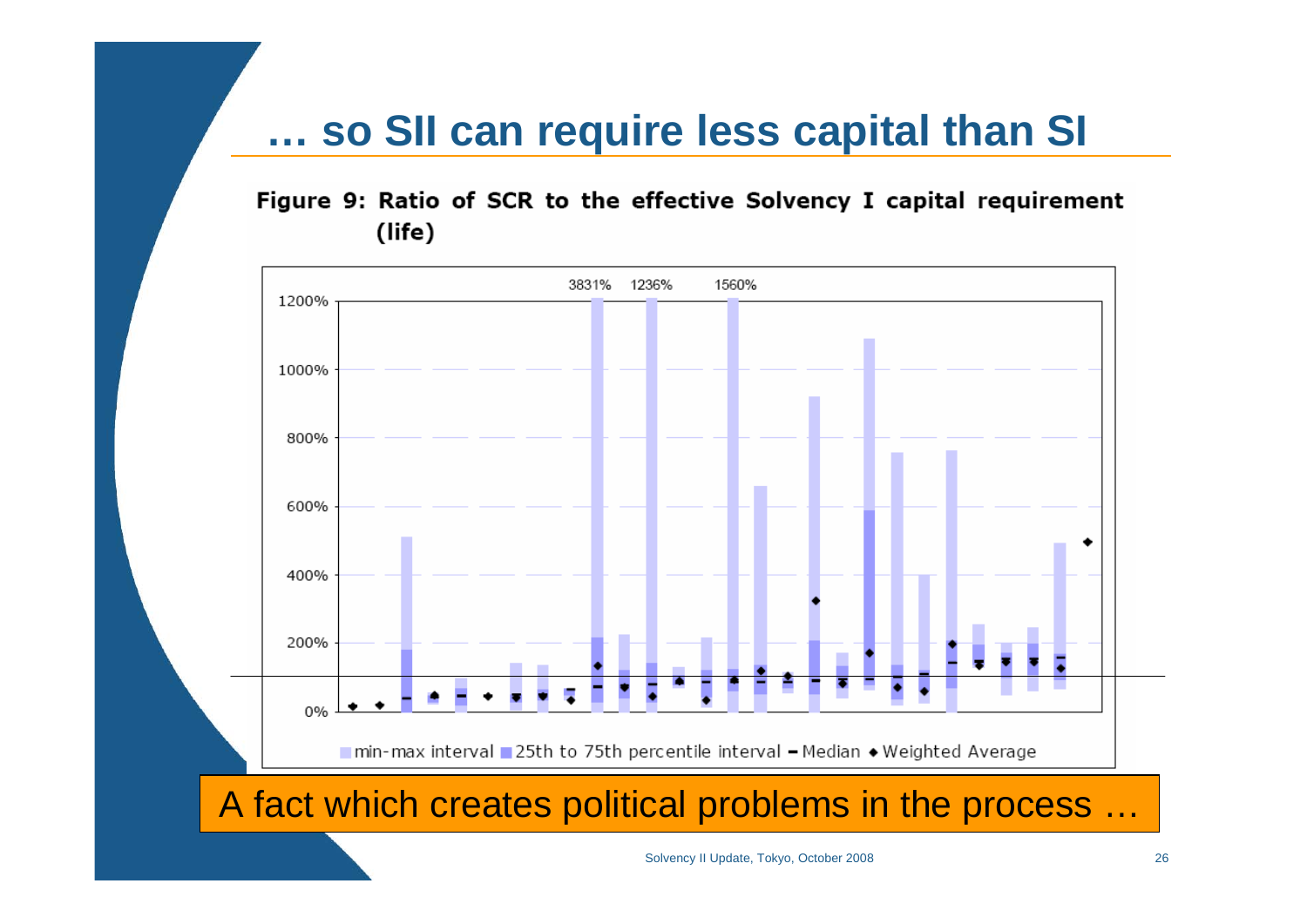### **Percentage of firms that need capital**

#### Table 19: Percentage of firms with additional capital needs to meet SCR

|        | Life | Non-life | Composite | <b>Total</b> |
|--------|------|----------|-----------|--------------|
| Large  | 18.3 | 23.7     | 7.3       | 17.5         |
| Medium | 12.4 | 20.0     | 7.1       | 15.3         |
| Small  | 10.9 | 18.0     | 13.2      | 15.4         |
| Total  | 13.1 | 19.5     | 8.7       | 15.7         |

#### Table 17: Percentage of firms with additional capital needs to meet MCR1

|        | Life | Non-life | Composite | <b>Total</b> |
|--------|------|----------|-----------|--------------|
| Large  | 5.1  | 0.0      | 0.0       | 1.9          |
| Medium | 0.9  | 3.2      | 0.0       | 1.9          |
| Small  | 1.0  | 3.9      | 0.0       | 2.6          |
| Total  | 1.9  | 3.1      | 0.0       | 2.2          |

Unfortunately there are no bars of Solvency Ratio given, but …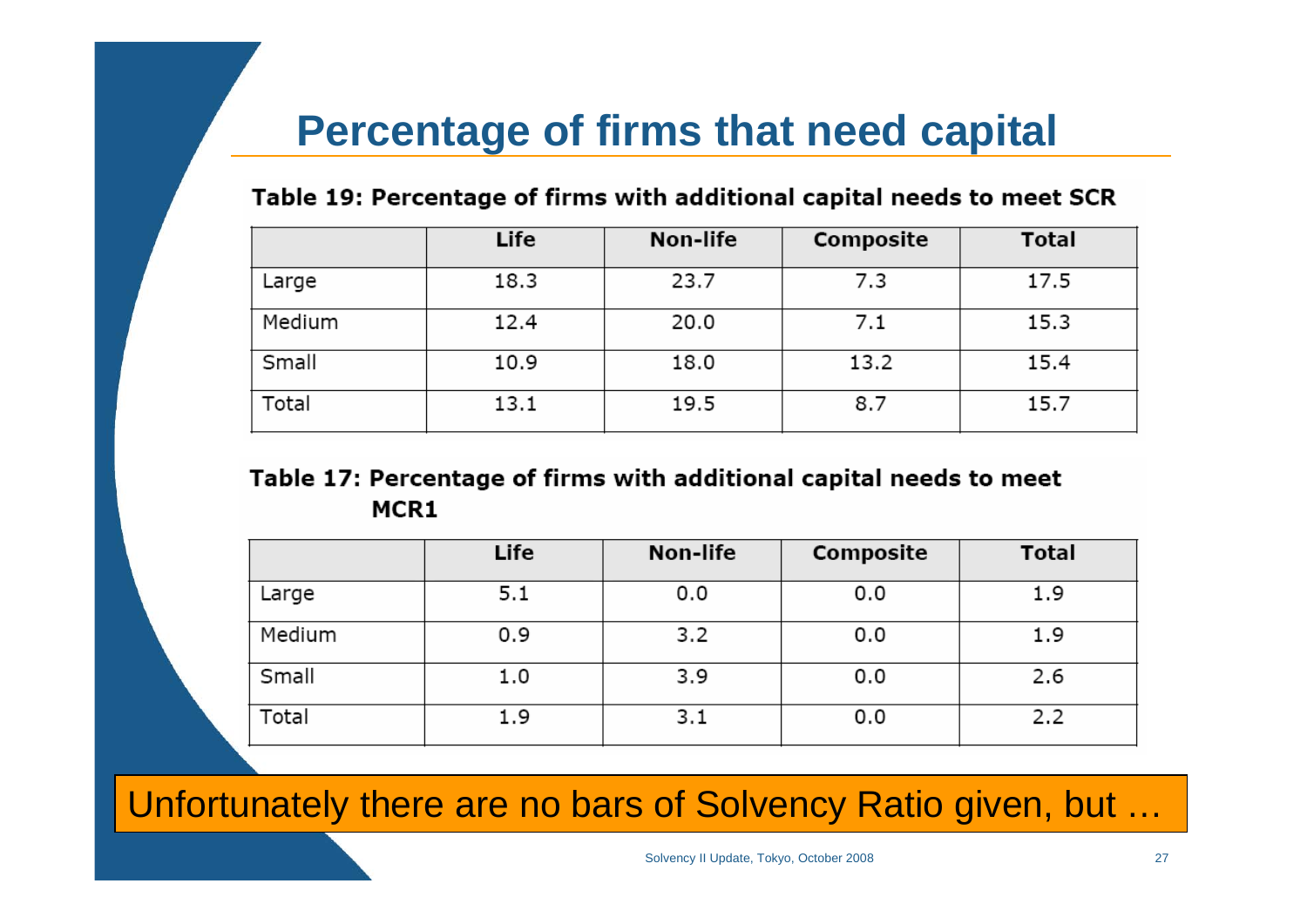### **Winners and Loosers**

Solvency II - QIS3 Report

#### 5.2.2 Life

On the whole, most life participants across all participating jurisdictions have calculated a QIS3 solvency ratio in excess of 100%. However, participating life insurers generally show a decrease in their solvency ratios in several jurisdictions though in some countries the results are more ambiguous or there is an increase in solvency. The latter seems to be the case especially for life undertakings writing substantial with profit business. In the case of with profit business, negative MCRs are occasionally observed. One supervisor commented that they considered this to be the main problem in the methodology for with profit undertakings.

A fact which creates political problems in the process …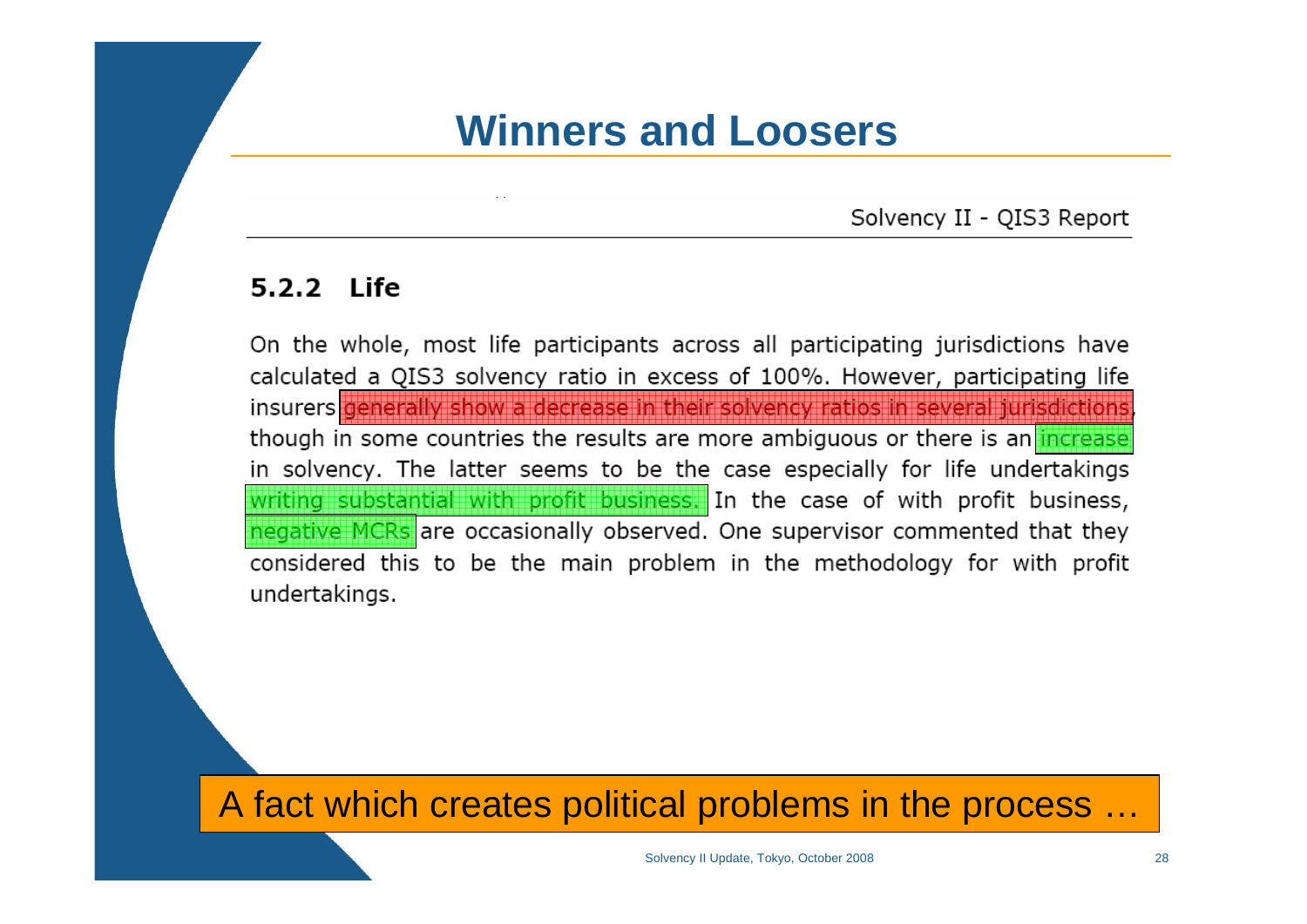### **Agenda**

- •The Solvency II Project: Reminder & Current State
- $\bullet$ A Look at the Framework Directive
- •• Pillar 1
	- Central Idea SCR
	- QIS4 Technical Specifications
	- Some results from QIS3
	- Life underwriting risk
	- R/I Counterparty default risk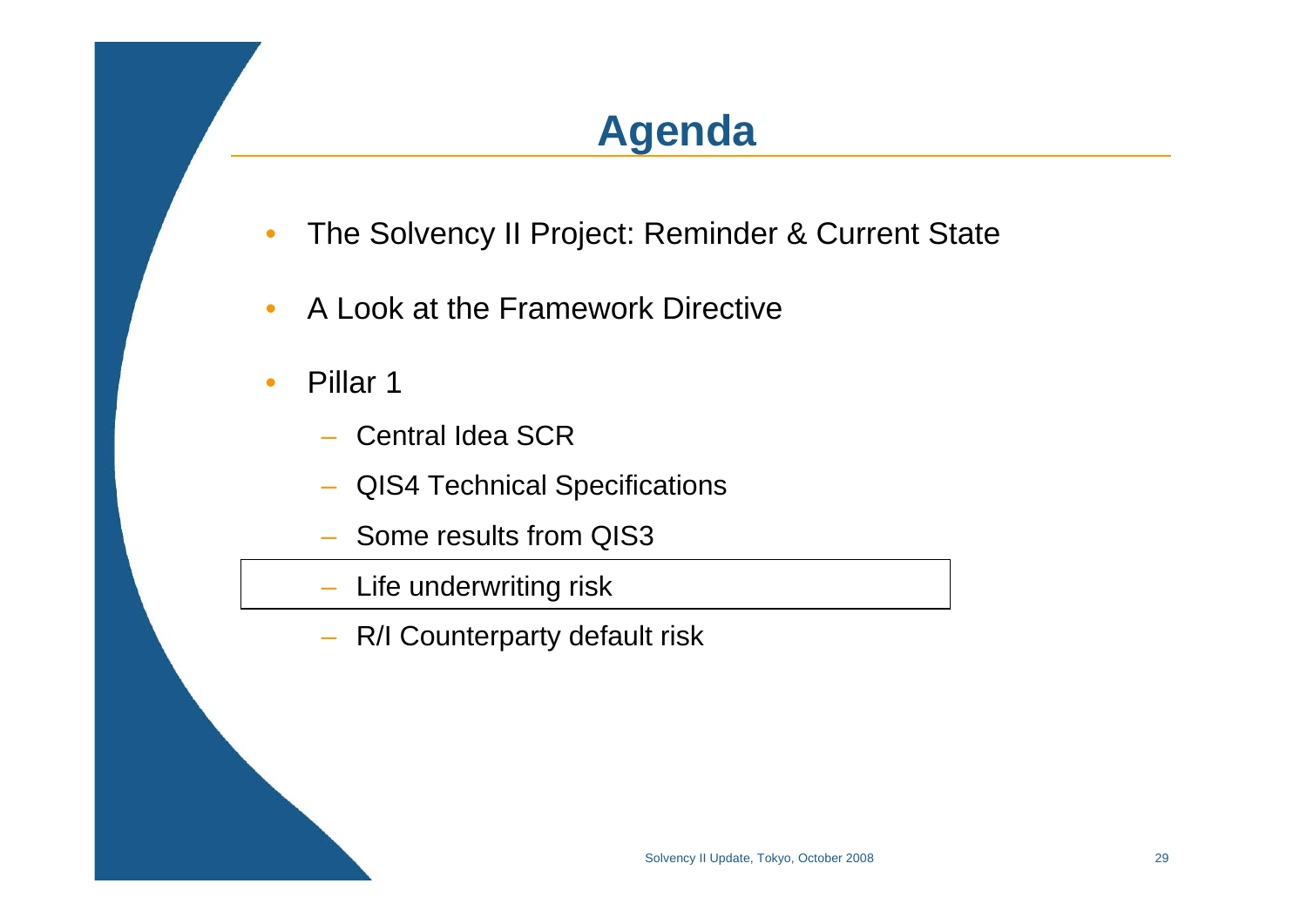### **Life insurance risk**



|  | F 1979<br>ATLIJE – | r∐ife •Life | __ |
|--|--------------------|-------------|----|
|  |                    |             |    |

| CorrLife             | Life <sub>mort</sub> | Life <sub>long</sub> | Lifedis                                                                                 | Lifelapse | Life <sub>exp</sub> | Life <sub>rev</sub> | $Life_{CAT}$                              |
|----------------------|----------------------|----------------------|-----------------------------------------------------------------------------------------|-----------|---------------------|---------------------|-------------------------------------------|
| Life <sub>mort</sub> | 1                    |                      |                                                                                         |           |                     |                     |                                           |
| Lifelong             | $-0.25$              | 1                    |                                                                                         |           |                     |                     |                                           |
| $Life_{dis}$         | 0.5                  | 0                    | 1                                                                                       |           |                     |                     |                                           |
| Lifelapse            | 0                    | 0.25                 | 0                                                                                       |           |                     |                     |                                           |
| Lifeccp              | 0.25                 | 0.25                 | 0.5                                                                                     | 0.5       | 1                   |                     |                                           |
| $Life_{rev}$         | $\mathbf 0$          | 0.25                 | 0                                                                                       | 0         | 0.25                | 1                   |                                           |
| Lifecar              | $\theta$             | 0                    | 0                                                                                       | 0         | 0                   | $\theta$            |                                           |
|                      |                      |                      | $nSCR_{\text{site}} = \sqrt{\sum_{rxc} CorrLife_{r,c} \cdot nLife_{r} \cdot nLife_{c}}$ |           |                     |                     | QIS4 Technical Specifications TS.XI.A.6/7 |

#### Scenario specifications: QIS4 Technical Specifications TS.XI.B-H

Mortality –  $qx * 110%$ Longevity  $-$  qx  $*$  75%  $Cat - qx + 0.15%$ Lapse – wx \* 50% resp. 150% + Mass lapse 30% Expense – Cost \* 110% and Inflation +1% Disability – ix  $*$  135% in n. year,  $*$  125% in the f. years

Solvency II Update, Tokyo, October 2008 30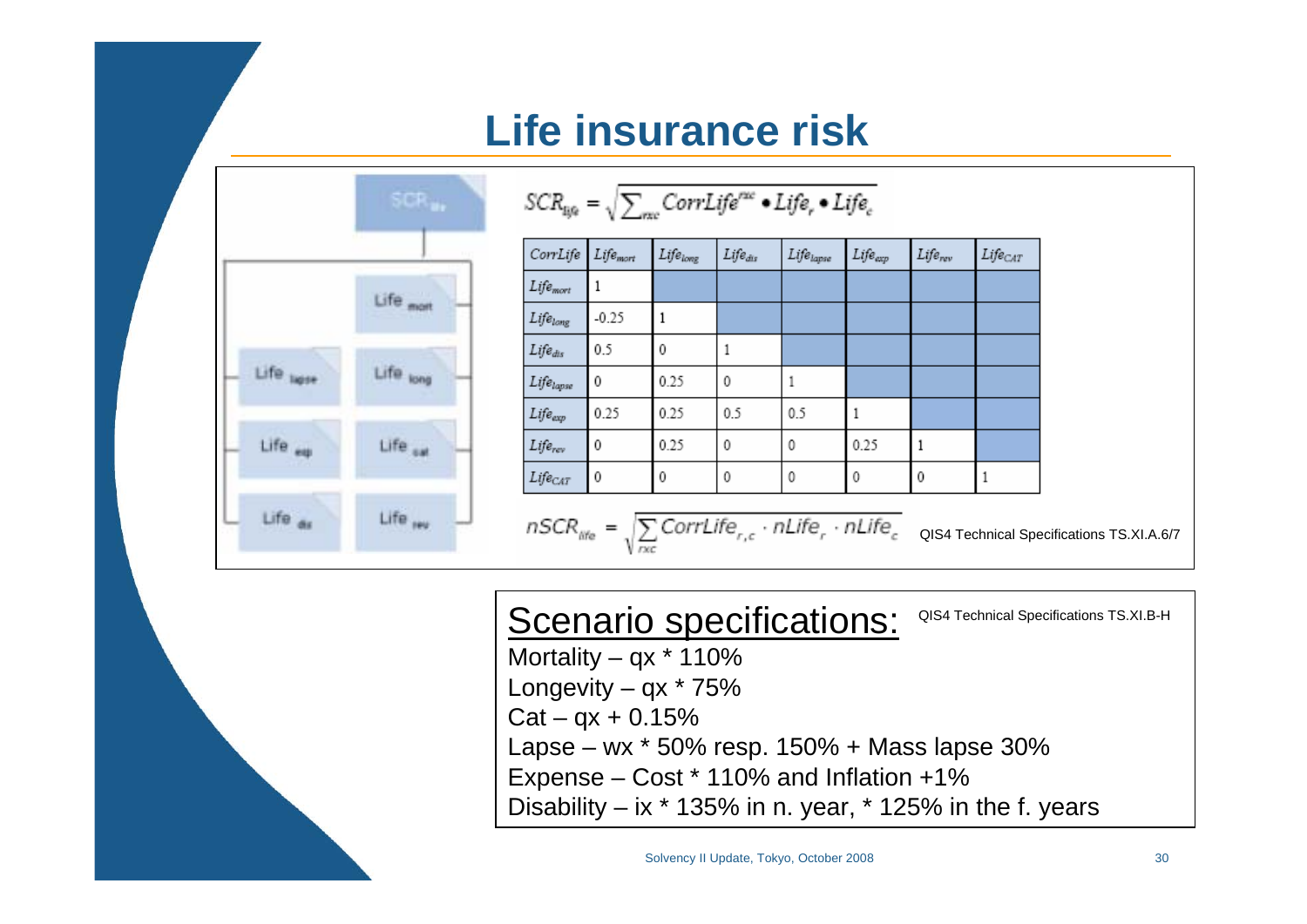### **Example Life insurance risk**

- Start a new company (=tranche of business) with
	- 10,000 policies sold (term insurance),
	- 10,000 as an average sum insured,
	- Pricing qx of 0.3%
	- Best Estimate qx of 0.25%
	- Lapse Rate is 4% per year
	- Yearly Expenses are 6% \* Premium
	- Acquisition Commission is 10% of the FY Premium

•The Interest Rate Curve for Solvency II Reserving is 4% flat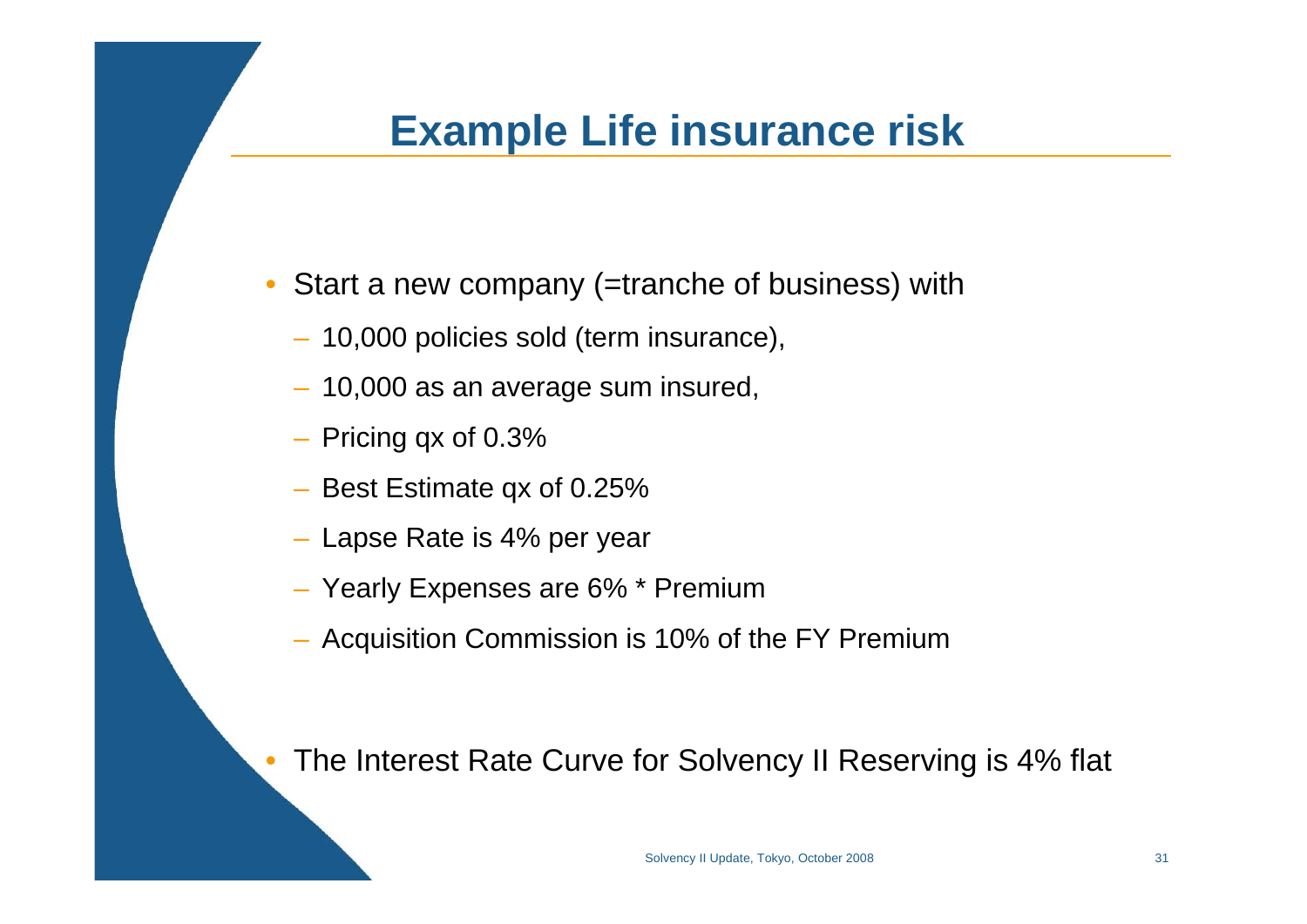### **BEL**

 $\bullet$ Present Value of Projected Profit: 196,878



- $\bullet$ Present Value of Projected Premium: 2,126,982
- $\bullet$ Expected PV Profit / Expected PV Premium: 9,26%

| Premium | <b>Claims</b> | Cost   | Acq Comm | <b>Projected Profit</b> |
|---------|---------------|--------|----------|-------------------------|
| 300,000 | 250,000       | 18,000 | 30,000   | 2,000                   |
| 287,250 | 239,375       | 17,235 |          | 30,640                  |
| 275,042 | 229,202       | 16,503 |          | 29,338                  |
| 263,353 | 219,460       | 15,801 | ۰        | 28,091                  |
| 252,160 | 210,133       | 15,130 | ۰        | 26,897                  |
| 241,443 | 201,203       | 14,487 |          | 25,754                  |
| 231,182 | 192,652       | 13,871 |          | 24,659                  |
| 221,357 | 184,464       | 13,281 |          | 23,611                  |
| 211,949 | 176,624       | 12,717 |          | 22,608                  |
| 202,941 | 169,118       | 12,176 |          | 21,647                  |
|         |               |        |          |                         |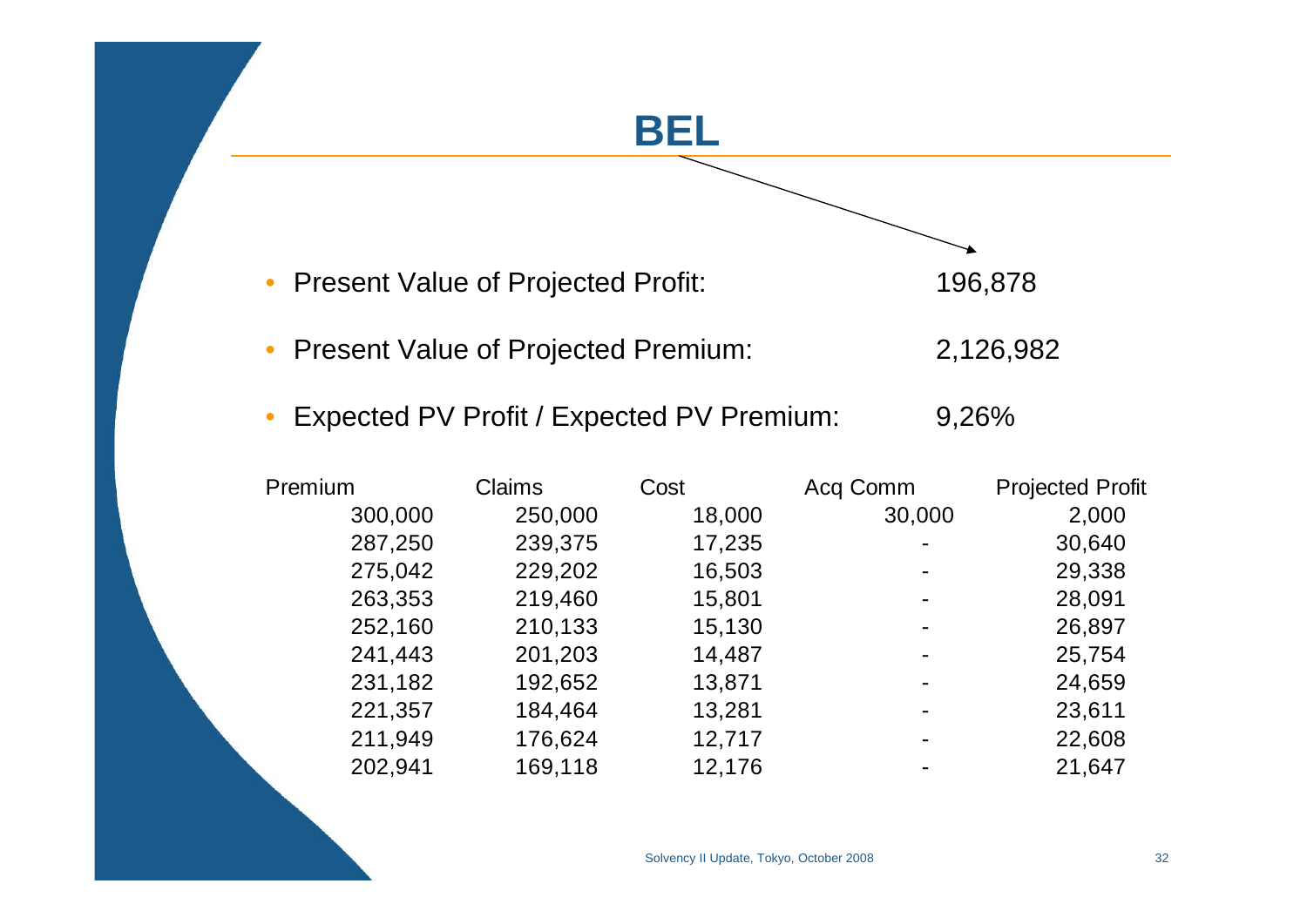|                |            | <b>Mortality</b> | <b>Lapse</b> |        |                | <b>Expense</b> | <b>SCR</b> |
|----------------|------------|------------------|--------------|--------|----------------|----------------|------------|
| Year           | <b>CAT</b> | Up               | <b>Mass</b>  | Up     | <b>Down</b>    |                | <b>SCR</b> |
| $\bf{0}$       | 150,305    | 177,298          | 61,058       | 17,232 |                | 18,267         | 246,623    |
|                | 143,895    | 158,378          | 53,901       | 13,980 |                | 15,827         | 230,560    |
| 2 <sup>1</sup> | 137,755    | 139,808          | 46,865       | 11,033 | $\blacksquare$ | 13,526         | 211,386    |
| 3              | 131,876    | 121,555          | 39,938       | 8,400  | $\blacksquare$ | 11,362         | 184,095    |
| 4              | 126,246    | 103,586          | 33,108       | 6,095  |                | 9,334          | 166,887    |
| 5 <sup>5</sup> | 120,853    | 85,869           | 26,363       | 4,129  |                | 7,442          | 150,763    |
| 6              | 115,689    | 68,373           | 19,692       | 2,519  |                | 5,684          | 135,938    |
| $\overline{7}$ | 110,744    | 51,069           | 13,082       | 1,281  |                | 4,060          | 122,719    |
| 8              | 106,007    | 33,925           | 6,522        | 435    |                | 2,571          | 111,524    |
| $9^{\circ}$    | 101,471    | 16,912           |              |        |                | 1,218          | 102,877    |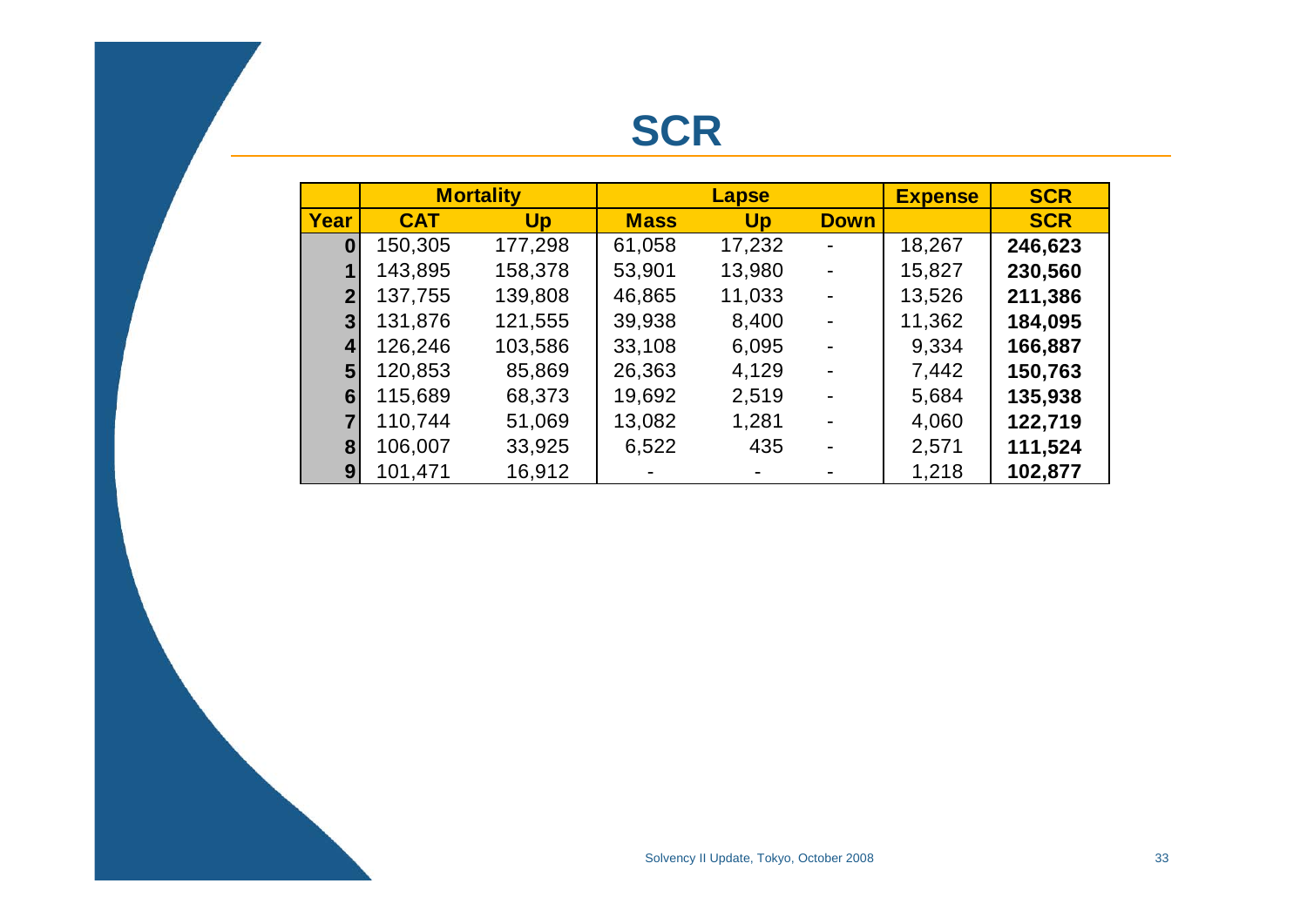### **Financing the SCR**

|              | <b>Solvency II</b> |                    |            |            |                       |               |  |  |  |  |
|--------------|--------------------|--------------------|------------|------------|-----------------------|---------------|--|--|--|--|
| Year         | <b>NAV</b>         | <b>Risk Margin</b> | <b>ASM</b> | <b>SCR</b> | <b>Capital needed</b> | <b>Profit</b> |  |  |  |  |
| $\bf{0}$     | 196,878            | 86,907             | 109,971    | 246,623    | 136,651               | 2,000         |  |  |  |  |
|              | 202,673            | 74,994             | 127,679    | 230,560    | 102,881               | 30,640        |  |  |  |  |
| $\mathbf{2}$ | 178,915            | 63,606             | 115,308    | 211,386    | 96,078                | 29,338        |  |  |  |  |
| 3            | 155,560            | 52,960             | 102,600    | 184,095    | 81,495                | 28,091        |  |  |  |  |
| 4            | 132,568            | 43,591             | 88,976     | 166,887    | 77,910                | 26,897        |  |  |  |  |
| 5            | 109,897            | 34,921             | 74,976     | 150,763    | 75,786                | 25,754        |  |  |  |  |
| 6            | 87,509             | 26,910             | 60,599     | 135,938    | 75,339                | 24,659        |  |  |  |  |
| 7            | 65,364             | 19,504             | 45,860     | 122,719    | 76,859                | 23,611        |  |  |  |  |
| 8            | 43,422             | 12,627             | 30,796     | 111,524    | 80,728                | 22,608        |  |  |  |  |
| 9            | 21,647             | 6,173              | 15,474     | 102,877    | 87,403                | 21,647        |  |  |  |  |

### Internal rate of return: 22,5%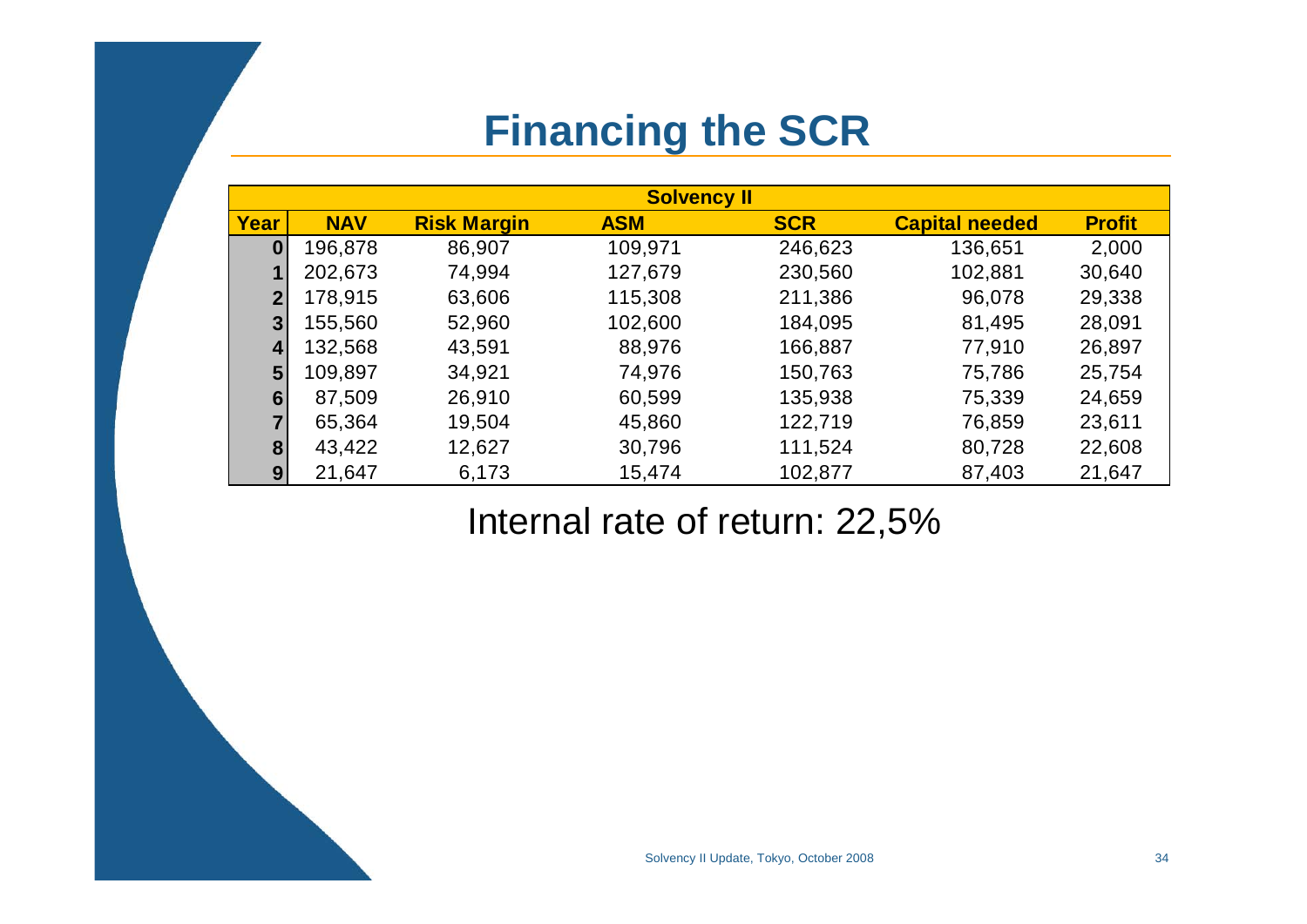### **Comparison to Solvency I**

|                | <b>Solvency II</b> |                    |            |            |                       |               |  |  |  |  |
|----------------|--------------------|--------------------|------------|------------|-----------------------|---------------|--|--|--|--|
| Year           | <b>NAV</b>         | <b>Risk Margin</b> | <b>ASM</b> | <b>SCR</b> | <b>Capital needed</b> | <b>Profit</b> |  |  |  |  |
| $\bf{0}$       | 196,878            | 86,907             | 109,971    | 246,623    | 136,651               | 2,000         |  |  |  |  |
|                | 202,673            | 74,994             | 127,679    | 230,560    | 102,881               | 30,640        |  |  |  |  |
| $\overline{2}$ | 178,915            | 63,606             | 115,308    | 211,386    | 96,078                | 29,338        |  |  |  |  |
| 3              | 155,560            | 52,960             | 102,600    | 184,095    | 81,495                | 28,091        |  |  |  |  |
| 4              | 132,568            | 43,591             | 88,976     | 166,887    | 77,910                | 26,897        |  |  |  |  |
| 5              | 109,897            | 34,921             | 74,976     | 150,763    | 75,786                | 25,754        |  |  |  |  |
| 6              | 87,509             | 26,910             | 60,599     | 135,938    | 75,339                | 24,659        |  |  |  |  |
| $\overline{7}$ | 65,364             | 19,504             | 45,860     | 122,719    | 76,859                | 23,611        |  |  |  |  |
| 8              | 43,422             | 12,627             | 30,796     | 111,524    | 80,728                | 22,608        |  |  |  |  |
| 9              | 21,647             | 6,173              | 15,474     | 102,877    | 87,403                | 21,647        |  |  |  |  |

### Internal rate of return: 22,5%

|              |            | <b>Solvency I</b> |                       |
|--------------|------------|-------------------|-----------------------|
| Year         | <b>SCR</b> | <b>ASM</b>        | <b>Capital needed</b> |
| 0            | 300,000    | 98,439            | 201,561               |
| 1            | 287,250    | 101,337           | 185,913               |
| $\mathbf{2}$ | 275,042    | 89,457            | 185,585               |
| $\mathbf{3}$ | 263,353    | 77,780            | 185,573               |
| 4            | 252,160    | 66,284            | 185,876               |
| 5            | 241,443    | 54,949            | 186,495               |
| 6            | 231,182    | 43,755            | 187,427               |
| 7            | 221,357    | 32,682            | 188,675               |
| 8            | 211,949    | 21,711            | 190,238               |
| 9            | 202,941    | 10,824            | 192,118               |

Solvency II Update, Tokyo, October 2008 35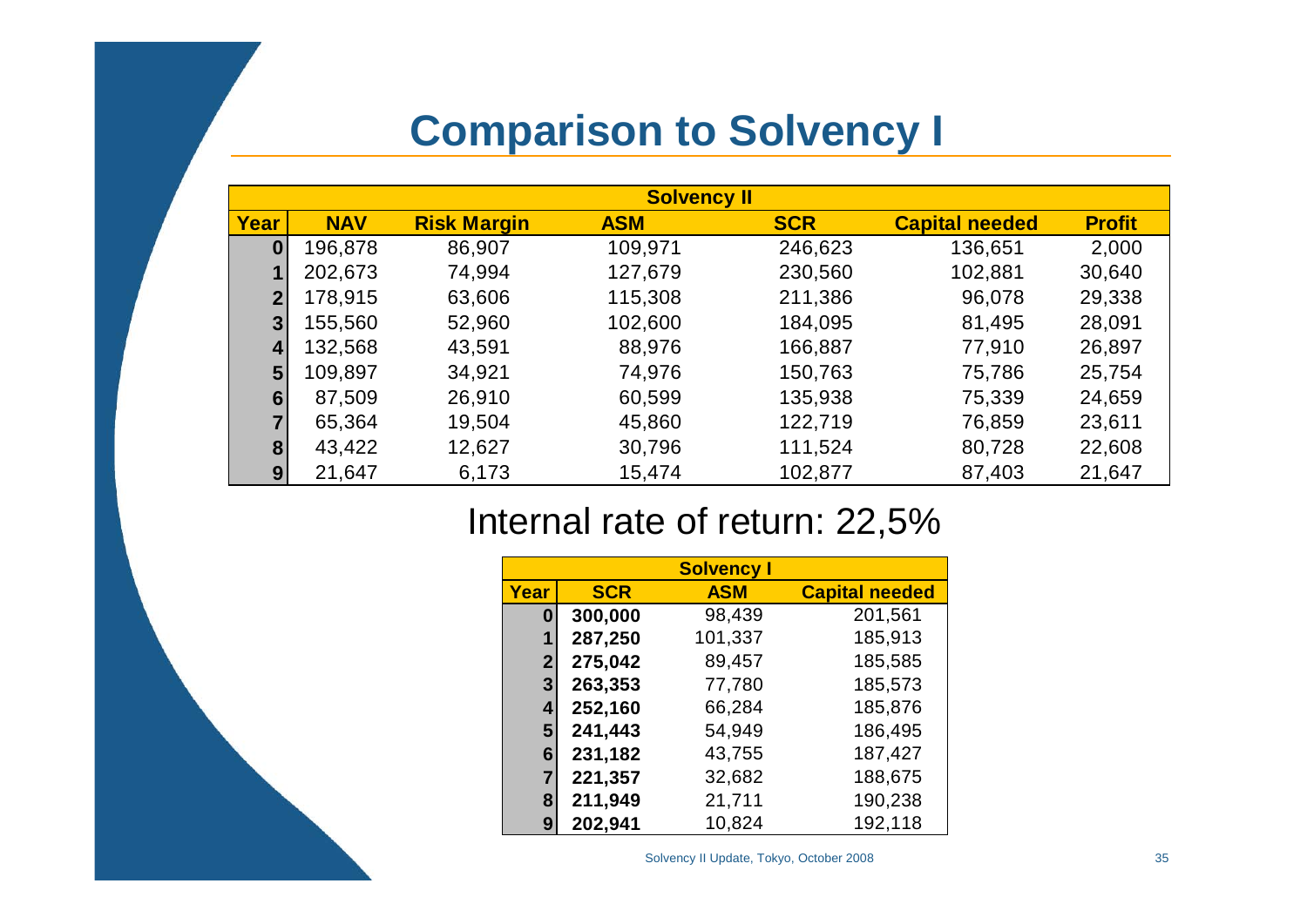### **Adj/Net SCR: Effect of Profit Sharing**

- • Start a new company (=tranche of business) with
	- 10,000 policies sold (term insurance),

6,000 as an average sum insured,

Pricing qx of 0.5%, 78.2% of profit paid as additional benefit

- Best Estimate qx of 0.25%
- Lapse Rate is 4% per year

•

- Yearly Expenses are 6% \* Premium
- Acquisition Commission is 10% of the FY Premium
- $\bullet$ Additional benefits in best estimate: first year lower, others higher

Policyholder receives lower additional benefits in stress scenarios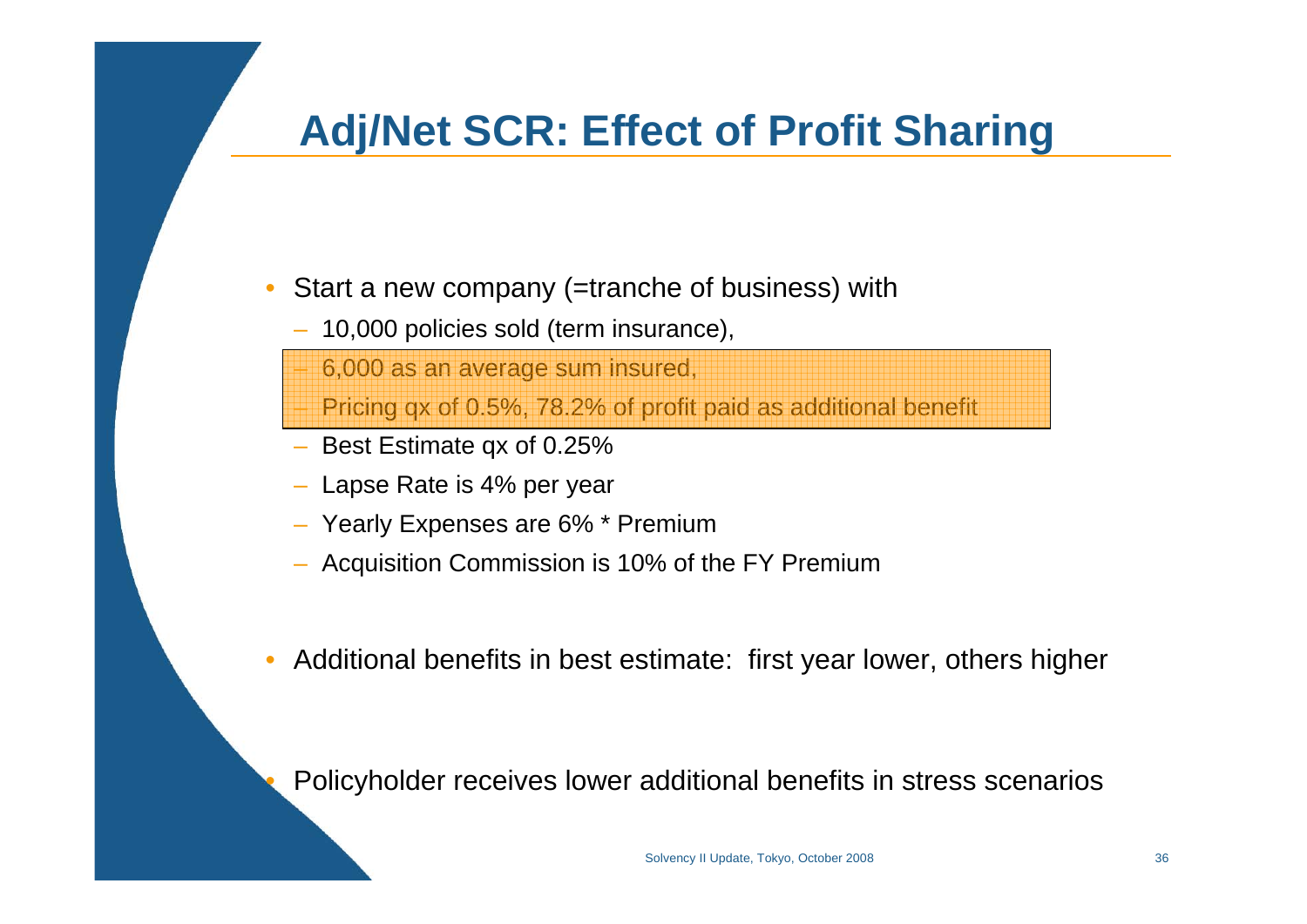### **Adj/Net SCR: Effect of Profit Sharing**

|                         |            | <b>Mortality</b> | <b>Lapse</b> |        |                | <b>Expense</b> | <b>SCR</b> | w/o PS or |
|-------------------------|------------|------------------|--------------|--------|----------------|----------------|------------|-----------|
| Year                    | <b>CAT</b> | <b>Up</b>        | <b>Mass</b>  | Up     | <b>Down</b>    |                | <b>SCR</b> |           |
| $\mathbf{0}$            | 150,305    | 177,298          | 61,058       | 17,232 | $\blacksquare$ | 18,267         | 246,623    |           |
|                         | 143,895    | 158,378          | 53,901       | 13,980 | $\blacksquare$ | 15,827         | 230,560    | fixed PS  |
| $\overline{2}$          | 137,755    | 139,808          | 46,865       | 11,033 | $\blacksquare$ | 13,526         | 211,386    |           |
| 3 <sup>1</sup>          | 131,876    | 121,555          | 39,938       | 8,400  | $\blacksquare$ | 11,362         | 184,095    |           |
| $\vert$                 | 126,246    | 103,586          | 33,108       | 6,095  | ٠              | 9,334          | 166,887    |           |
| 5 <sub>1</sub>          | 120,853    | 85,869           | 26,363       | 4,129  | ۰              | 7,442          | 150,763    |           |
| 6 <sup>1</sup>          | 115,689    | 68,373           | 19,692       | 2,519  | $\blacksquare$ | 5,684          | 135,938    |           |
| $\overline{\mathbf{7}}$ | 110,744    | 51,069           | 13,082       | 1,281  | ۰              | 4,060          | 122,719    |           |
| 8 <sup>1</sup>          | 106,007    | 33,925           | 6,522        | 435    | $\blacksquare$ | 2,571          | 111,524    |           |
| 9 <sub>l</sub>          | 101,471    | 16,912           |              |        |                | 1,218          | 102,877    |           |

|                |            | <b>Mortality</b> | <b>Lapse</b> |           |                | <b>Expense</b> | <b>SCR</b> | with |
|----------------|------------|------------------|--------------|-----------|----------------|----------------|------------|------|
| Year           | <b>CAT</b> | <b>Up</b>        | <b>Mass</b>  | <b>Up</b> | <b>Down</b>    |                | <b>SCR</b> |      |
| 0              | 19,895     | 23,365           | 54,907       | 15,496    |                | 3,982          | 65,096     |      |
|                | 19,029     | 20,856           | 48,470       | 12,572    |                | 3,450          | 59,706     |      |
| 2 <sub>1</sub> | 18,198     | 18,397           | 42,143       | 9,921     | $\blacksquare$ | 2,949          | 50,625     |      |
| 3 <sup>1</sup> | 17,403     | 15,983           | 35,914       | 7,554     | $\blacksquare$ | 2,477          | 43,061     |      |
| 4              | 16,640     | 13,609           | 29,773       | 5,481     |                | 2,035          | 36,778     |      |
| 5 <sub>5</sub> | 15,909     | 11,272           | 23,707       | 3,713     |                | 1,622          | 30,738     |      |
| 6              | 15,208     | 8,968            | 17,708       | 2,265     | $\blacksquare$ | 1,239          | 25,036     |      |
| $\overline{7}$ | 14,536     | 6,692            | 11,764       | 1,152     | $\blacksquare$ | 885            | 19,881     |      |
| 8 <sup>1</sup> | 13,891     | 4,442            | 5,864        | 391       | $\blacksquare$ | 561            | 15,729     |      |
| 9 <sub>l</sub> | 3,272      | 2,212            |              |           |                | 265            | 13,458     |      |

Solvency II Update, Tokyo, October 2008 37

PS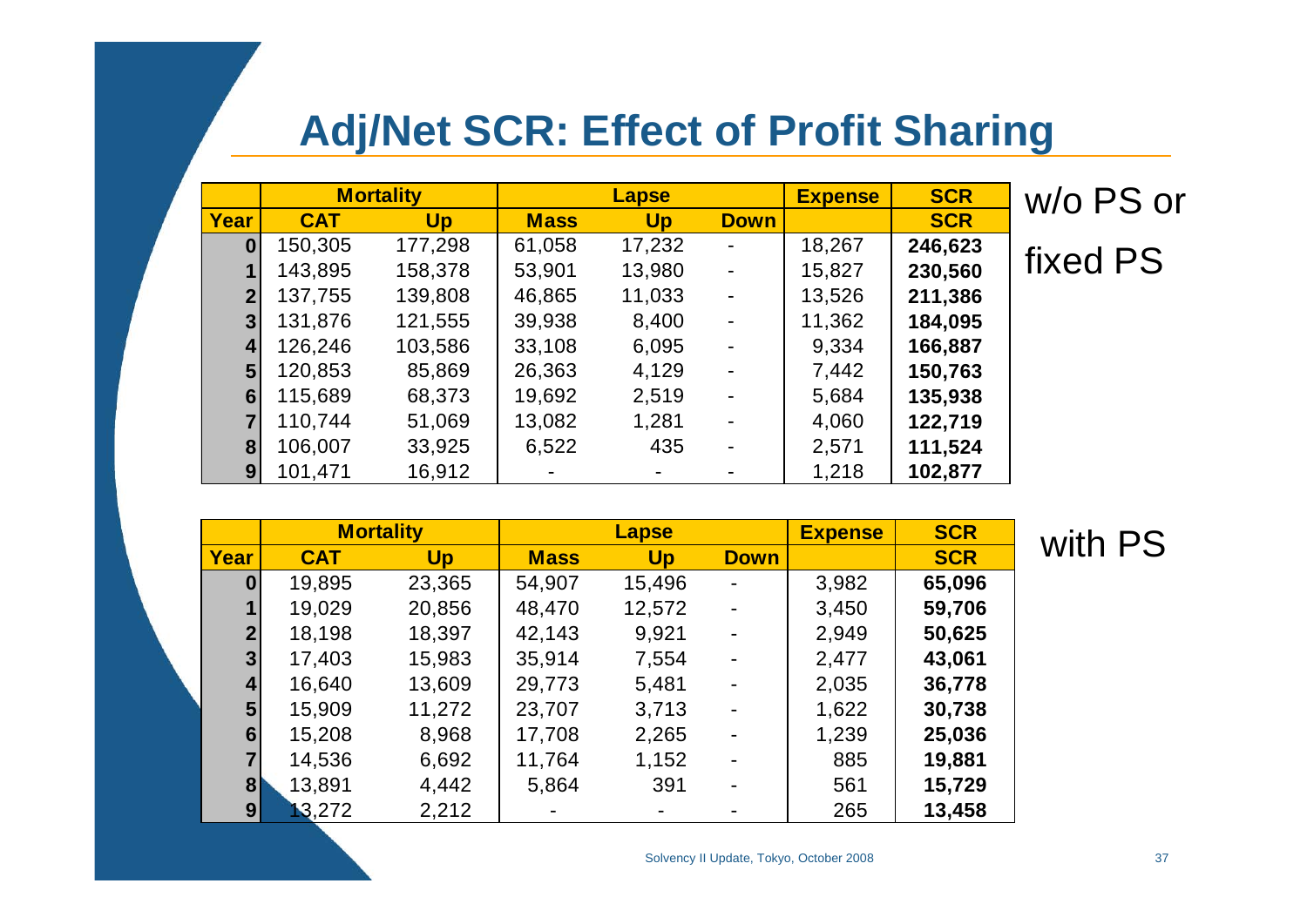### **Agenda**

- •The Solvency II Project: Reminder & Current State
- $\bullet$ A Look at the Framework Directive
- •• Pillar 1
	- Central Idea SCR
	- QIS4 Technical Specifications
	- Some results from QIS3
	- –Life underwriting risk
	- –R/I Counterparty default risk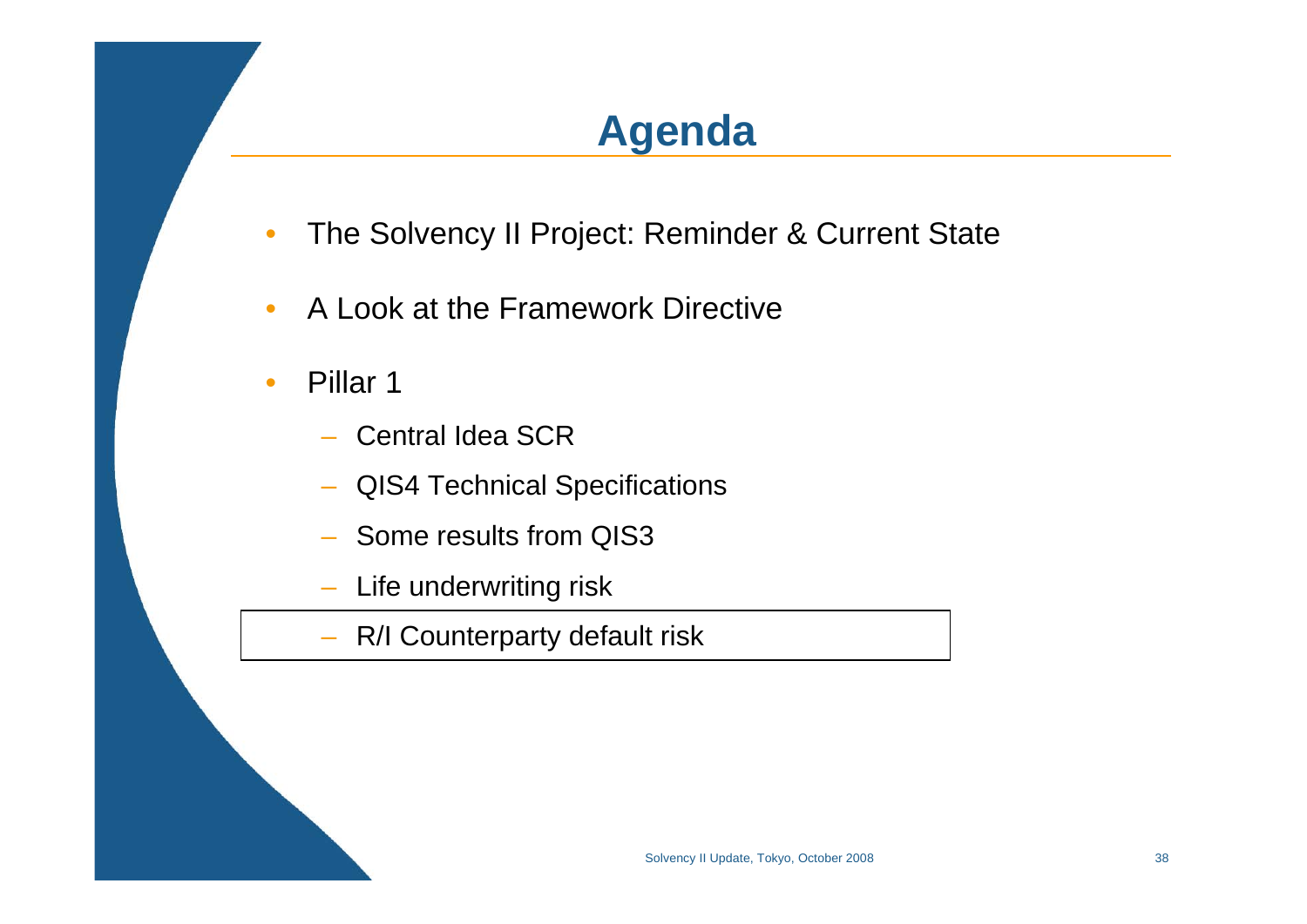### **R/I Counterparty default risk**

- •Non-life myth: SII catches only effects of proportional reinsurance
- $\bullet$  Scenario based approach can in principle catch any effect of reinsurance on the cash-flows in the scenarios, but …
- $\bullet$ are model offices calculating cash-flows sufficiently granular?
- $\bullet$ probably not …
- • Another myth: It is o.k. not to model reinsurance, …
	- In best estimate reinsurance comes at a cost -> ASM lower
	- So it is not clear that not modelling reinsurance is "conservative"
	- Why do you buy reinsurance if you don't include it in quantitative risk management?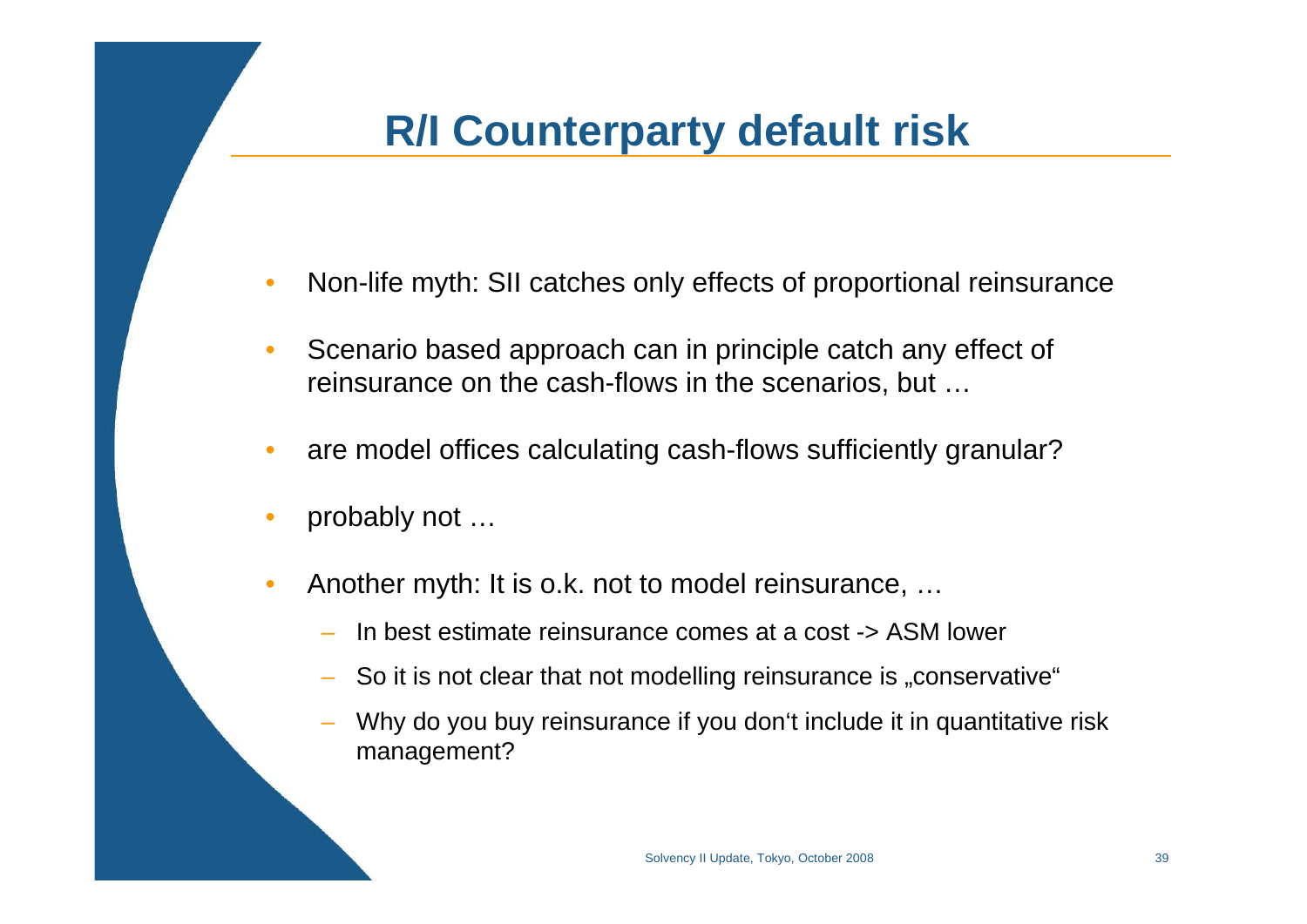### **SCR Risk Mitigation: Principles**

Article 101 Calculation of the Solvency Capital Requirement

 $\overline{\phantom{a}}$ Account for risk mitigation in the module where risk profile is changed. Don't forget the acquired risks.

Article 105 Calculation of the Basic Solvency Requirement

Acquired risks are capitalized in a separate risk module: ected rs of Counterparty default riskThe

counterparty default risk module shall cover risk-mitigating contracts, such as reinsurance arrangements, securitisations and derivatives, and receivables from intermediaries, as well as any other credit exposures which are not covered in the spread risk sub-module.

For each counterparty, the counterparty default risk module shall take account of the overall counterparty risk exposure of the insurance or reinsurance undertaking concerned to that counterparty, irrespective of the legal form of its contractual obligations to that undertaking.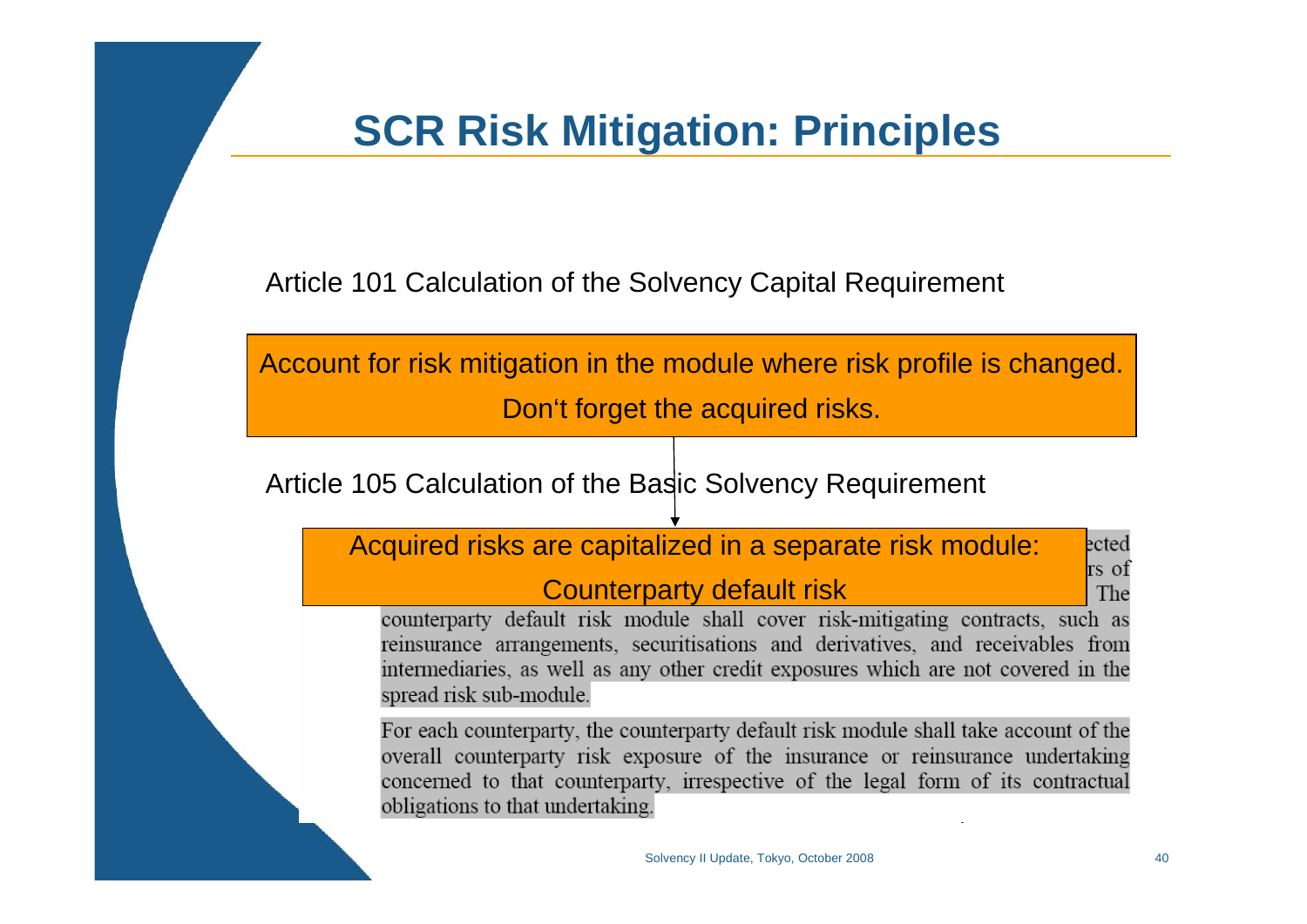### **Gross accounting**

- •Best estimate liability is gross of reinsurance
- $\bullet$ Recoverables from reinsurance are accounted as "assets"
	- Expected losses from default reduce the recoverables

#### Article 80

#### Recoverables from reinsurance contracts and special purpose vehicles

The calculation by insurance and reinsurance undertakings of amounts recoverable from reinsurance contracts and special purpose vehicles shall comply with Articles 75 to 79.

When calculating amounts recoverable from reinsurance contracts and special purpose vehicles, insurance and reinsurance undertakings shall take account of the time difference between recoveries and direct payments.

The result from that calculation shall be adjusted to take account of expected losses due to default of the counterparty. That adjustment shall be based on an assessment of the probability of default of the counterparty and the average loss resulting therefrom (loss-givendefault).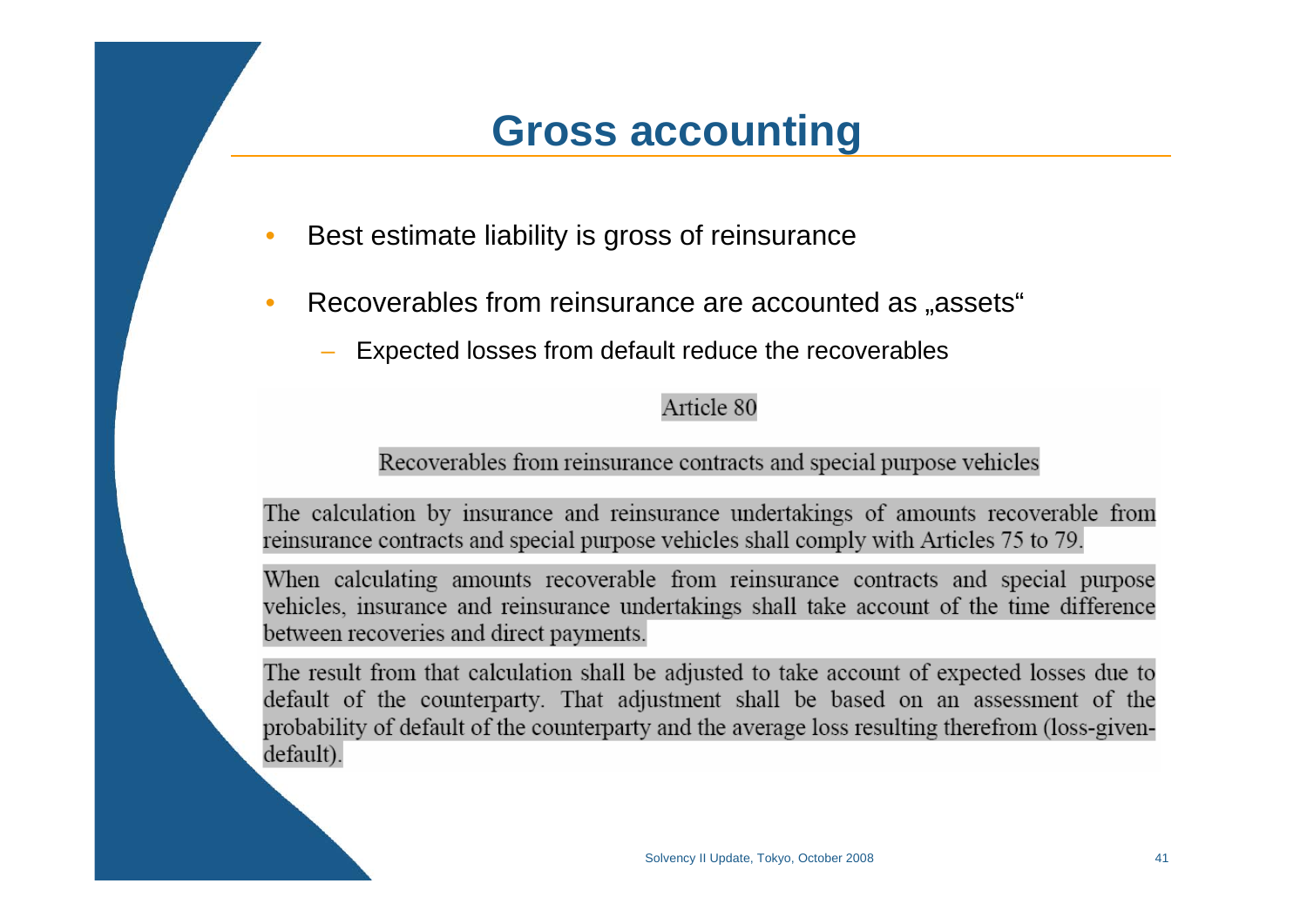### **Valuing Risk Mitigation**

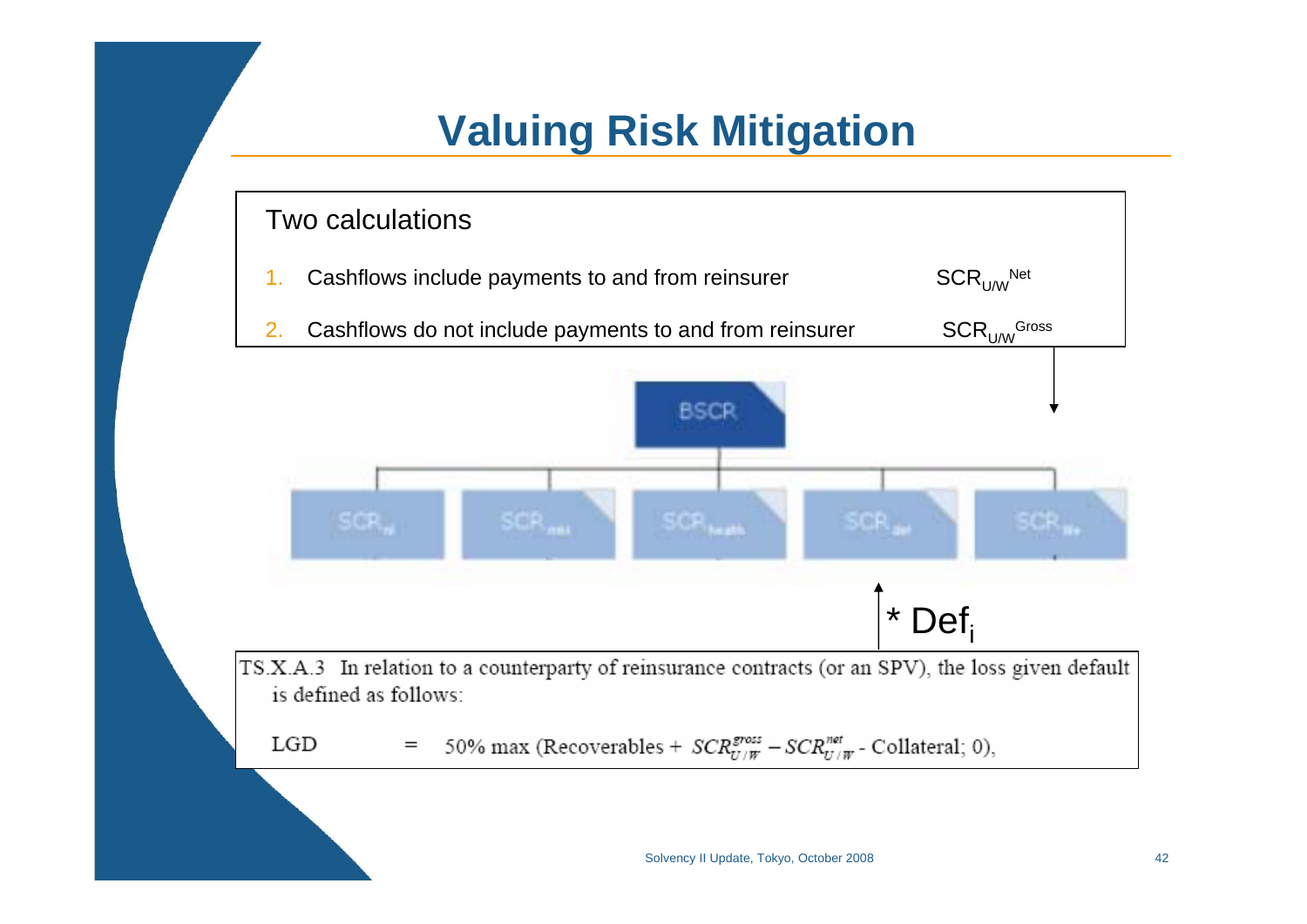# **Example: CAT Cover**

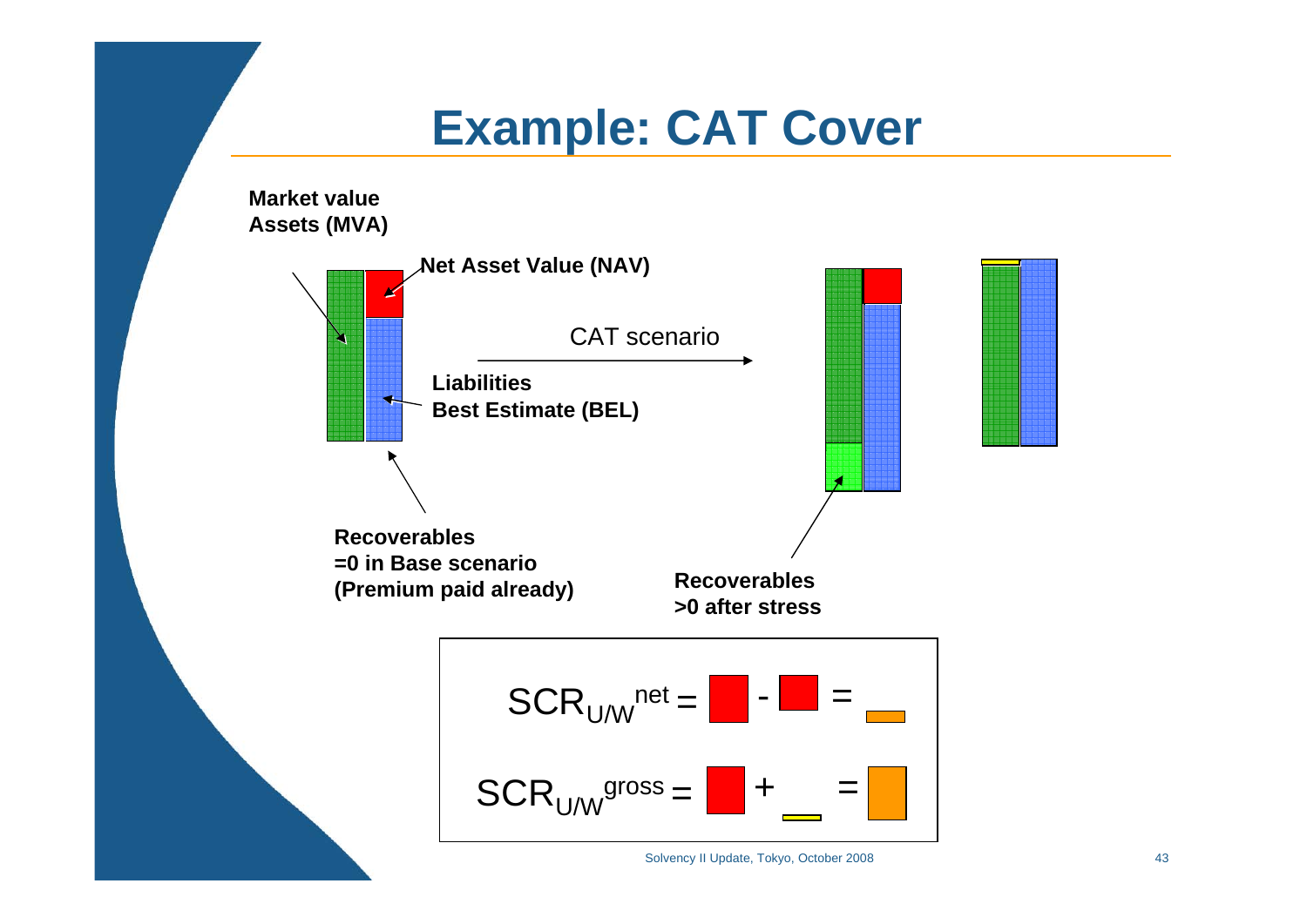### **Example: CAT Cover**



- $\bullet \,\,$  in CAT module SCR $_{\sf U/W}$ <sup>net</sup> enters calculation of SCR $_{\sf life}$  for cedant
- 50% \* (SCR<sub>U/W</sub>gross SCR<sub>U/W</sub>net) multiplied with the rating-dependent default rate of the reinsurer enters the calculation of counterparty default risk of the cedant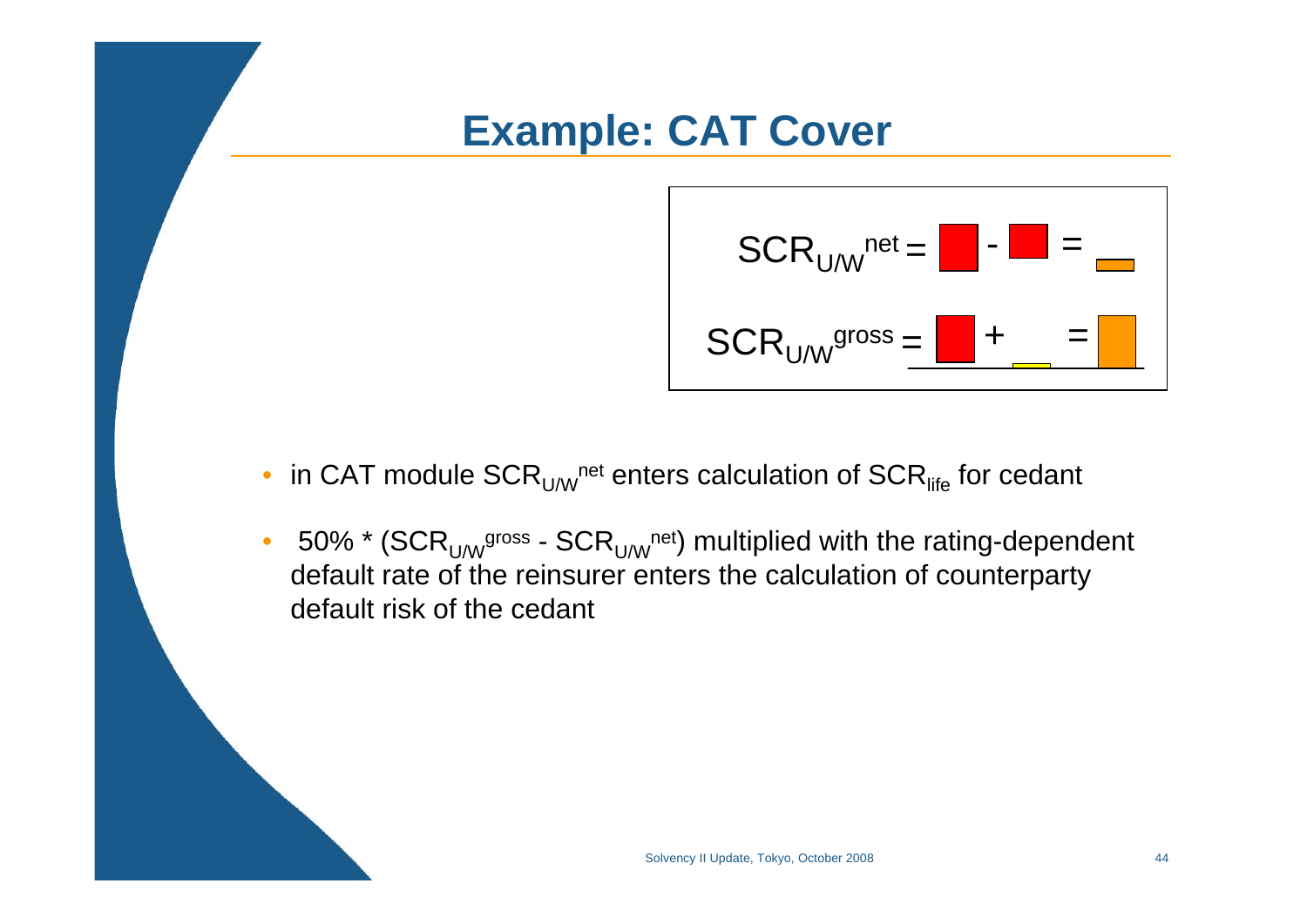### **Theory of magical Potions: Default Rate**

#### $\bullet$ **Ingredients**

- Probability of Default of single reinsurer -> PD(Rating)
- Herfindahl index, measuring concentration in reinsurance program
- Implicit Correlation
- Value at Risk and Tail Value at Risk of the Vasicek distribution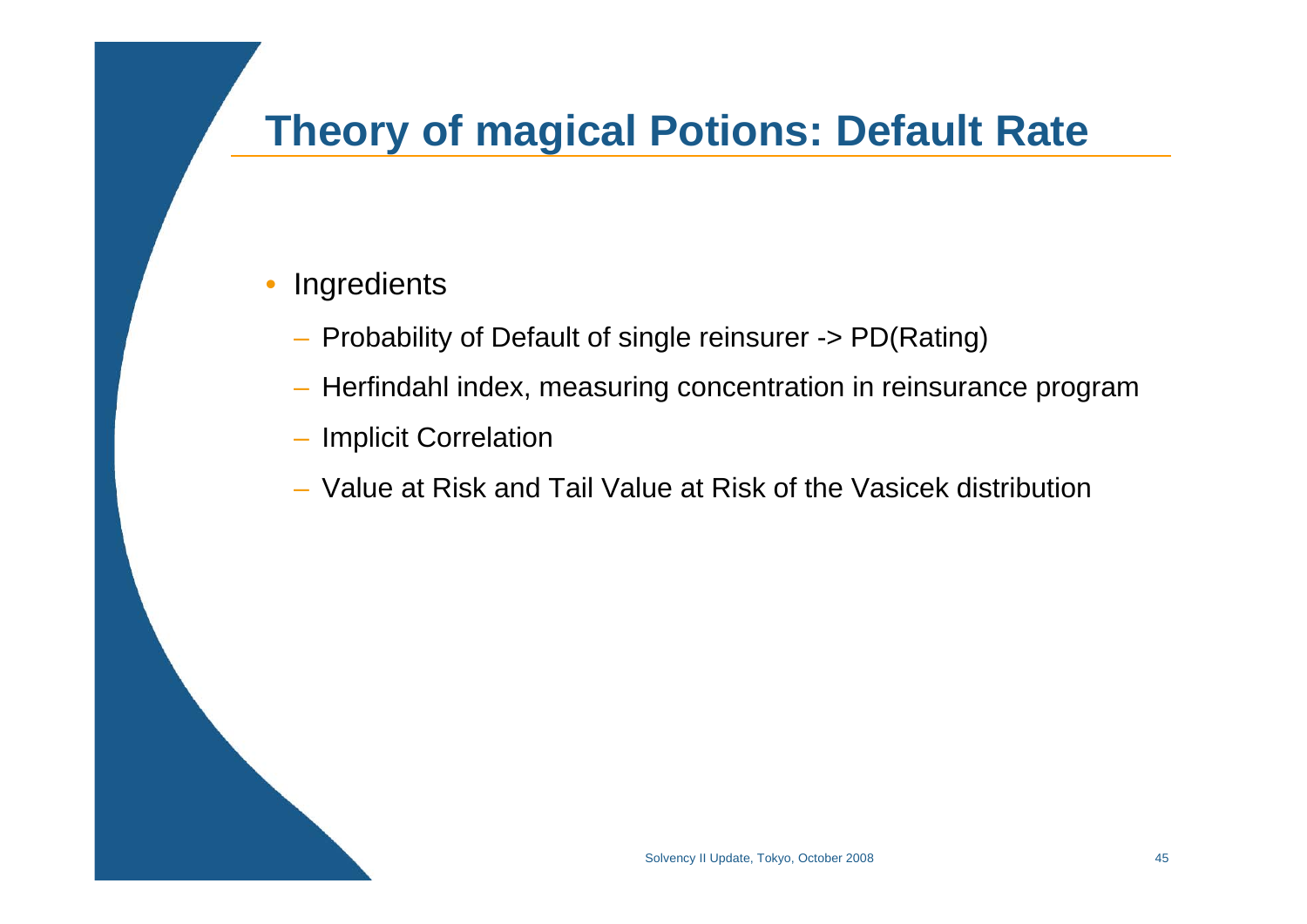### **Practicing Potions**

 $\bullet$  Per 1,000,000 EUR of SCR or/and (Receivables – Collateral) transferred one needs as SCR for counterparty default risk:

| <b>Rating</b>      |         |         |         | 4       | 5       | 10      | 25      | 50      | <i>infinity</i> |
|--------------------|---------|---------|---------|---------|---------|---------|---------|---------|-----------------|
| <b>AAA</b>         | 1.000   | 44      | 129     | 180     | 210     | 264     | 291     | 299     | 306             |
| <b>AA</b>          | 5.000   | 728     | .282    | 500. ا  | 1.604   | 1.752   | 1,802   | 1.813   | 1,820           |
| A                  | 25,000  | 8,509   | 9,930   | 10,138  | 10,138  | 9,907   | 9,648   | 9,545   | 9,434           |
| <b>BBB</b>         | 120,000 | 59.613  | 53.569  | 50,143  | 48.030  | 43.746  | 41,166  | 40.308  | 39,452          |
| <b>Solvency II</b> | 250,000 | 122,518 | 103,240 | 94,589  | 89,653  | 80,283  | 74,948  | 73,213  | 71,499          |
| <b>BB</b>          | 500,000 | 239,476 | 197,428 | 179,620 | 169,701 | 151,282 | 141,006 | 137,694 | 134,436         |
| B                  | 500,000 | 456.433 | 415,185 | 392,898 | 379,286 | 351,831 | 335,327 | 329,833 | 324,345         |
| <b>CCC</b>         | 500,000 | 499,852 | 498,532 | 496,791 | 495,233 | 490,698 | 486,938 | 485,494 | 483,952         |

# ?!

• Note: In the Vasicek model, R (abused here as concentration measure) is a correlation measure describing the relationship between default of one of the infinitely many loans in the portfolio and the changes in a normal distributed (market) index Y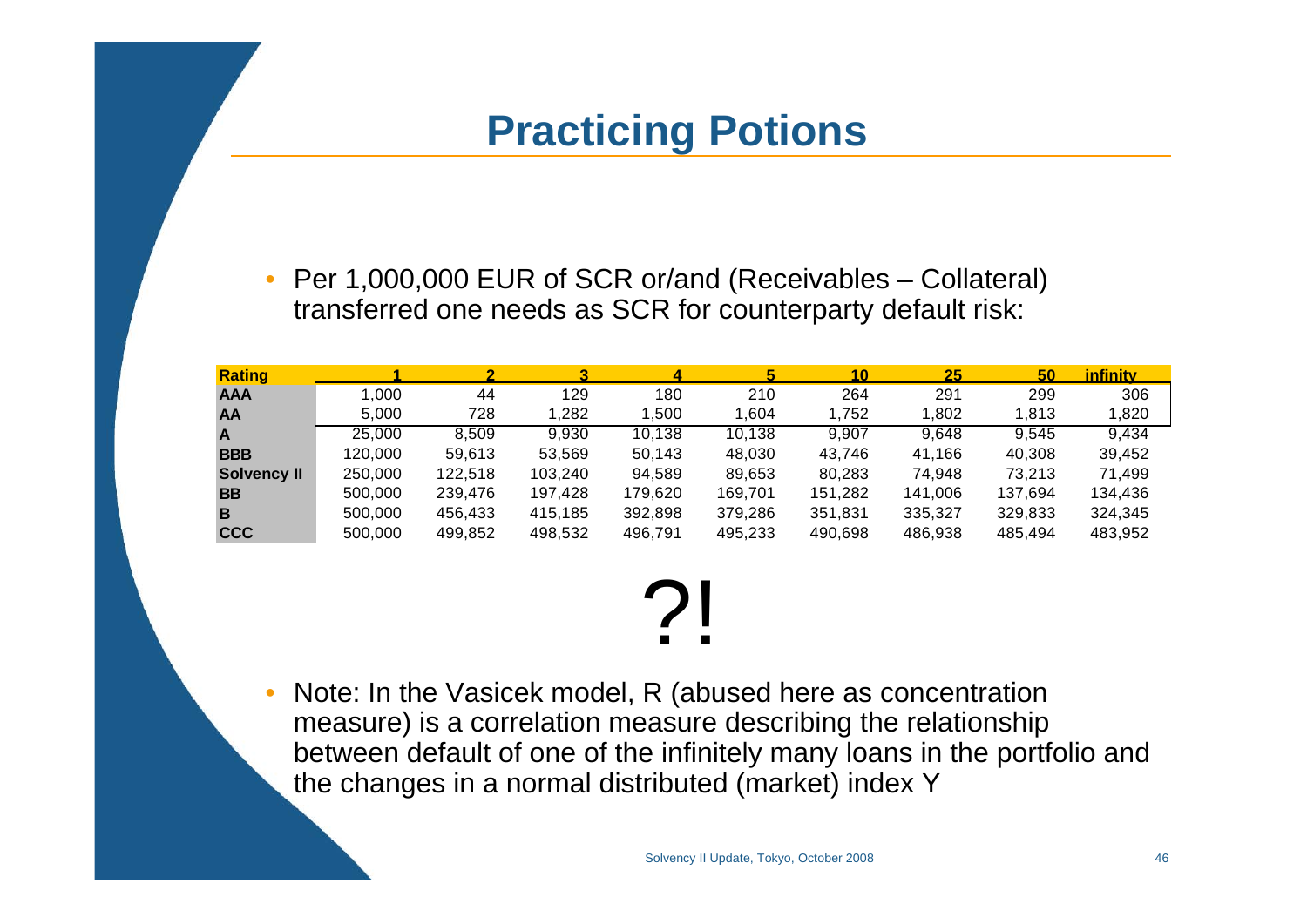### **Theory of magical Potions: Default Rate Sources**

- •"Reinsurance Credit Risk", Dr. Rainer Sachs, Integrated Risk Management, Munich Re Group, January 29, 2007
- "Limiting loan loss probability distribution", O. Vasicek, Tech. Report, KMV, 1991
	- Assumptions for use met???
- "Uses and Abuses of Bond Default Rates", Kealhofer et. al., Tech. Report, KMV 1998
	- How reliable is the rating as an indicator of default?
	- What about one-year rating transition probabilities?

=> market for alternative models, borrowed from banking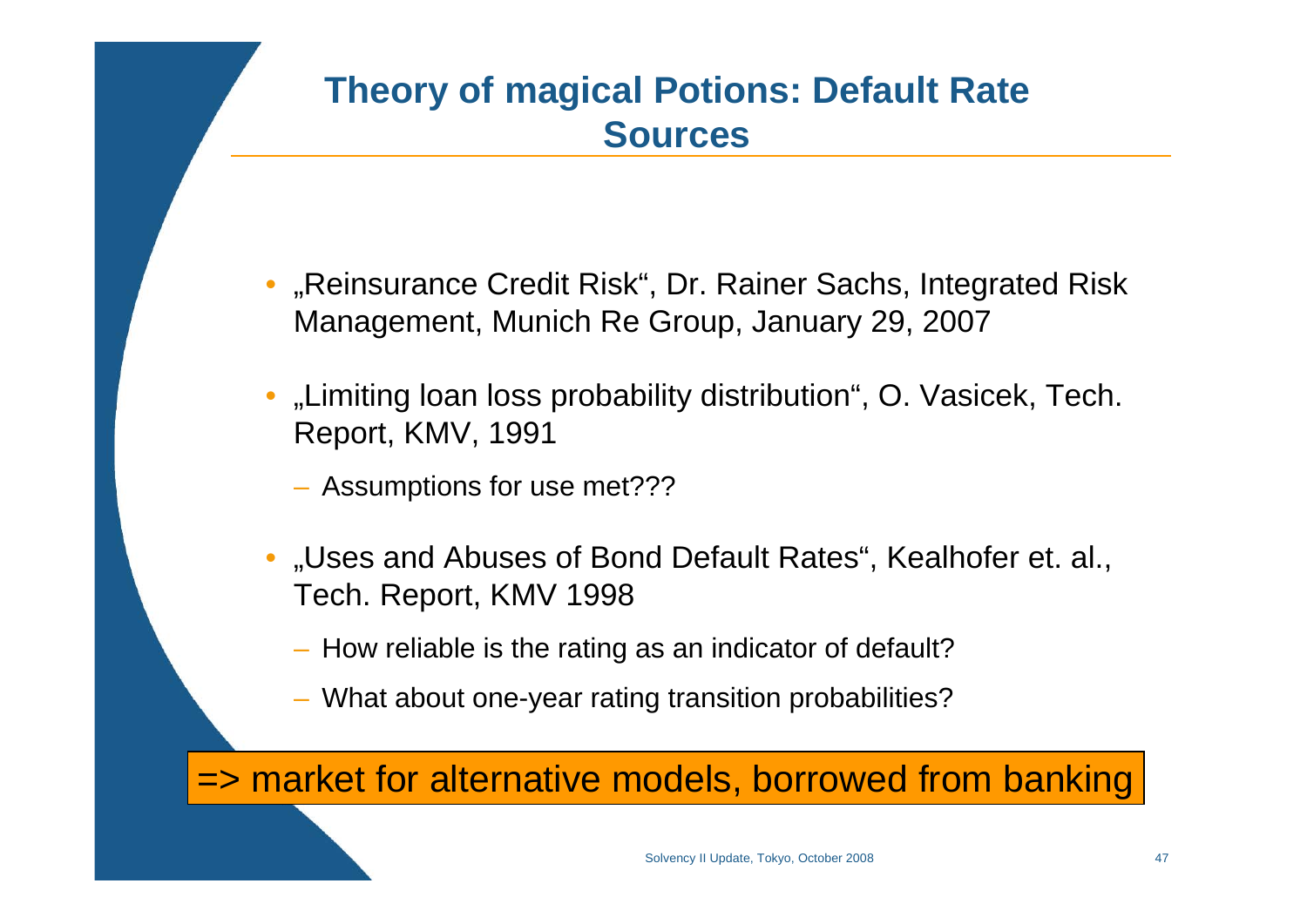### **One-year development of rating**

### **S&P Rating Changes**



Paul Brett and Darshan Singh, Credit Risk and Reinsurers

Solvency II Update, Tokyo, October 2008 48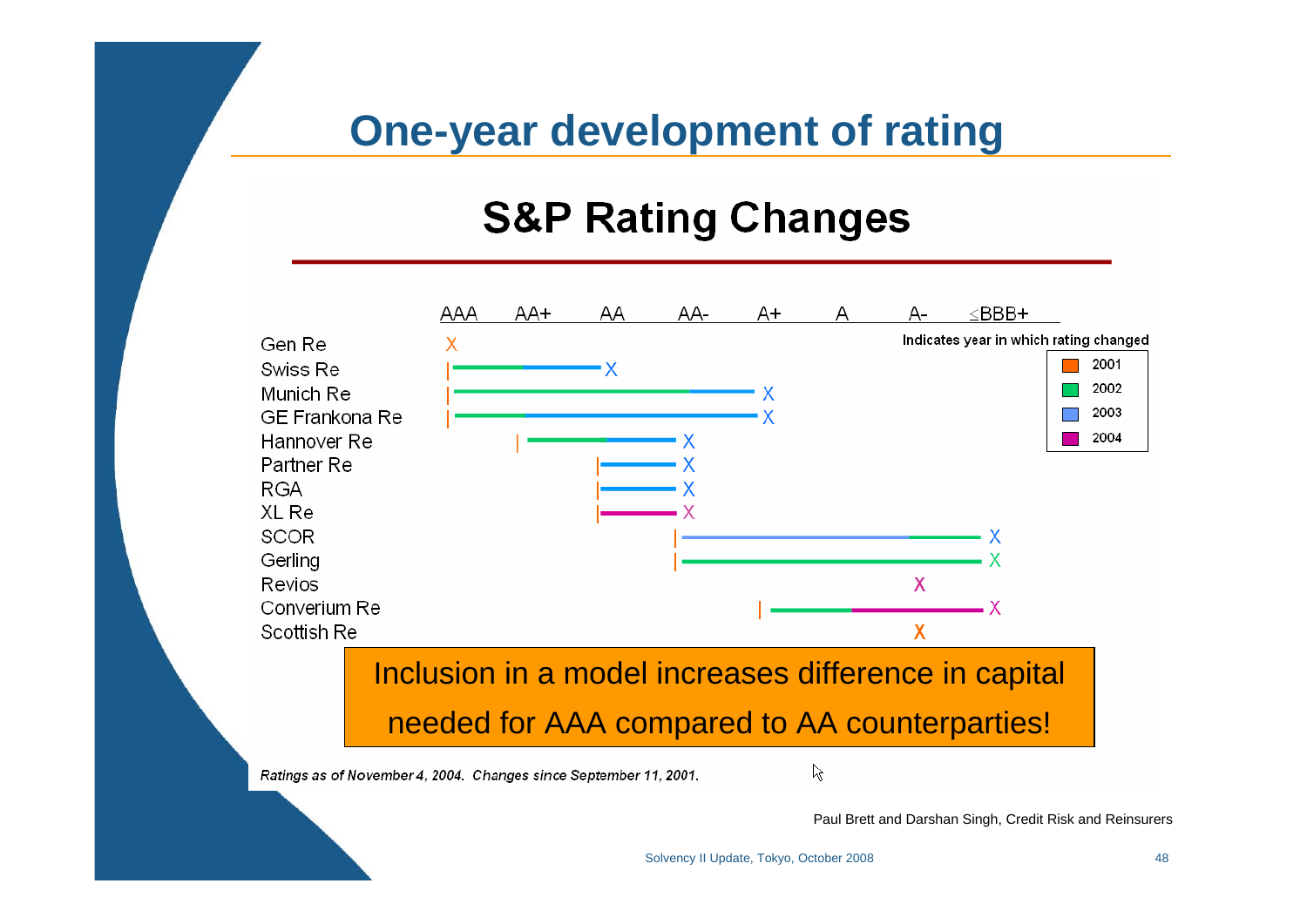### **Recap: R/I Counterparty default risk**

- $\bullet$  Current model in the Technical Specifications needs some more consideration/new approach, but this will probably be done in 201x
- • Principles however are robust:
	- Calculate SCR with and without R/I contracts
	- SCR with R/I contracts is risk capital for life underwriting risk
	- SCR relief compared to situation without contract is basis for default risk (A)
	- + current recoverables collateral (B)
- • $(A + B)$  has to multiplied with some default probability taking into account
	- •Correlation between different companies defaults - > Current Model fails
	- •My view: The one-year development of ratings has to be considered also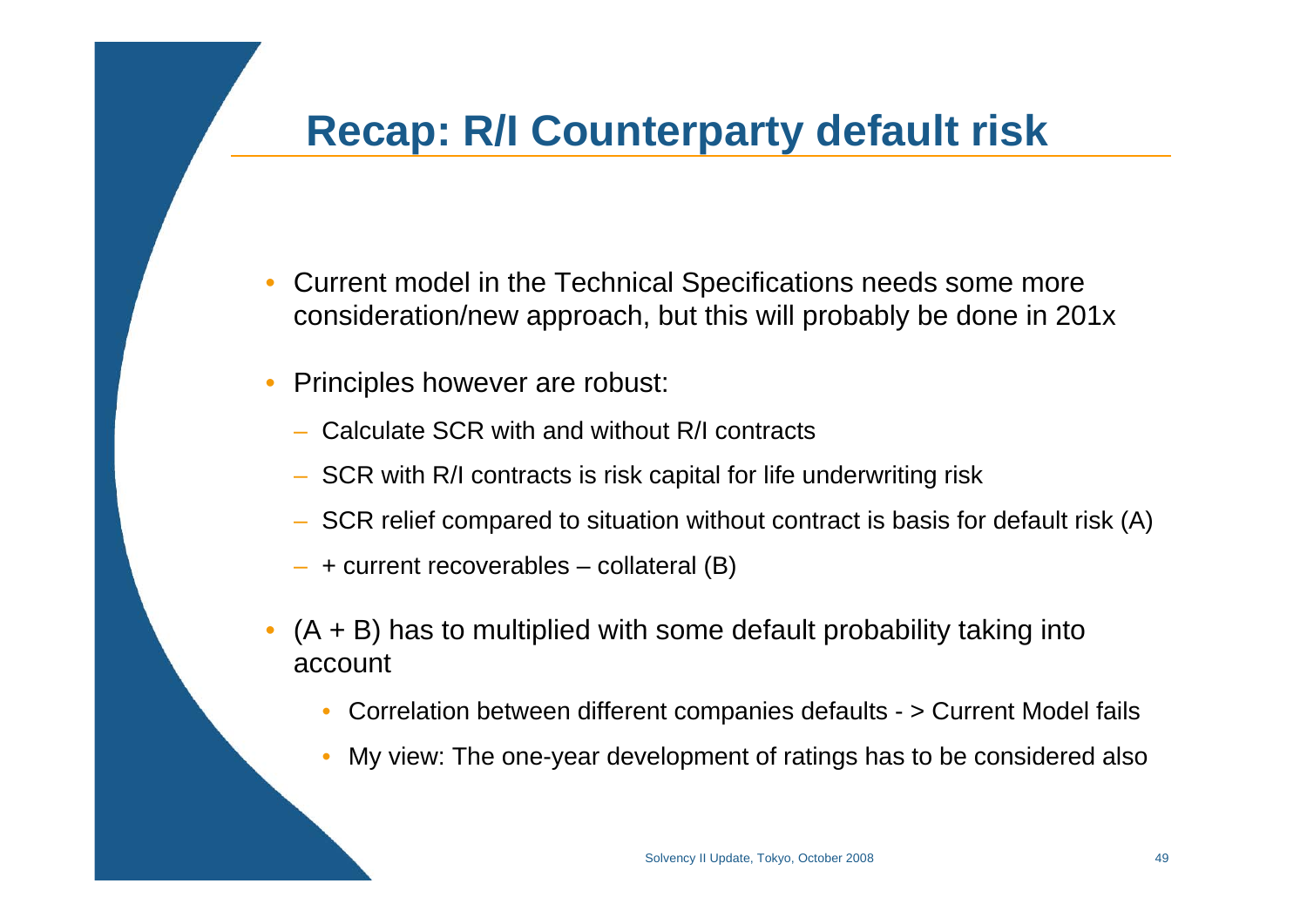### **Example: 50% Quota Share**

- Start a new company (=tranche of business) with
	- 10,000 policies sold (term insurance),
	- 10,000 as an average sum insured,
	- $-$  Pricing qx of 0.3%  $\,$
	- $-$  Best Estimate qx of 0.25%
	- Lapse Rate is 4% per year
	- Yearly Expenses are 6% \* Premium
	- Acquisition Commission is 10% of the FY Premium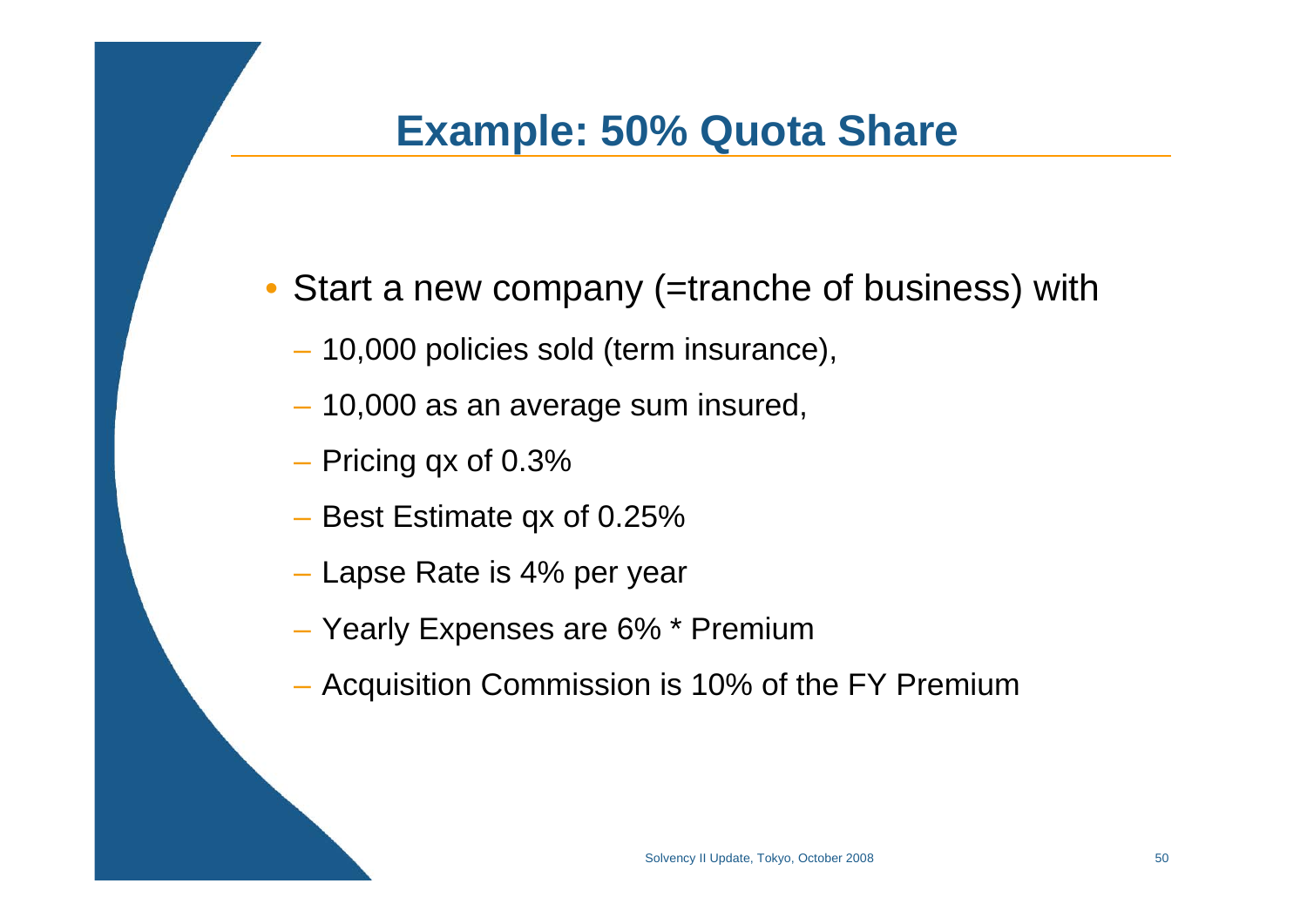### **SCR all scenarios, all years, gross**

|              |            | <b>Mortality</b> | <b>Lapse</b> |        |             | <b>Expense</b> | <b>SCR</b> |
|--------------|------------|------------------|--------------|--------|-------------|----------------|------------|
| Year         | <b>CAT</b> | <b>Up</b>        | <b>Mass</b>  | Up     | <b>Down</b> |                | <b>SCR</b> |
| 0            | 150,305    | 177,298          | 61,058       | 17,232 |             | 18,267         | 246,623    |
|              | 143,895    | 158,378          | 53,901       | 13,980 |             | 15,827         | 230,560    |
| $\mathbf{2}$ | 137,755    | 139,808          | 46,865       | 11,033 | ۰           | 13,526         | 211,386    |
| 3            | 131,876    | 121,555          | 39,938       | 8,400  |             | 11,362         | 184,095    |
| 4            | 126,246    | 103,586          | 33,108       | 6,095  |             | 9,334          | 166,887    |
| 5            | 120,853    | 85,869           | 26,363       | 4,129  |             | 7,442          | 150,763    |
| 6            | 115,689    | 68,373           | 19,692       | 2,519  |             | 5,684          | 135,938    |
|              | 110,744    | 51,069           | 13,082       | 1,281  |             | 4,060          | 122,719    |
| 8            | 106,007    | 33,925           | 6,522        | 435    |             | 2,571          | 111,524    |
| 9            | 101,471    | 16,912           |              |        |             | 1,218          | 102,877    |

What happens if a 50% quota is ceded?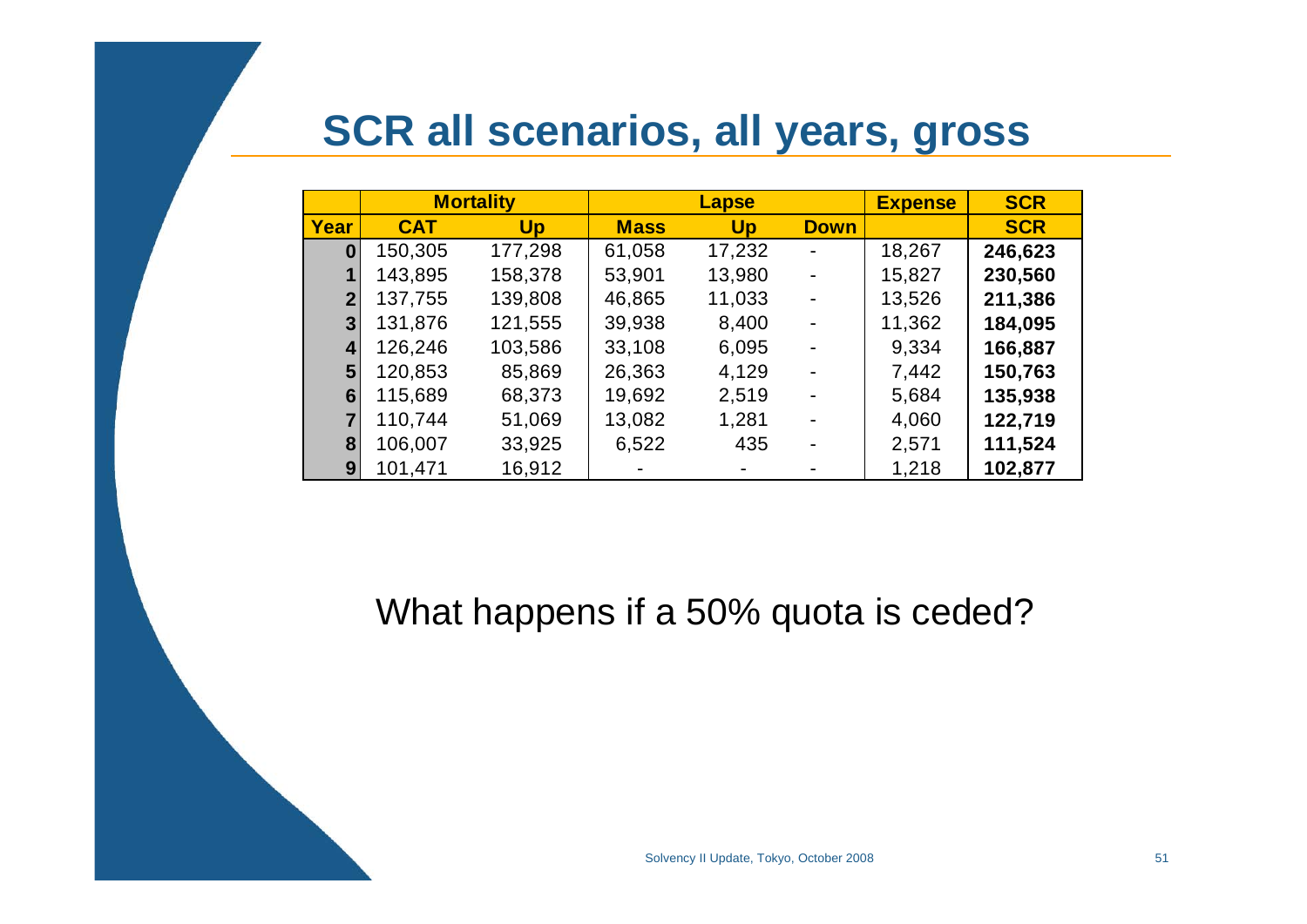### **SCR U/W net, SCR counterparty default**

|            | <b>SCR U/W that remains with cedant</b> |                                                          |            |           |         |            |
|------------|-----------------------------------------|----------------------------------------------------------|------------|-----------|---------|------------|
| <b>AAA</b> | AA                                      | A                                                        | <b>BBB</b> | <b>BB</b> | B       | <b>CCC</b> |
| 123,314    | 123,324                                 | 123,373                                                  | 123,607    | 124,791   | 130,759 | 160,810    |
| 115,282    | 115,292                                 | 115,338                                                  | 115,557    | 116,663   | 122,243 | 150,337    |
| 105,695    | 105,704                                 | 105,746                                                  | 105,947    | 106,962   | 112,077 | 137,835    |
| 92,049     | 92,057                                  | 92,094                                                   | 92,268     | 93,152    | 97,607  | 120,039    |
| 83,445     | 83,452                                  | 83,485                                                   | 83,644     | 84,445    | 88,483  | 108,819    |
| 75,383     | 75,389                                  | 75,419                                                   | 75,562     | 76,286    | 79,934  | 98,305     |
| 67,970     | 67,976                                  | 68,003                                                   | 68,132     | 68,784    | 72,074  | 88,638     |
| 61,360     | 61,365                                  | 61,390                                                   | 61,507     | 62,096    | 65,065  | 80,019     |
| 55,763     | 55,767                                  | 55,790                                                   | 55,896     | 56,431    | 59,130  | 72,719     |
| 51,440     | 51,444                                  | 51,464                                                   | 51,562     | 52,056    | 54,546  | 67,081     |
|            |                                         | <b>SCR cedant has to set up for counterparty default</b> |            |           |         |            |
| 123        | 616                                     | 3,081                                                    | 14,762     | 60,916    | 57,932  | 42,906     |
| 115        | 576                                     | 2,881                                                    | 13,800     | 56,948    | 54,159  | 40,112     |
| 106        | 528                                     | 2,641                                                    | 12,653     | 52,212    | 49,655  | 36,776     |
| 92         | 460                                     | 2,300                                                    | 11,019     | 45,471    | 43,244  | 32,028     |
| 83         | 417                                     | 2,085                                                    | 9,989      | 41,221    | 39,202  | 29,034     |
| 75         | 377                                     | 1,884                                                    | 9,024      | 37,238    | 35,414  | 26,229     |
| 68         | 340                                     | 1,698                                                    | 8,137      | 33,577    | 31,932  | 23,650     |
| 61         | 307                                     | 1,533                                                    | 7,345      | 30,311    | 28,827  | 21,350     |
| 56         | 279                                     | 1,393                                                    | 6,675      | 27,546    | 26,197  | 19,402     |
| 51         | 257                                     | 1,285                                                    | 6,158      | 25,411    | 24,166  | 17,898     |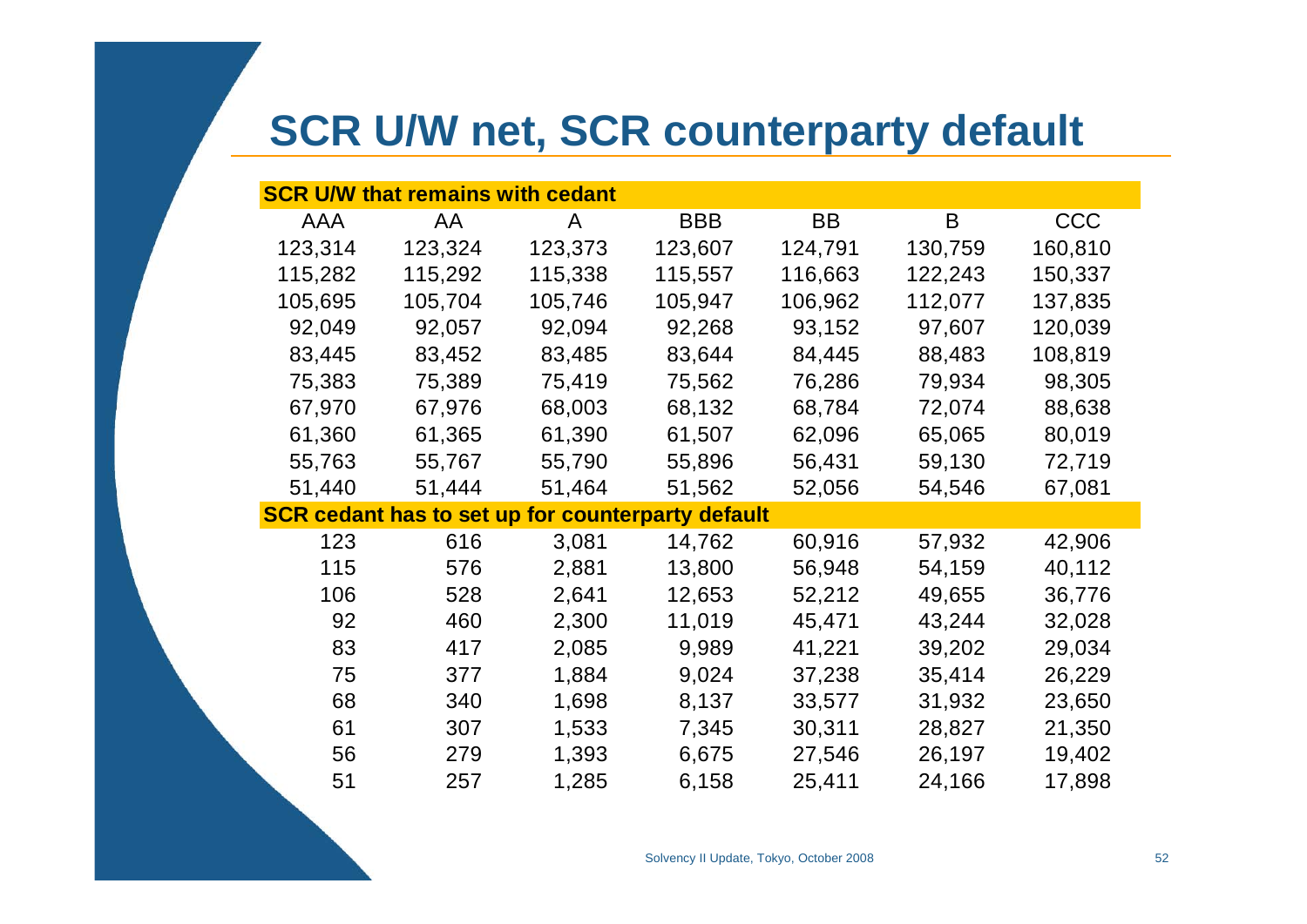### **Overall effectiveness**

| <b>Aggregation of SCR u/w and SCR counterparty default</b> |         |         |            |           |         |            |
|------------------------------------------------------------|---------|---------|------------|-----------|---------|------------|
| <b>AAA</b>                                                 | AA      | A       | <b>BBB</b> | <b>BB</b> | B       | <b>CCC</b> |
| 123,345                                                    | 123,479 | 124,179 | 128,098    | 151,936   | 155,697 | 176,496    |
| 115,311                                                    | 115,437 | 116,091 | 119,755    | 142,040   | 145,557 | 165,001    |
| 105,722                                                    | 105,837 | 106,437 | 109,796    | 130,228   | 133,452 | 151,279    |
| 92,072                                                     | 92,173  | 92,695  | 95,620     | 113,415   | 116,222 | 131,748    |
| 83,466                                                     | 83,557  | 84,031  | 86,682     | 102,813   | 105,359 | 119,433    |
| 75,402                                                     | 75,484  | 75,912  | 78,307     | 92,880    | 95,179  | 107,894    |
| 67,987                                                     | 68,061  | 68,447  | 70,607     | 83,746    | 85,820  | 97,284     |
| 61,376                                                     | 61,443  | 61,791  | 63,741     | 75,603    | 77,474  | 87,824     |
| 55,777                                                     | 55,838  | 56,154  | 57,926     | 68,706    | 70,407  | 79,812     |
| 51,453                                                     | 51,509  | 51,801  | 53,435     | 63,379    | 64,948  | 73,624     |
| <b>SCR relief lost due to rating</b>                       |         |         |            |           |         |            |
| 0.027%                                                     | 0.136%  | 0.704%  | 3.881%     | 23.213%   | 26.264% | 43.130%    |
| 0.027%                                                     | 0.136%  | 0.704%  | 3.881%     | 23.213%   | 26.264% | 43.130%    |
| 0.027%                                                     | 0.136%  | 0.704%  | 3.881%     | 23.213%   | 26.264% | 43.130%    |
| 0.027%                                                     | 0.136%  | 0.704%  | 3.881%     | 23.213%   | 26.264% | 43.130%    |
| 0.027%                                                     | 0.136%  | 0.704%  | 3.881%     | 23.213%   | 26.264% | 43.130%    |
| 0.027%                                                     | 0.136%  | 0.704%  | 3.881%     | 23.213%   | 26.264% | 43.130%    |
| 0.027%                                                     | 0.136%  | 0.704%  | 3.881%     | 23.213%   | 26.264% | 43.130%    |
| 0.027%                                                     | 0.136%  | 0.704%  | 3.881%     | 23.213%   | 26.264% | 43.130%    |
| 0.027%                                                     | 0.136%  | 0.704%  | 3.881%     | 23.213%   | 26.264% | 43.130%    |
| 0.027%                                                     | 0.136%  | 0.704%  | 3.881%     | 23.213%   | 26.264% | 43.130%    |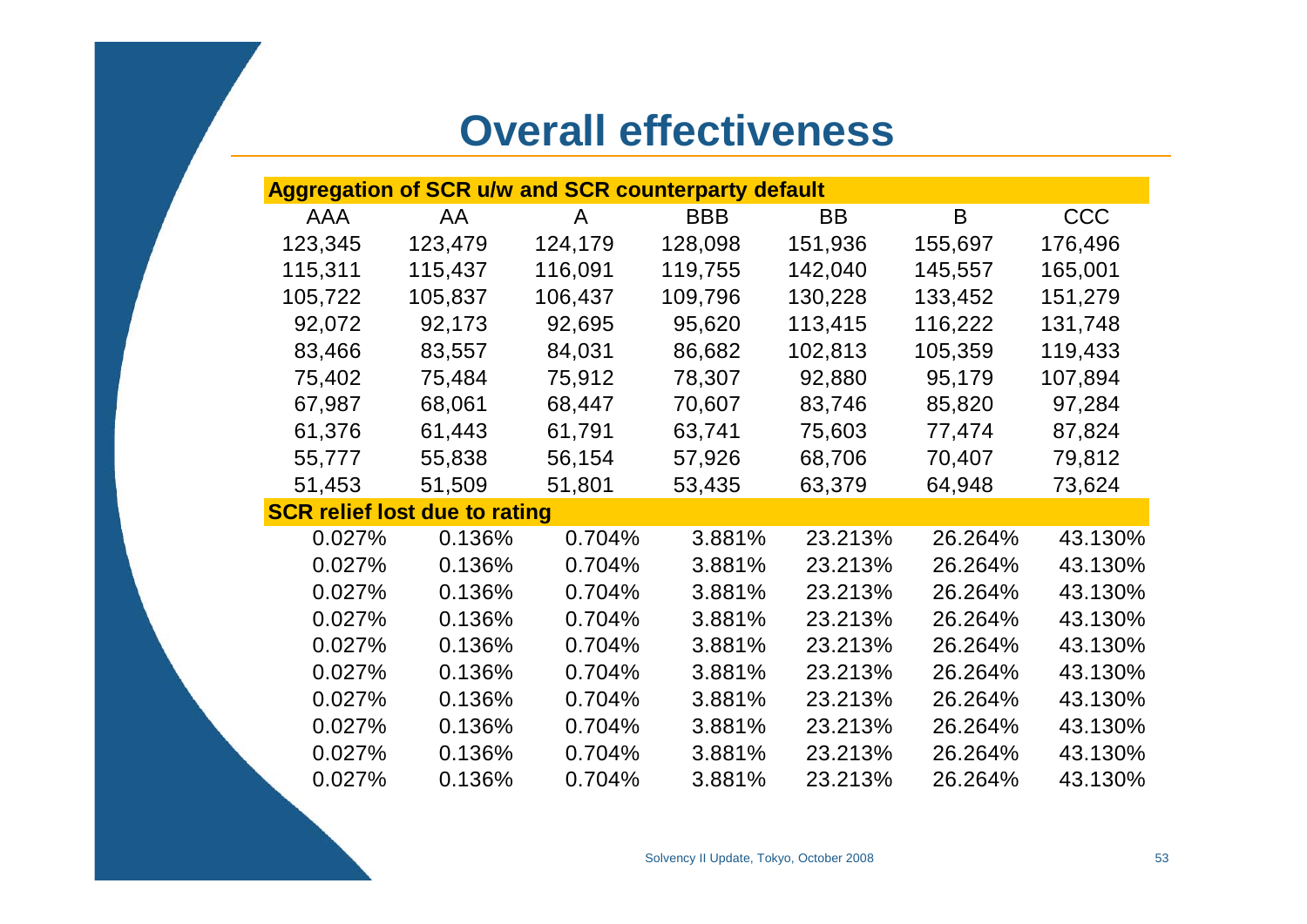### **Agenda**

- •The Solvency II Project: Reminder & Current State
- $\bullet$ A Look at the Framework Directive
- •• Pillar 1
	- Central Idea SCR
	- QIS4 Technical Specifications
	- Some results from QIS3
	- Life underwriting risk
	- R/I Counterparty default risk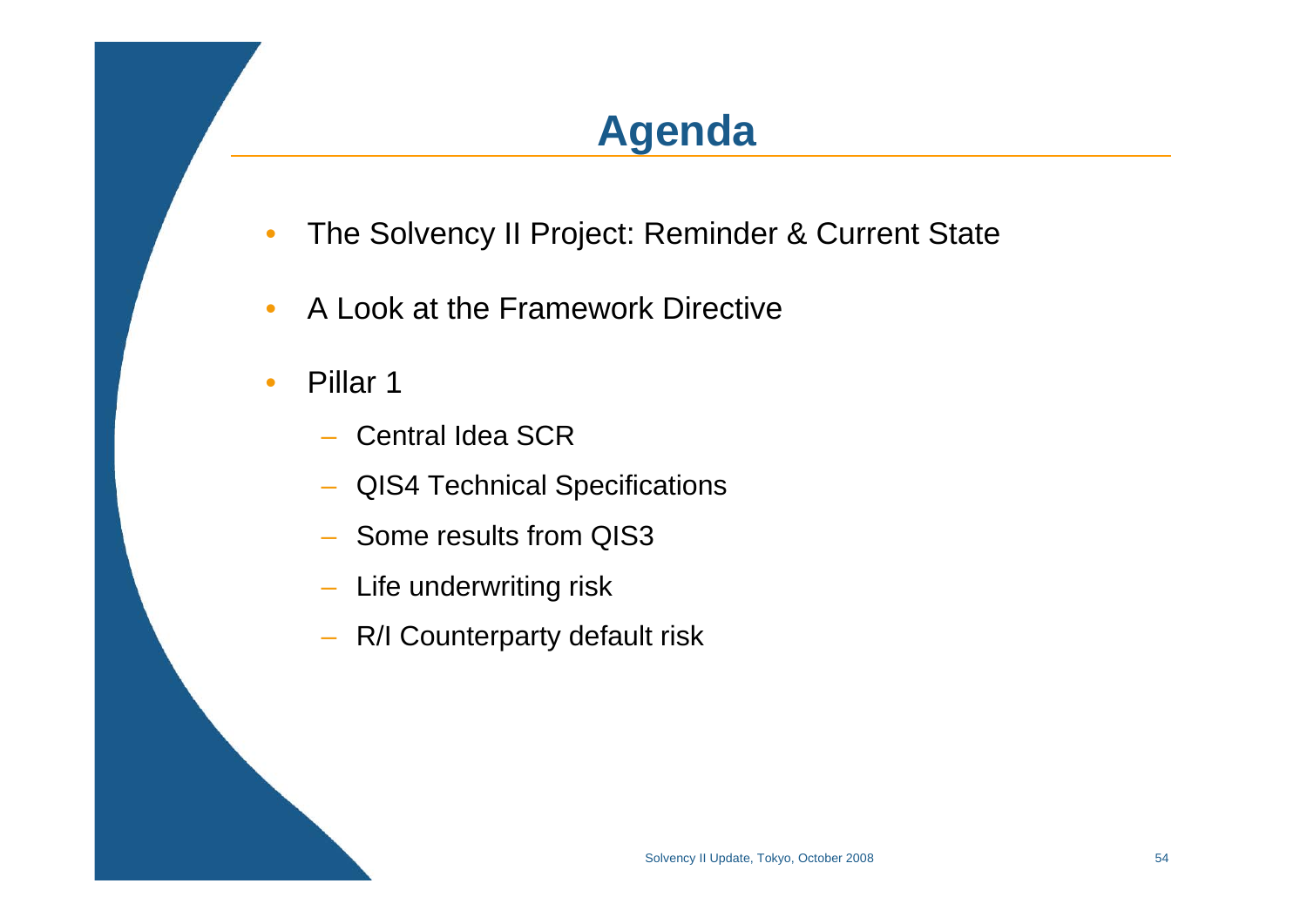This article is protected by copyright. All the information contained in it has been very carefully researched and compiled to the best of our knowledge. Nevertheless, no responsibility is accepted for its accuracy, completeness or currency. In particular, this information does not constitute legal advice and cannot serve as a substitute for such advice. It may not be duplicated or forwarded without the prior consent of the Cologne Re.

Dieser Artikel ist urheberrechtlich geschützt. Alle hierin enthaltenen Informationen sind sehr sorgfältig recherchiert und nach unserem besten Wissen zusammengestellt. Dennoch können wir keine Haftung hinsichtlich ihrer Genauigkeit, Vollständigkeit oder Aktualität übernehmen. Insbesondere stellen diese Informationen keine Rechtsberatung dar und können auch nicht als Ersatz für eine solche Beratung dienen. Eine Vervielfältigung oder Weiterleitung ist nur mit vorheriger Zustimmung der Kölnischen Rück gestattet.

*© Kölnische Rückversicherungs-Gesellschaft AG 2008*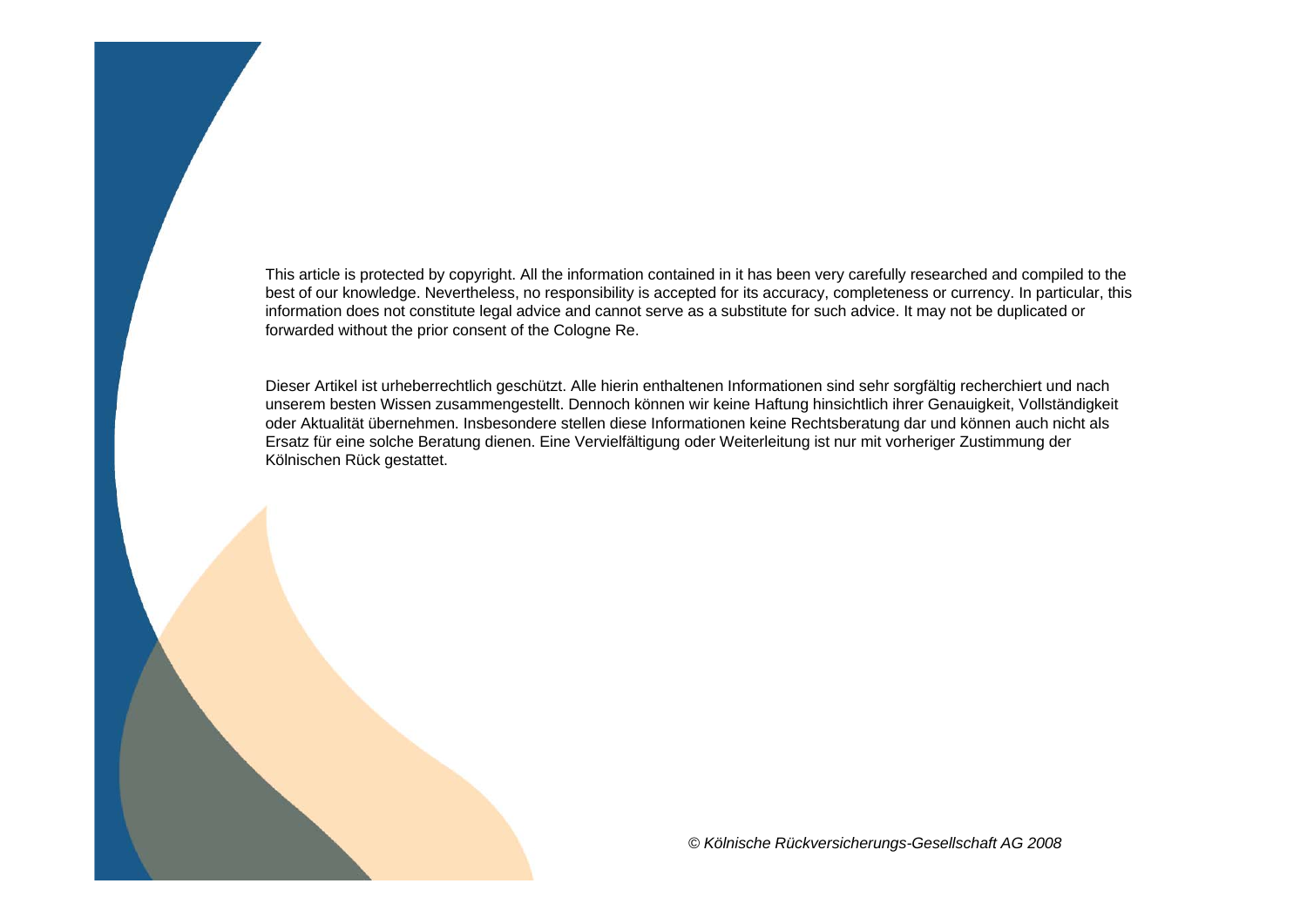### **Solvency II: Reading List**

- $\bullet$  Framework Directive Proposal COM(2008) 119 (All Pillars)
	- 365 pages
	- http://ec.europa.eu/internal\_market/insurance/docs/solvency/proposal\_en.pd f
- • QIS4 Technical Specifications MARKT/2505/08 (Pillar 1)
	- 286 pages
	- http://www.ceiops.eu/media/docman/Technical%20Specifications%20QIS4.d oc
	- Accompanied by further documents: Excel Sheet for results, Q&A Document, Errata, Helper Tabs, Questionnaires
- • Consultation papers 1 to 25 (relevant ones for Pillar 2 & 3)
	- Explain Framework Directive Principles
	- Starting point for Implementing Measures
	- http://www.ceiops.eu/content/view/14/18/